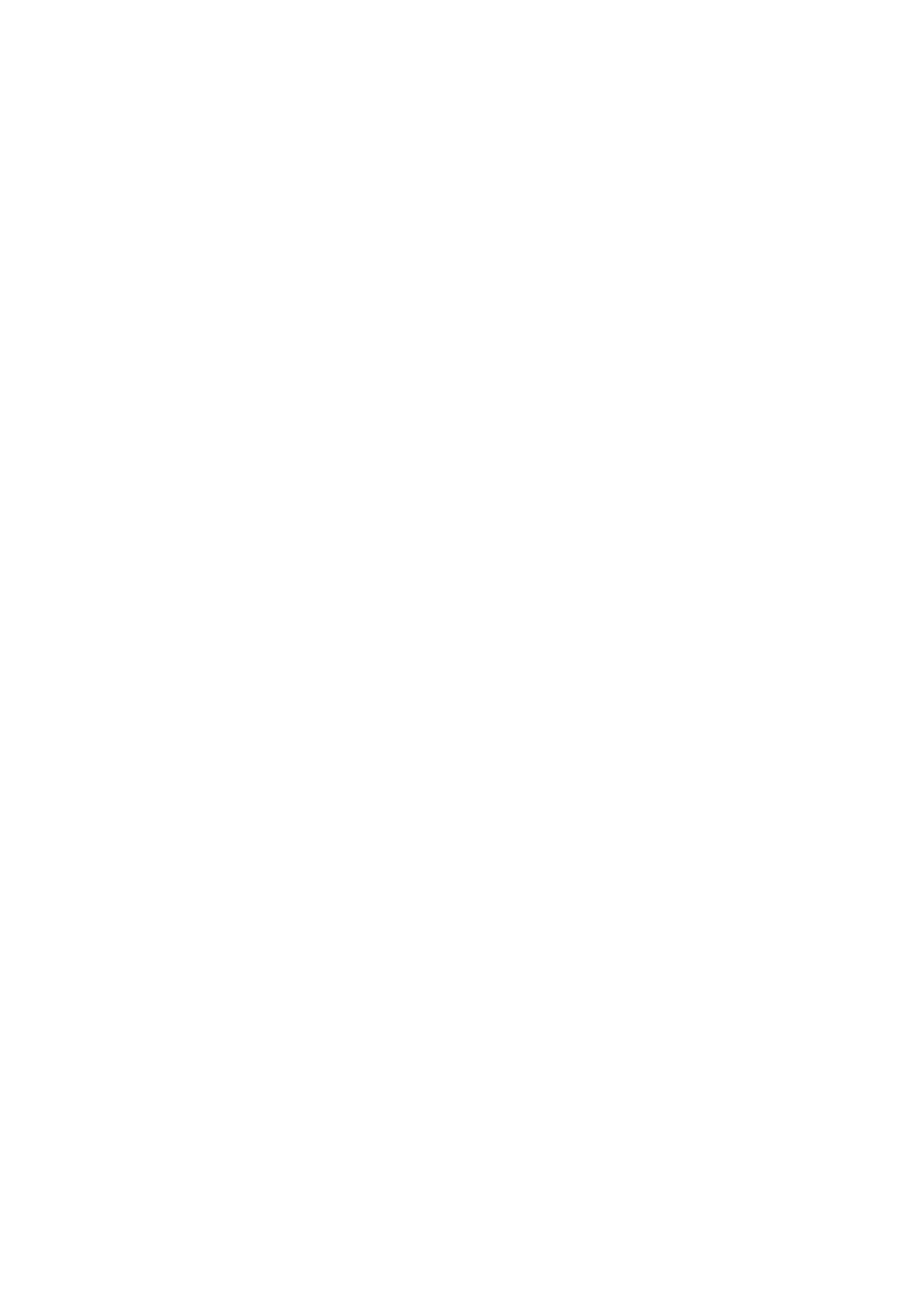# 1. Introduction

This article is addressed to those physicists working in statistical physics who would want to learn modern mathematical methods and concepts used by mathematicians also working in this area. Although both communities study the same object, there exists <sup>a</sup> serious gap between the ways of getting and expressing knowledge, which quite often impedes substantially the exchange of this knowledge between them. The intention of the article is to help to make just first steps towards treating equilibrium states, phase transitions, critical points, etc., as mathematical objects. As <sup>a</sup> continuation, <sup>a</sup> serious work on such classical sources as Refs. [1]– [14] is recommended. The article is more or less self-contained, nevertheless the reader is supposed to possess certain knowledge in functional analysis (linear operators on Banach and Hilbert spaces, see Ref. [15]), analytic functions (holomorphic functions of one and several complex variables, entire functions, see Refs. [16], [17]), measure theory, see Refs. [18]– [20], probability and stochastic processes, see Ref. [21].The article is mainly <sup>a</sup> review, although certain results and approaches are new. Among them – <sup>a</sup> new approach to the description of the critical point in one-dimensional models (classical and quantum) withlong-range interactions.

The Ising model was introduced in 1925. Ising solved the model in the one-dimensional case [22] (see also Refs. [23], [24]) and came to the conclusion that it has no phase transitions in all dimensions. Later, due to Onsager's solution [25], it had become clear that the two-dimensionalversion of the model does have <sup>a</sup> phase transition and <sup>a</sup> critical point.Since that time, the Ising model has become one of the most popular models of statistical <sup>p</sup>hysics. A very important conclusion, which one can come up to by analyzing Onsager's solution, is that the <sup>p</sup>hase transition singularities of thermodynamic functions, such as the free energy density, magnetization etc., occur only in the infinite-volume (thermodynamic) limit. Another important peculiarity of Onsager's solution is that it cannot be extended to the three-dimensional case<sup>1</sup>. This fact stimulated a more serious mathematical approach to the description of lattice models of this kind. The state of the art account in this area may be found inthe monographs Refs. [13], [14].

 Originally the Ising model was considered as <sup>a</sup> quantum model described in terms of spin operators. Later, it was understood [29] that

there exists a deep connection between the Ising model, the  $\varphi^4$ -models of the Euclidean quantum field theory and classical lattice models. Moreover, due to its diagonality, the Ising model may be considered as <sup>a</sup> classical model as well. In accordance with this duality the main body of the article consists of two parts dedicated to classical and quantum models respectively. In the first part (section 2) we consider <sup>a</sup> number of generalizations of the Ising model, which may be described in terms of systems of depending random variables (spins) indexed by the elements of a *d*-dimensional simple cubic lattice of unit spacing  $\mathbb{Z}^d$ . In this context the Ising model describes <sup>a</sup> system of interacting spins takingvalues  $\pm 1$ . In its generalizations the spins take values: (a) from a finite sets  $s_1, \ldots, s_n$  (discrete spins), (b) from intervals like [a, b] (bounded continuous spins); (c) from the whole real line (unbounded spins). Thesevalues are taken with certain probability (in the Ising model both  $\pm 1$  are taken with probability <sup>1</sup>/2). Different types of probability laws, which prescribe these probabilities are discussed. Local Gibbs states are introduced as probability measures, which are constructed by means of local Hamiltonians and the probability laws discussed above. Here and belowlocal means related to a finite subset of the lattice  $\mathbb{Z}^d$ . The central no- tion of this part is the infinite-volume Gibbs state, which is defined by means of local Gibbs states as <sup>a</sup> probability measure. As it has been pointed out above, the only possibility to describe phase transitions in such models is to construct these infinite-volume states, or at least to get information about their properties. Such information may be obtained by studying local Gibbs states, in particular analytic properties of local partition functions. Valuable information may be obtains with the help of correlation inequalities, which we discuss in subsection 2.3 . In subsection 2.6 we show how to prove that the infinite-volume Gibbs state of the Ising model with <sup>a</sup> nonzero external field is unique at all temperatures. This uniqueness means that only one phase may exist hence no phase transitions are possible. The proof is based on the correlation inequalities and analytic properties of the model partition function as <sup>a</sup> function of the external field. Among the main problems of statistical <sup>p</sup>hysics <sup>a</sup> special <sup>p</sup>lace belongs to the problem of criticality. At <sup>a</sup> critical point the infinite-volume Gibbs state possesses unusual properties. In particular, it is characterized by large fluctuations due to which the usual central limit theorem fails to hold whereas the law of large numbers is still valid. Such <sup>a</sup> <sup>p</sup>henomenon is interesting not only for <sup>p</sup>hysicists - the appearance of the strong dependence between random patterns is studied in population genetics, mathematical finance, etc. In subsection2.7 we consider some new aspects of the theory of critical points in <sup>a</sup>

<sup>&</sup>lt;sup>1</sup>It is believed [26] that the three-dimensional and two-dimensional Ising models have different types of time complexity. The <sup>3</sup>D-model has <sup>a</sup> non-polynomial time complexity, whereas the <sup>2</sup>D-model – polynomial. More about complexity – <sup>a</sup> verypopular conception of modern science – see Refs. [27], [28].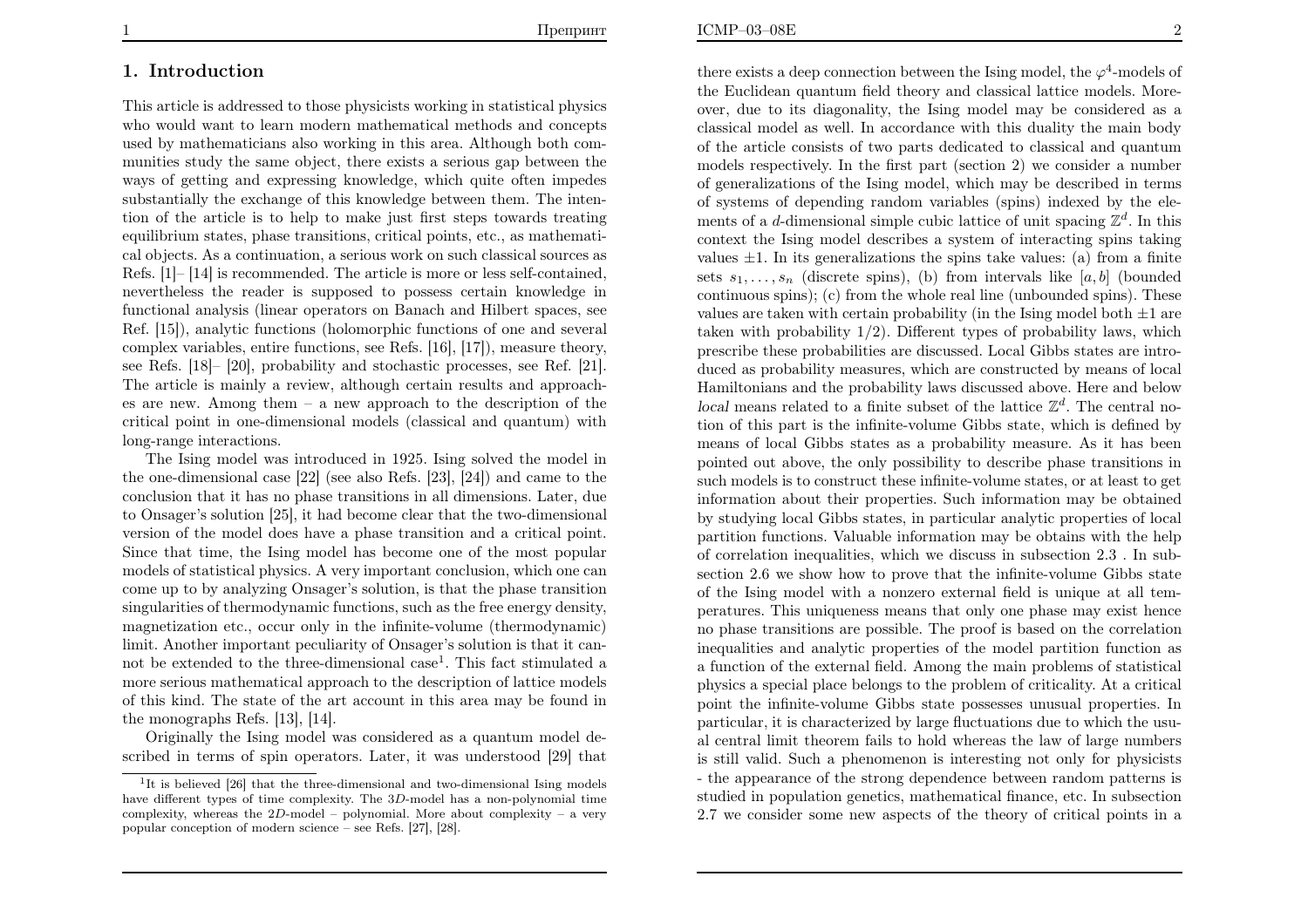In section 2 we have restricted ourselves to real-valued spin models. Therefore, we do not consider classical models with vector spins, takingvalues in  $\mathbb{R}^n$  with  $n > 1$ . We also leave without consideration models like the Potts model, the clock model, etc. Finally, we do not consider <sup>a</sup> very interesting class of spin models on graphs (like the Bethe lattices), which now are getting more and more popular (see e.g., Refs. [30], [31]and pp.170-173 in the book Ref. [13]).

 In the second part (section 3) we discuss how to construct local Gibbs states of quantum lattice models, which can be considered as generalizations of the Ising model. We consider two types of such models: (a) non-diagonal spin models (like the Heisenberg spin model), which may be described by means of finite complex matrices; (b) models of interacting localized quantum particles, described by unbounded momentum and position operators. A typical example of the latter models is the model of quantum anharmonic oscillators, which now is extensively employed in the theory of structural <sup>p</sup>hase transitions [32]. The local Gibbs states of quantum models are constructed as positive linear normalized functionals on non-commutative algebras of observables. Such functionals are defined by means of density matrices, which in turn are defined in terms of local Hamiltonians. All these objects - local Hamiltonians, density matrices, observables, may be realized as operators acting on certain Hilbert spaces. In subsection 3.1 we give <sup>a</sup> brief introduction and some exam<sup>p</sup>les on this matter, including <sup>a</sup> number of facts from the theory of such operators. In subsection 3.2 we discuss the main technical tool in quantum statistical <sup>p</sup>hysics which gives <sup>a</sup> possibility to describe local Gibbs states by means of Matsubara functions constructed for observables taken from <sup>a</sup> commutative subalgebra of the algebra of all observables. In the approach to the description of the models of quantum anharmonic oscillators initiated in Ref. [33], the Matsubara functions are written as integrals on function spaces, which makes this description similar to the description of models of classical statistical <sup>p</sup>hysics, the models considered in section 2 in particular. The only difference is that now the spins are infinite-dimensional. This approach is called Euclidean because of its similarity to the corresponding approach in quantum field theory.Within this approach it is possible to construct infinite-volume Gibbs states on the same base as in the case of classical models. We present here certain aspects of this approach, <sup>a</sup> full description of which may be found in Ref. [34]. In subsection 3.3 we <sup>g</sup>ive some statements regarding <sup>p</sup>hase transitions and critical <sup>p</sup>henomena in the models of quantumanharmonic oscillators obtained in the Euclidean approach.

## 2. Classical Models

#### 2.1. Local Hamiltonians and Gibbs states

We denote by  $\mathbb{N}, \mathbb{N}_0, \mathbb{Z}, \mathbb{R}, \mathbb{C}$  the sets of positive integer, nonnegative integer, integer, real and complex numbers respectively. For simplicity reasons, we consider <sup>a</sup> simple cubic lattice of unit spacing, i.e., our latticeis  $\mathbb{Z}^d$ ,  $d \in \mathbb{N}$ . Let  $\Delta$  be a finite subset of the lattice  $\mathbb{Z}^d$ . Among such subsets we will distinguish here: subsets we will distinguish boxes

$$
\Lambda = (-L, L]^d \cap \mathbb{Z}^d, \quad L \in \mathbb{N}.
$$
 (2.1)

Below, otherwise explicitly stated,  $\Delta$ , respectively  $\Lambda$ , will always stand for an arbitrary finite subset of  $\mathbb{Z}^d$ , respectively a box  $(2.1)$ . The number of lattice points in  $\Delta$ ,  $\Lambda$  will be denoted by  $|\Delta|$ ,  $|\Lambda|$ . Since  $\Lambda$  is a particular case of  $\Delta$ , everything stated for subsets  $\Delta$  will be valid also for boxes  $\Lambda$ .

 We start the description of the models we consider by introducingthe measure  $\varrho$  on  $\mathbb R$  which describes a priori probability distribution of <sup>a</sup> random variable corresponding to <sup>a</sup> "particle". The measure which would describe <sup>a</sup> system of non-interacting such particles, each of whichis labelled by an element of a subset  $\Delta$ , should be the product of this  $\varrho$ taken over  $\Delta$ . If the particles interact with each other, the measure which describes this system is obtained [6] as <sup>a</sup> "Gibbsian reconstruction" of the product measure performed by means of the energy functional. Inthe simplest case this is a quadratic form on the Euclidean space  $\mathbb{R}^{|\Delta|}$ consisting of vectors  $\sigma_{\Delta} = (\sigma_1)_{1 \in \Delta}$  with the components  $\sigma_1$ ,  $1 \in \Delta$ , which reads

$$
H_{\Delta} = -\frac{1}{2} \sum_{\mathbf{l}, \mathbf{l}' \in \Delta} J_{\mathbf{l}\mathbf{l}'} \sigma_{\mathbf{l}} \sigma_{\mathbf{l}'} - \sum_{\mathbf{l} \in \Delta} h_{\mathbf{l}} \sigma_{\mathbf{l}},\tag{2.2}
$$

where  $J_{ll'} = J_{l'1}, h_1$  are real parameters of the model defined for all  $l, l' \in$  $\mathbb{Z}^d$ . By means of these objects, we introduce the following probability measure on the space  $\mathbb{R}^{|\Delta|}$ 

$$
d\nu_{\Delta}(\sigma_{\Delta}) = Z_{\beta,\Delta}^{-1} \exp(-\beta H_{\Delta}) \prod_{I \in \Delta} d\varrho(\sigma_{I}), \qquad (2.3)
$$

$$
Z_{\beta,\Delta} = \int_{\mathbb{R}^{|\Delta|}} \exp(-\beta H_{\Delta}) \prod_{I \in \Delta} d\varrho(\sigma_{I}),
$$

where  $\beta$  is the inverse temperature measured in energy units. This mea sure is called the local Gibbs measure, or equivalently the local Gibbs state, corresponding to the zero condition on the boundary (i.e., outside)of∆. The mentioned reconstruction was performed by multiplying the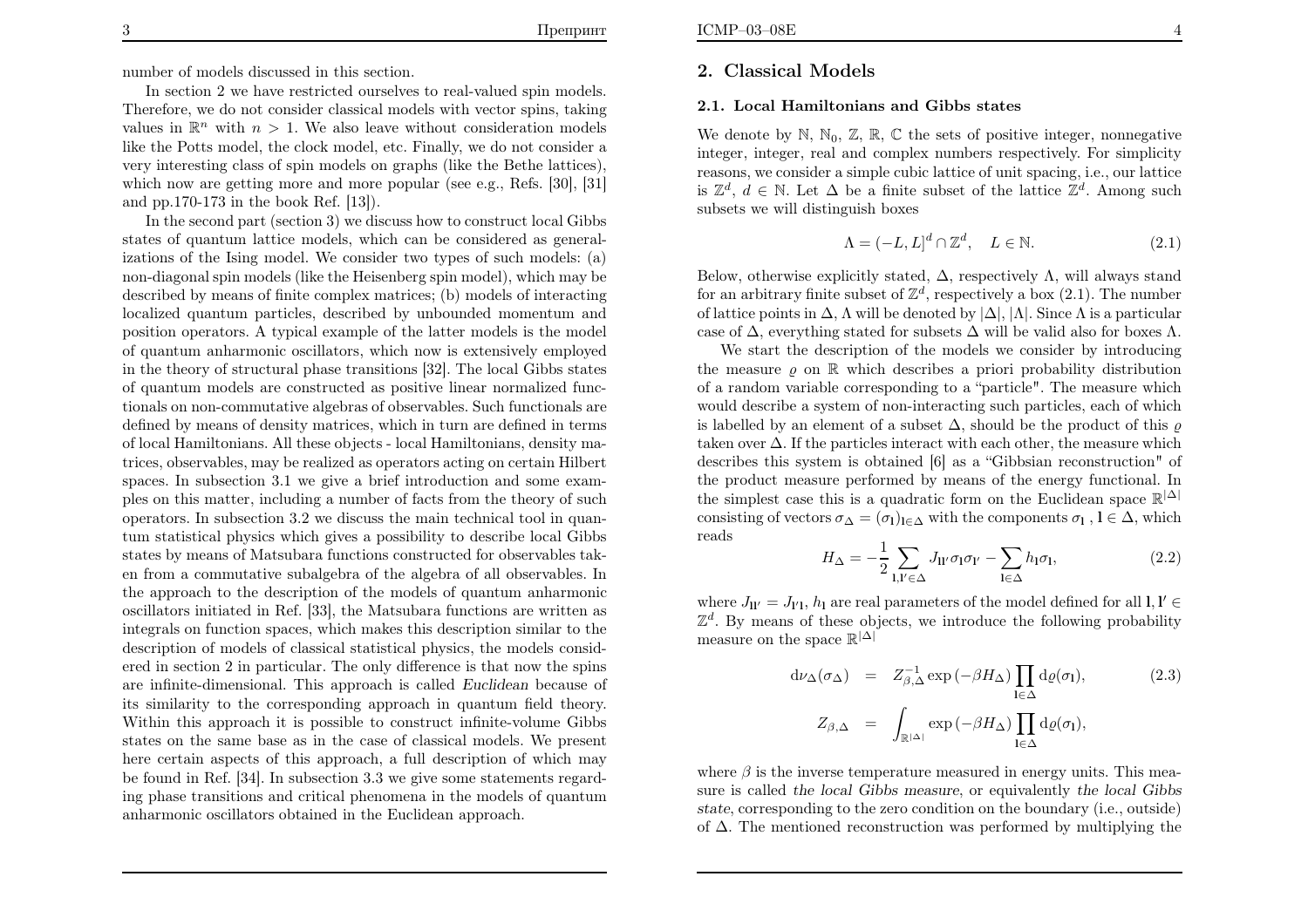product measure in (2.3) by the corresponding factor, which turns to be one for  $\beta = 0$  when the particles become non-interacting. The normalization constant  $Z_{\beta,\Delta}$ , which provides that  $\int d\nu_{\Delta} = 1$ , is called the partition function in the subset  $\Delta$  and

$$
F_{\beta,\Delta} = -\frac{1}{\beta|\Delta|} \ln Z_{\beta,\Delta},\tag{2.4}
$$

is called the free energy density.

A particular case of the above model, where the reference measure  $\varrho$ is

$$
d\varrho(\sigma_1) = \delta(\sigma_1^2 - 1)d\sigma_1 = \frac{1}{2} [\delta(\sigma_1 - 1) + \delta(\sigma_1 + 1)] d\sigma_1,
$$
 (2.5)

is nothing else but the Ising model with the interaction potential  $J_{ll'}$ in the external field  $h_1$ . This field is called homogeneous if  $h_1 = h$  for all  $l \in \mathbb{Z}^d$ . In (2.5)  $\delta$  is the Dirac  $\delta$ -function, thus the above measure is symmetric and concentrated at  $\pm 1$ .

 Due to the fact that the Ising model is <sup>a</sup> particular case of the model described by (2), the random variables in <sup>a</sup> genera<sup>l</sup> situation are called "spins", the energy functional (2.2) is called "Hamiltonian", the measure $\varrho$  is called "single-spin measure". The models for which, like for the Ising model, the measure  $\varrho$  is concentrated at points  $s_1, s_2, \ldots s_n \in \mathbb{R}$  are called models with discrete spin. Such a model with  $s_1 = -1, s_2 =$  $0, s_3 = 1$  and with the single-spin measure

$$
d\varrho(\sigma_1) = c[\delta(\sigma_1 + 1) + \delta(\sigma_1 - 1)] + (1 - 2c)\delta(\sigma_1), \quad c \in (0, 1/2),
$$

was studied in Ref. [35]. The models for which the measure  $\rho$  is not concentrated at any points are called models with continuous spin. Asan example here one may take the model with the single-spin measure

$$
d\varrho(\sigma_1) = \frac{1}{2}\varpi_{[-1,1]}(\sigma_1)d\sigma_1, \qquad (2.6)
$$

where  $\overline{\omega}_{[-1,1]}(t) = 1$  if  $t \in [-1,1]$  and  $\overline{\omega}_{[-1,1]}(t) = 0$  otherwise. The models for which there exists  $a > 0$  such that

$$
\int_{[-a,a]} d\varrho \stackrel{\text{def}}{=} \int_{-a}^{a} d\varrho = 1,
$$

are called models with bounded (compact) spins. Thus, discrete spins arealways bounded. The models for which the measure  $\varrho$  is not concentrated on <sup>a</sup> bounded interval are called models with unbounded spins. Among

such models, <sup>a</sup> significant role belongs to the so called polynomial models,for which

$$
d\varrho(\sigma_1) = C^{-1} \exp(-P(\sigma_1)) d\sigma_1, \quad C = \int_{\mathbb{R}} \exp(-P(\sigma_1)) d\sigma_1, \quad (2.7)
$$

where  $P$  is a polynomial, i.e.,

$$
P(\sigma_1) = b_1 \sigma_1 + \dots b_{2r} \sigma_1^{2r}, \quad b_{2r} > 0. \tag{2.8}
$$

Such <sup>a</sup> polynomial is semi-bounded, which means that for all its arguments  $P(\sigma_1) \ge b_0$  for some real  $b_0$ . A measure  $\varrho$  on  $\mathbb R$  is called symmetric if for every  $0 \le a < b$ ,

$$
\int_a^b \mathrm{d}\varrho = \int_{-b}^{-a} \mathrm{d}\varrho.
$$

The measure  $(2.7)$  is symmetric if P is even, i.e., only even powers ap pear in (2.8). A typical example of such <sup>a</sup> measure is the symmetricGaussian measure, for which  $P(\sigma_1) = (b/2)\sigma_1^2$ . Another typical example one obtains by setting  $r = 2$ ,

$$
d\varrho(\sigma_1) = C^{-1} \exp(-a\sigma_1^2 - b\sigma_1^4) d\sigma_1, \quad a \in \mathbb{R}, \quad b > 0; \quad (2.9)
$$

$$
C = \int_{\mathbb{R}} \exp(-P(\sigma_1)) d\sigma_1,
$$

which is known as the  $\varphi^4$  measure.

 Such polynomial models have another interpretation. For the above $P$  and the Hamiltonian  $(2.1)$ , set

$$
E_{\Delta} = -\frac{1}{2} \sum_{\mathbf{l}, \mathbf{l}' \in \Delta} J_{\mathbf{l}\mathbf{l}'} \sigma_{\mathbf{l}} \sigma_{\mathbf{l}'} - \sum_{\mathbf{l} \in \Delta} h_{\mathbf{l}} \sigma_{\mathbf{l}} + \sum_{\mathbf{l} \in \Delta} P(\sigma_{\mathbf{l}}). \tag{2.10}
$$

This functional may be considered as the potential energy of <sup>a</sup> system of interacting classical (non-quantum) oscillators, in which the first term is responsible for the inter-particle interaction whereas the second and the third ones represent the single-particle potential energy. In case $P(\sigma_1) = (b/2)\sigma_1^2$ ,  $b > 0$ , for all  $1 \in \mathbb{Z}^d$ , these oscillators are harmonic. A generalization of (2.7) and (2.10) may be made by replacing the polynomial P by a differentiable semi-bounded function. With the help of the potential energy  $(2.10)$  the measure  $(2.3)$  may be written in the form

$$
d\nu_{\Delta}(\sigma_{\Delta}) = Z_{\beta,\Delta}^{-1} \exp(-\beta E_{\Delta}) \prod_{\mathbf{l} \in \Delta} d\sigma_{\mathbf{l}},
$$
 (2.11)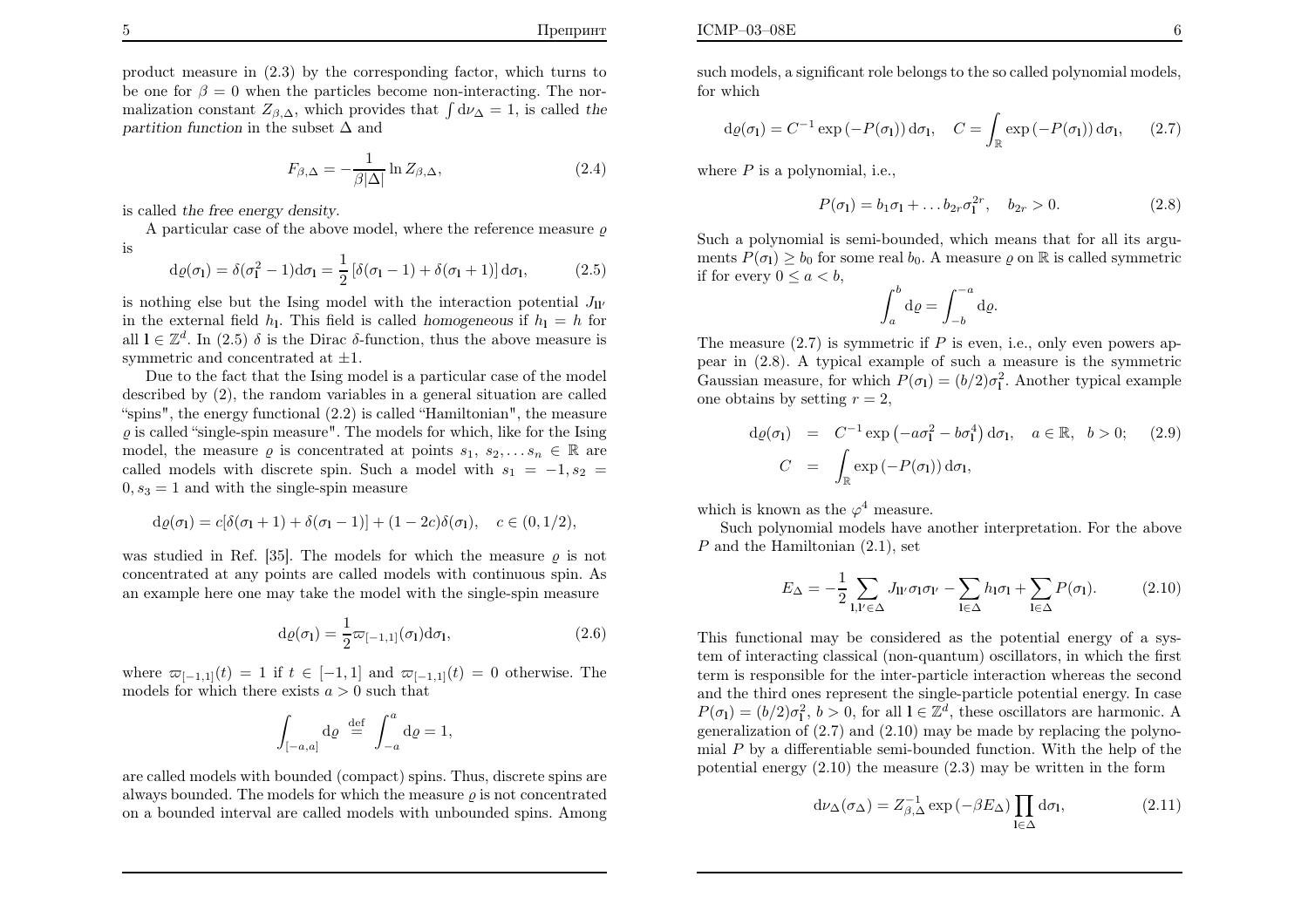which is the Gibbs measure of <sup>a</sup> system of classical oscillators, it is Gaussian if they are harmonic. Let us describe the latter case in more details.For  $P(\sigma_1) = (b/2)\sigma_1^2$ , we set

$$
S_{\mathbf{l}\mathbf{l}'} = b\delta_{\mathbf{l}\mathbf{l}'} - J_{\mathbf{l}\mathbf{l}'}, \quad \mathbf{l}, \mathbf{l}' \in \Delta,\tag{2.12}
$$

where  $\delta_{\mathbf{I}i'}$  is the Kronecker delta. Let S be the  $|\Delta| \times |\Delta|$  symmetric matrix which elements are <sup>g</sup>iven by (2.12). It may be diagonalized and all itseigenvalues have to be real. The measure  $(2.11)$  will exist for all  $d \in \mathbb{N}$  if all these eigenvalues are strictly positive. In this case the inverse matrix $S^{-1}$  exists and the partition function may be written explicitly

$$
Z_{\beta,\Delta} = (2\pi)^{|\Delta|/2} \left[ \det S \right]^{-1/2} \exp \left\{ \frac{1}{2} \sum_{\mathbf{l},\mathbf{l}' \in \Delta} (S^{-1})_{\mathbf{l} \mathbf{l}'} h_{\mathbf{l}} h_{\mathbf{l}'} \right\}.
$$
 (2.13)

If  $J_{\mathbf{l}}\mathbf{l}' \geq 0$  for all  $\mathbf{l}, \mathbf{l}' \in \mathbb{Z}^d$ , the necessary and sufficient condition for the mentioned eigenvalues to be positive is

$$
b > \max_{\mathbf{l} \in \Delta} \sum_{\mathbf{l}' \in \Delta} J_{\mathbf{l} \mathbf{l}'}.\tag{2.14}
$$

The thermodynamic properties of the model make sense to consider onlyif the following

$$
\sum_{\ell \in \mathbb{Z}^d} J_{\mathbf{l} \ell} < \infty,\tag{2.15}
$$

holds for all  $\mathbf{l} \in \mathbb{Z}^d$ . In this case the condition (2.14) will be satisfied for any∆ if

$$
b > \sup_{\mathbf{l} \in \mathbb{Z}^d} \sum_{\mathbf{l}' \in \mathbb{Z}^d} J_{\mathbf{l} \mathbf{l}'}.
$$
 (2.16)

If the latter condition fails to hold, the same will be with (2.14) for sufficiently large subsets∆. In this case the infinite-volume Gibbs measuredoes not exist.

By means of the local Gibbs measure (2.3), one obtains <sup>p</sup>hysicalquantities as the integrals

$$
\int_{\Omega_{\Delta}} f(\sigma_{\Delta}) d\nu_{\Delta}(\sigma_{\Delta}) \stackrel{\text{def}}{=} \langle f \rangle_{\nu_{\Delta}}, \tag{2.17}
$$

where we have set  $\Omega_{\Delta}=\mathbb{R}^{|\Delta|}$ . Such integrals are called expectation values of the functions  $f$  with respect to the measure  $\nu_{\Delta}$ . In particular, the mean magnetization in the set  $\Delta$ , the two-point correlation function and the susceptibility of the model read respectively

$$
M_{\Delta} = \frac{1}{|\Delta|} \sum_{\mathbf{l} \in \Delta} \langle \sigma_{\mathbf{l}} \rangle_{\nu_{\Delta}}, \quad K_{\mathbf{l}\mathbf{l}'}^{\Delta} = \langle \sigma_{\mathbf{l}} \sigma_{\mathbf{l}'} \rangle_{\nu_{\Delta}} - \langle \sigma_{\mathbf{l}} \rangle_{\nu_{\Delta}} \langle \sigma_{\mathbf{l}'} \rangle_{\nu_{\Delta}}, \tag{2.18}
$$

$$
\chi_{\Delta} = \frac{1}{|\Delta|} \sum_{\mathbf{l}, \mathbf{l}' \in \Delta} K^{\Delta}_{\mathbf{l}\mathbf{l}'}.
$$
 (2.19)

The infinite-volume limit of such quantities, if it exists, will describe thermodynamic properties of the model. In general, the integrals (2.17)exist not for all functions  $f : \Omega_{\Delta} \to \mathbb{R}$ . If such a function is continuous and polynomially bounded, its expectation value  $\langle f \rangle_{\nu\Delta}$  exists for all measures  $\varrho$  of the type of (2.7). A polynomially bounded function by definition is a function  $f : \Omega_{\Delta} \to \mathbb{R}$ , which satisfies the condition

$$
|f(\sigma_{\Delta})| \le f_0 + \left[\sum_{\mathbf{l} \in \Delta} \sigma_{\mathbf{l}}^2\right]^n, \tag{2.20}
$$

with certain  $f_0 > 0$  and  $n \in \mathbb{N}$ . In the case of compact spins, the inte- grals (2.17) exist for all continuous functions. It should be pointed out here that the integrals (2.17) exist not only for continuous function, but their extension to wider classes of functions will complicate mathematics, which we are going to avoid in this article. Moreover, all functions,for which the expectations  $\langle f \rangle_{\nu\Delta}$  have a physical reason, are continuous, hence we may restrict ourselves to considering such functions only.Thereby, by  $\mathcal{F}_{\Delta}$  we denote the set of all polynomially bounded contin-<br>-  $\mathcal{F}_{\Delta}$  we denote the set of all the simple rain-measures we consider in uous functions  $f : \Omega_{\Delta} \to \mathbb{R}$ . All the single-spin measures we consider in this article are supposed to satisfy the condition

$$
\int_{\mathbb{R}} \exp\left(as^2\right) \mathrm{d}\varrho(s) < \infty,\tag{2.21}
$$

with a certain  $a > 0$ . In this case all function from  $\mathcal{F}_{\Delta}$  will be integrable with respect to the local Gibbs measures (2.3).

#### 2.2. Analytic properties of local Gibbs states

In this subsection we study the dependence of the partition function $Z_{\beta,\Delta}$ , and hence of the free energy density  $F_{\beta,\Delta}$ , on the parameters  $J_{ll'}$ and  $h_1$ . Here we extensively use notions and fact from the theory of entire functions, which may be found in the books Refs. [16], [17].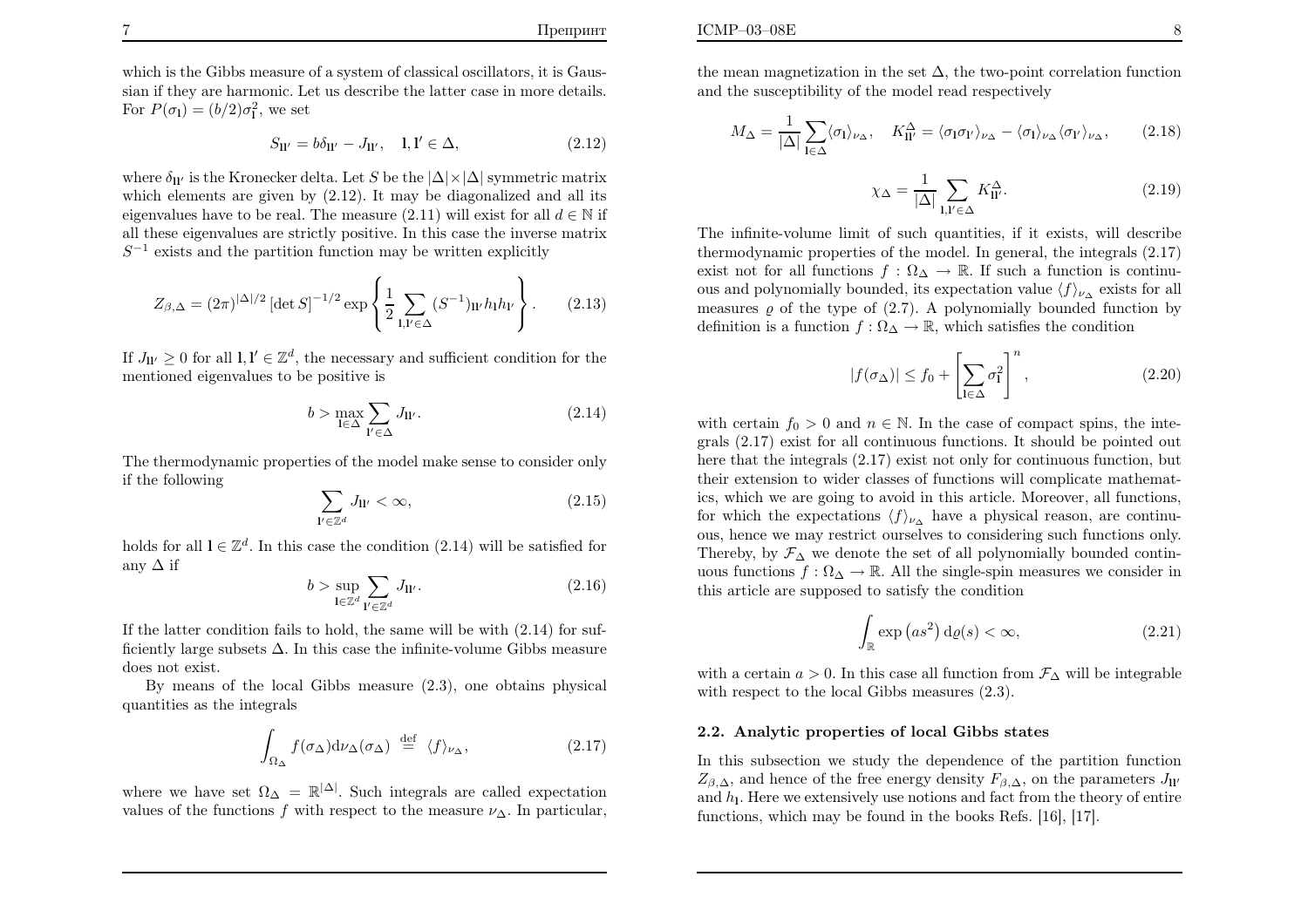ICMP–03–08E

For discrete spins, the partition function  $Z_{\beta,\Delta}$ , as a sum of ex- ponents, may be extended to an exponential type entire function of $h_{\Delta} = (h_1)_{1 \in \Delta} \in \mathbb{C}^{|\Delta|}$ . The same remains true for all types of bound-<br>administration for the linear frame the Delay Winner theorem (as a graph) ed spins – a fact which follows from the Paley-Wiener theorem (see. e.g.,  $R_{\rm cf}$ , [17]). For the model of classical homogrie assillators i.e. for Cause Ref. [17]). For the model of classical harmonic oscillators, i.e., for Gaussian  $\nu_{\Delta}$ , it may be extended to an entire function of  $h_{\Delta}$  of order two (see (2.13)). For unbounded spins with the measure  $\varrho$  in the form (2.7),  $Z_{\beta,\Delta}$  may be extended to an entire function of order between one and two, depending on the degree of the polynomial  $P$  (see below). Since for real  $h_1$ , the function  $\exp\left(-\beta H_\Delta\right)$  takes positive values only, the partition function  $Z_{\beta,\Delta}$  is also positive, which means that the free energy density  $F_{\beta,\Delta}$ <br>is an explicitly function and density  $\mathcal{L}^{|\Delta|}$  which contains  $\mathbb{R}^{|\Delta|}$ . This is an analytic function on a domain in  $\mathbb{C}^{|\Delta|}$ , which contains  $\mathbb{R}^{|\Delta|}$ . This shows one more time that no phase transitions can arise until the volume(i.e., the subset  $\Delta$ ) remains finite since these phenomena are connected with the singularities of the free energy density (see Refs. [8], [10], [14]). On the other hand, by (2.4), the singularities of the free energy density may be connected with the zero points of the partition function. A classical result in this domain, known as the Lee-Yang theorem [36], see also Refs. [10], [11], states that for the Ising model, the only point of the real line which such zeros may reach in the infinite-volume limit is the origin. Here we present <sup>a</sup> generalization of this statement proved in thearticle Ref. [37]. To this end we introduce the following notion.

**Definition 1:** A symmetric probability measure  $\varrho$  on the real line  $\mathbb{R}$  is said to possess the Lee-Yang property if

$$
\varphi_{\varrho}(z) = \int_{\mathbb{R}} e^{zt} \mathrm{d}\varrho(t), \quad z \in \mathbb{C}, \tag{2.22}
$$

is an entire function which has imaginary zeros only or has them none.

Then the Lee-Yang theorem in the version of E.H. Lieb and A.D. Sokal may be formulated as follows.

Proposition 2: Let the spin model defined by the Hamiltonian  $(2.2)$ and the single-spin measure  $\varrho$  possess the properties: (a)  $J_{\rm H'} \geq 0$  for all  $J' \in \mathbb{Z}^d$ , (b) the property of the Lee Yeu property  $\mathbb{Z}^d$  for example  $\mathbf{l}, \mathbf{l}' \in \mathbb{Z}^d$ ; (b) the measure  $\varrho$  has the Lee-Yang property . Then, for every finite subset  $\Delta \subset \mathbb{Z}^d$  and every  $\beta > 0$ , the partition function (2.3), as a function of  $h_{\Delta}$ , can be extended to an entire function, which has nonzero values whenever  $\Re(h_1) > 0$  for all  $l \in \Delta$ .

Here  $\Re(z)$  stands for the real part of  $z \in \mathbb{C}$ . The spin model for which  $J_{\parallel \nu} \geq 0$  is called *ferromagnetic*. A corollary of the above statement, a particular case of which is equivalent to the original theorem proved byT.D. Lee and C.N. Yang (see below), is formulated as follows.

**Proposition 3:** Let the conditions of the above proposition be satisfied and let  $h_1 = z$  for all  $1 \in \Delta$ . Then, for every  $\beta > 0$ , the partition function (2.3), as a function of  $z \in \mathbb{C}$ , can be extended to an entire function, which has nonzero values whenever  $\Re(z) \neq 0$ .

Let us analyze this statement in more details. For  $h_1 = z$ , one has from (2.2) and (2.3)

$$
Z_{\beta,\Delta}(z) = \int_{\Omega_{\Delta}} \exp\left(\beta z \sum_{\mathbf{l} \in \Delta} \sigma_{\mathbf{l}} + \frac{\beta}{2} \sum_{\mathbf{l}, \mathbf{l}' \in \Delta} J_{\mathbf{l} \mathbf{l}'} \sigma_{\mathbf{l}} \sigma_{\mathbf{l}'}\right) \prod_{\mathbf{l} \in \Delta} d\varrho(\sigma_{\mathbf{l}}). \quad (2.23)
$$

As it has been mentioned, the order  $\rho$  of  $Z_{\beta,\Delta}$ , as an entire function of z, belongs to the interval  $\rho \in [1, 2]$ . Since the measure  $\varrho$  is supposed to be symmetric, this function ought to be even. Thus, it can be written asthe following infinite product (see e.g., Ref. [17])

$$
Z_{\beta,\Delta}(z) = Z_{\beta,\Delta}(0) \exp \left( \gamma_0(\beta,\Delta) z^2 \right) \prod_{j=1}^{\infty} \left( 1 + \gamma_j(\beta,\Delta) z^2 \right), \quad (2.24)
$$

where  $Z_{\beta,\Delta}(0) > 0$ ,  $\gamma_j(\beta,\Delta) \geq 0$ , for all  $j = 0, 1, 2, \ldots$ . The case of all  $\gamma_j(\beta, \Delta) = 0$  is degenerate, it holds if and only if the single-spin measure is concentrated at zero, i.e.,  $d\varrho(s) = \delta(s)ds$ . The case  $\gamma_0(\beta, \Delta) > 0$  and  $\gamma_j(\beta, \Delta) = 0$  for  $j \in \mathbb{N}$ , corresponds to the model of harmonic oscillators, for which the single-spin measure is Gaussian. In this case the function $(2.24)$  may be written (see  $(2.13)$ )

$$
Z_{\beta,\Delta}(z) = Z_{\beta,\Delta}(0) \exp\left\{ \left( \frac{\beta^2}{2} \sum_{\mathbf{l},\mathbf{l}' \in \Delta} (S^{-1})_{\mathbf{l}\mathbf{l}'} \right) z^2 \right\}
$$

It has no zeros at all and the corresponding infinite-volume free energy density exists and has no singularities. For polynomial models with evenpolynomials, for which the single-spin measure has the form  $(2.7)$ ,  $(2.8)$ with  $r \geq 2$ , one has  $\gamma_0(\beta, \Delta) = 0$  and  $\gamma_j(\beta, \Delta) > 0$  for all  $j \in \mathbb{N}$ . In this case the order of grows of the function  $(2.24)$  is  $\rho = 2r/(2r - 1)$ . This function has imaginary zeros at the points  $z = \pm i/\sqrt{\gamma_j(\beta, \Delta)}$ ,  $j \in \mathbb{N}$ . An immediate consequence of the above analysis is that the only value of the homogeneous external field  $h_1 = z$  at which the infinite-volume free energy density may have a singularity is  $z = 0$ . It occurs, when the zeros of  $Z_{\beta,\Delta}(z)$  reach the origin as  $\Delta \to \mathbb{Z}^d$ . Further analysis of measures with the Lee-Yang property may be found in Refs. [38], [39]. So far, wehave had no examples of measures  $\varrho$  possessing the Lee-Yang property.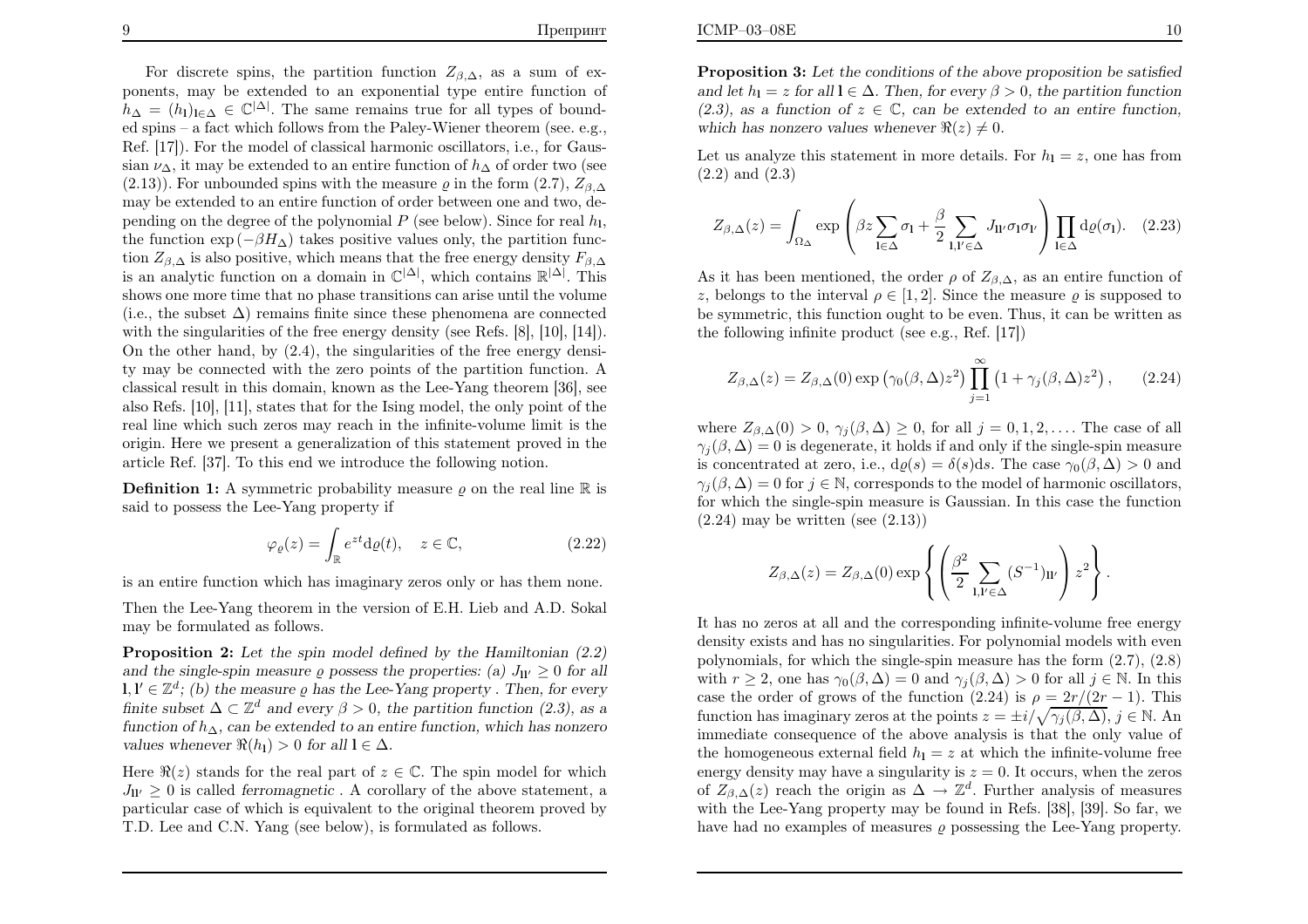Two such measures are well-known. These are the measure (2.5) and the symmetric Gaussian measure, i.e., <sup>a</sup> polynomial measure (2.7) with $P(\sigma_{\bf l})=(b/2)\sigma_{\bf l}^2$ 

$$
d\varrho(s) = [b/2\pi]^{1/2} \exp(-(b/2)s^2) ds, \quad b > 0.
$$
 (2.25)

In fact, for the former measure, one has  $\varphi_{\varrho}(z) = \cosh(z)$ , whereas for the latter one,  $\varphi_{\varrho}(z) = \exp(z^2/2b)$ . The original Lee-Yang theorem is equivalent to Proposition <sup>3</sup> with the single-spin measure (2.5) and withthe nearest-neighbor interaction potential  $J_{\mathbf{ll'}} = J\delta_{1,|\mathbf{l}-\mathbf{l'}|}, J > 0.$ 

 Another examples of measures possessing the Lee-Yang property are described by the following statement, which was proved in Ref. [40] (seealso Refs.  $[41]$ ,  $[42]$ ). Let  $\mathbb L$  stand for the class of entire functions of a single complex variable, which are the polynomials possessing real nonpositive zeros only or the limits of sequences of such polynomials, taken in the topology of uniform convergence on compact subsets ofC. Suchfunctions are called *Laguerre entire functions*, their theory may be found in Ref. [16].

**Proposition 4:** Given an entire function  $g : \mathbb{C} \to \mathbb{C}$  let: (a) for every real  $z \in [0, +\infty)$ , this function have real values; (b) there exist  $b > 0$ such that the function  $\phi(z) = b + g'(z)$ , where  $g' = dg/dz$ , belongs to the class  $\mathbb{L}.$  Then the measure

$$
d\varrho(s) = C \exp(-g(s^2)) ds, \quad C = \int_{\mathbb{R}} \exp(-g(s^2)) ds, \quad (2.26)
$$

possesses the Lee-Yang property. For this measure,  $\varphi_{\varrho}$  is of order  $\rho =$  $2r/(2r-1)$  if g is a polynomial of degree  $r \in \mathbb{N}$ , and  $\rho = 1$ , if g is a transcendental function.

An immediate consequence of this statement is that the  $\varphi^4$  measure (2.9) possesses this property (see also Theorem IX.15 in Ref. [11]).

#### 2.3. Correlation inequalities

As it was mentioned in Introduction, correlation inequalities constitute the base of <sup>a</sup> number of powerful methods in the theory of models we consider. Here we describe the most important of them, <sup>a</sup> more detailed description of such inequalities and their applications may be found in the book Ref. [3]. Mostly these inequalities hold for ferromagnetic spinmodels only, i.e., for the models with  $J_{\text{II}'} \geq 0$ , though some of them may be extended to more general interaction potentials. Therefore, in thestatements presented below all inequalities hold for ferromagnetic spin

models described by the Hamiltonian  $(2.2)$  and a single-spin measure  $\rho$ , which satisfies  $(2.21)$ . In some cases we impose more specific conditions on the measure  $\varrho$ . The model with  $h_1 \geq 0$  (respectively  $h_1 = 0$ ) will be called <sup>a</sup> model with <sup>a</sup> nonnegative (respectively with the zero) externalfield.

 The first example is known as the Fortuin-Kastelyn-Ginibre (FKG) inequality [43]. To formulate it we will need the following notion. For $\sigma_{\Delta} = (\sigma_1)_{1 \in \Delta}$  and  $\sigma'_{\Delta} = (\sigma'_1)_{1 \in \Delta}$ , we write  $\sigma_{\Delta} \leq \sigma'_{\Delta}$  if  $\sigma_1 \leq \sigma_{1'}$  for all  $1 \in \Delta$ .  $\Delta$ . A function  $f \in \mathcal{F}_{\Delta}$  is said to be monotone on  $\Omega_{\Delta}$  if  $f(\sigma_{\Delta}) \leq f(\sigma'_{\Delta}),$ whenever  $\sigma_{\Delta} \leq \sigma'_{\Delta}$ .

**Proposition 5:** For any two monotone functions  $f, g \in \mathcal{F}_{\Delta}$ 

$$
\langle fg \rangle_{\nu_{\Delta}} \ge \langle f \rangle_{\nu_{\Delta}} \langle g \rangle_{\nu_{\Delta}}.\tag{2.27}
$$

The next correlation inequalities are known mostly due to R.B. Griffiths[44], they are called Griffiths-Kelly-Sherman (GKS) inequalities.

**Proposition 6:** Let the functions  $f_1, \ldots, f_n, g_1, \ldots, g_n \in \mathcal{F}_{\Delta}$  be giv-<br>real function of the set of the set of the following conditions (a) it en. Suppose that each of them satisfies the following conditions: (a) itdepends on one component  $\sigma_1$  of the vector  $\sigma_{\Delta}$  only; (b) as a function of this  $\sigma_1$ , it is either odd and monotone or even and monotone as a function of  $|\sigma_1|$ . Then for any ferromagnetic spin model with the zero external field,

$$
\langle f_1 \dots f_n \rangle_{\nu_\Delta} \ge 0; \tag{2.28}
$$

$$
\langle f_1 \dots f_n g_1 \dots g_n \rangle_{\nu_{\Delta}} \ge \langle f_1 \dots f_n \rangle_{\nu_{\Delta}} \langle g_1 \dots g_n \rangle_{\nu_{\Delta}}.
$$
 (2.29)

**Definition 7:** A probability measure  $\varrho$  on the real line  $\mathbb R$  is said to be a Bridges-Fröhlich-Spencer (BFS) measure if it is of the form

$$
\mathrm{d}\varrho(s) = C^{-1} \exp\left(-v(s^2)\right) \mathrm{d}s, \quad C = \int_{\mathbb{R}} \exp\left(-v(s^2)\right) \mathrm{d}s,\tag{2.30}
$$

where the function  $v : [0, +\infty) \to \mathbb{R}$  has the following properties: (a) there exist  $v_0 \in \mathbb{R}$ ,  $v_1 > 0$  such that  $v(s^2) \ge v_0 + v_1 s^2$  for all  $s \in \mathbb{R}$ ; (b) it is convex on  $[0, +\infty)$ , i.e., for any  $\tau_1, \tau_2 \ge 0$  and  $\theta \in [0, 1]$ , it obeys  $v(\theta \tau_1 + (1 - \theta)\tau_2) \leq \theta v(\tau_1) + (1 - \theta)v(\tau_2).$ 

**Definition 8:** A probability measure  $\varrho$  on the real line  $\mathbb{R}$  is said to be <sup>a</sup> Ellis-Monroe (EM) measure if it has the form (2.7) with an even polynomial (2.8), in which  $b_2 \in \mathbb{R}$ ,  $b_4, \ldots, b_{2r-2} \ge 0$ ,  $b_{2r} > 0$ .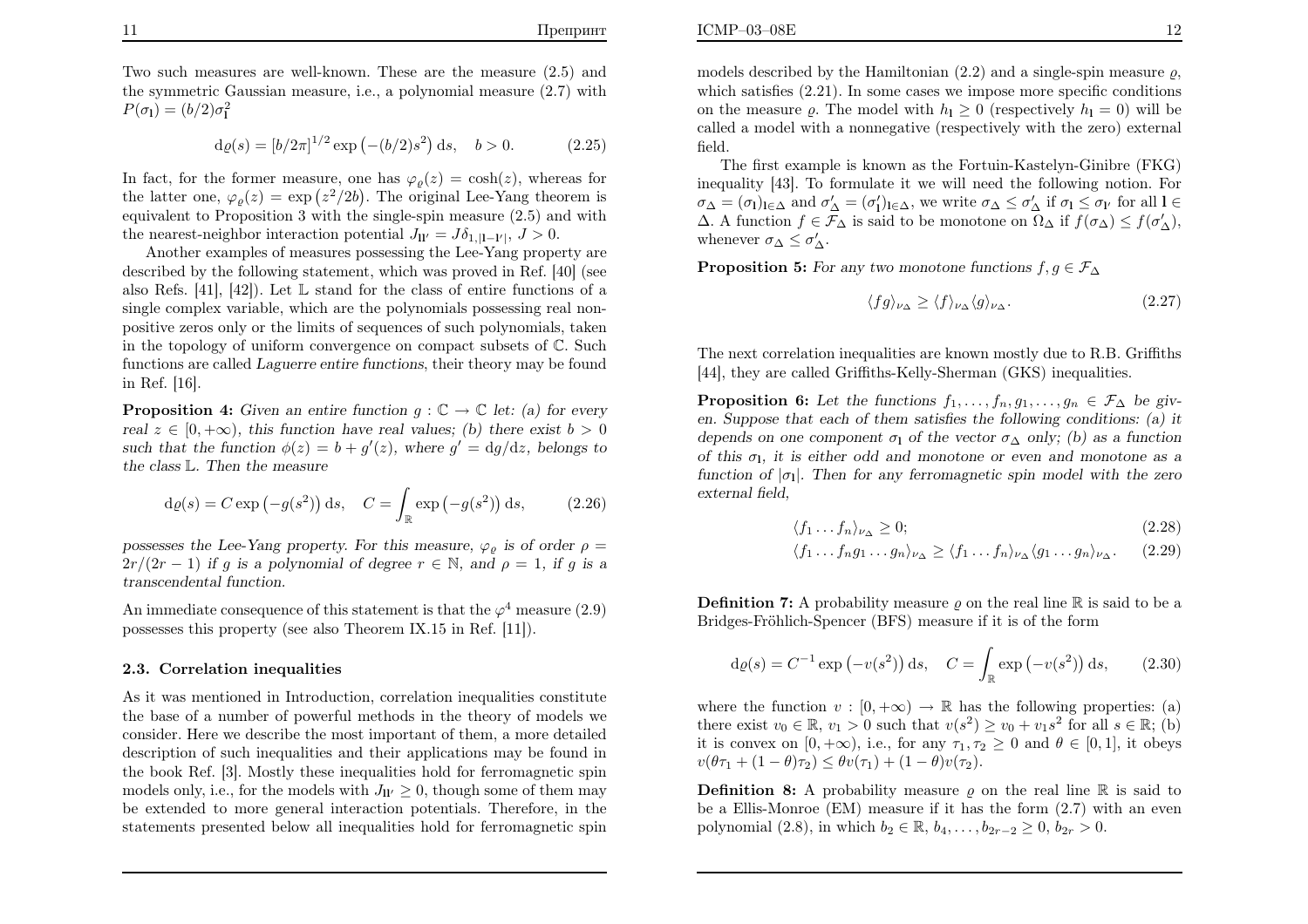The Gaussian measure (2.25), the  $\varphi^4$  -measure (2.9), the measures (2.26) are both BFS- and EM-measures. Moreover, every EM-measure is <sup>a</sup> BFSmeasure.

Now we introduce the Griffiths-Hurst-Sherman (GHS) inequality, itsproof may be found in the article Ref. [45].

Proposition 9: For any ferromagnetic model with a nonnegative external field and a EM single-spin measure  $\varrho$ , the following inequality

$$
\langle \sigma_{1_1} \sigma_{1_2} \sigma_{1_3} \rangle_{\nu_{\Delta}} \leq \langle \sigma_{1_1} \rangle_{\nu_{\Delta}} \langle \sigma_{1_2} \sigma_{1_3} \rangle_{\nu_{\Delta}} + \langle \sigma_{1_2} \rangle_{\nu_{\Delta}} \langle \sigma_{1_1} \sigma_{1_3} \rangle_{\nu_{\Delta}} + (2.31)
$$
  
+ $\langle \sigma_{1_3} \rangle_{\nu_{\Delta}} \langle \sigma_{1_1} \sigma_{1_2} \rangle_{\nu_{\Delta}} - 2 \langle \sigma_{1_1} \rangle_{\nu_{\Delta}} \langle \sigma_{1_2} \rangle_{\nu_{\Delta}} \langle \sigma_{1_3} \rangle_{\nu_{\Delta}},$ 

holds for any  $\mathbf{l}_1, \mathbf{l}_2, \mathbf{l}_3 \in \Delta$ .

The proof of the Lebowitz inequality, which we formulate below, may befound in the book Ref. [3].

Proposition 10: For any ferromagnetic model with the zero external field and a BFS single-spin measure  $\varrho$ , the following inequality

$$
\langle \sigma_{1_1} \sigma_{1_2} \sigma_{1_3} \sigma_{1_4} \rangle_{\nu_{\Delta}} \leq \langle \sigma_{1_1} \sigma_{1_2} \rangle_{\nu_{\Delta}} \langle \sigma_{1_3} \sigma_{1_4} \rangle_{\nu_{\Delta}} + \langle \sigma_{1_1} \sigma_{1_3} \rangle_{\nu_{\Delta}} \langle \sigma_{1_2} \sigma_{1_4} \rangle_{\nu_{\Delta}} + + \langle \sigma_{1_1} \sigma_{1_4} \rangle_{\nu_{\Delta}} \langle \sigma_{1_2} \sigma_{1_3} \rangle_{\nu_{\Delta}},
$$
\n(2.32)

holds for any  $\mathbf{l}_1, \mathbf{l}_2, \mathbf{l}_3, \mathbf{l}_4 \in \Delta$ .

**Remark 11:** All the above correlation inequalities hold for the ferromagnetic Ising model with the corresponding external field.

The proof of this statement follows from the fact that the Ising modelcan be approximated by the model with the single-spin measure of the form (2.9), for which all these inequalities hold. Let us provide somemore details. The measure

$$
d\varrho_{\lambda}(\sigma_{\mathbf{I}}) = C_{\lambda}^{-1} \exp\left(-\lambda(\sigma_{\mathbf{I}}^2 - 1)^2\right) d\sigma_{\mathbf{I}}, \quad C_{\lambda} = \int_{\mathbb{R}} \exp\left(-\lambda(\sigma_{\mathbf{I}}^2 - 1)^2\right) d\sigma_{\mathbf{I}} \tag{2.33}
$$

with  $\lambda > 0$  is evidently of the type of (2.9). By means of the Laplace method [46], one may prove the following statement. For any continuouspolynomially bounded function  $f : \mathbb{R} \to \mathbb{R}$ ,

$$
\lim_{\lambda \to +\infty} \int_{\mathbb{R}} f(\sigma_1) d\rho_\lambda(\sigma_1) = \int_{\mathbb{R}} f(\sigma_1) d\rho^{\mathcal{I}}(\sigma_1) = \frac{1}{2} \left[ f(1) + f(-1) \right], \quad (2.34)
$$

where  $\varrho^I$  is the measure (2.5). This statement has the following important corollary. Let  $\nu_{\Delta}^{\text{I}}$  (respectively  $\nu_{\Delta}^{\lambda}$ ) denote the local Gibbs measure (2.3)

corresponding to the Ising mode, i.e., the model with the single-spin measure (2.5) (respectively to the model with the single-spin measure $(2.33)$ . Then for any continuous polynomially bounded function  $f$ :  $\mathbb{R}^{|\Delta|} \to \mathbb{R}$ , the following holds

$$
\lim_{\lambda \to +\infty} \int_{\Omega_{\Delta}} f(\sigma_{\Delta}) d\nu_{\Delta}^{\lambda}(\sigma_{\Delta}) = \int_{\Omega_{\Delta}} f(\sigma_{\Delta}) d\nu_{\Delta}^{I}(\sigma_{\Delta}), \tag{2.35}
$$

which proves Remark 2.3. On the other hand, for any  $\lambda > 0$  the measure  $\nu_{\Delta}^{\lambda}$  may be approximated by  $\nu_{\Delta}^{I}$  [29].<br>For the measure  $\nu_{\Delta}^{I}$  with the zero

For the measure  $\nu_{\Delta}^{\mathcal{I}}$  with the zero external field, the function

$$
\psi_{\Delta}(z) = \int_{\Omega_{\Delta}} \exp\left(z \sum_{\mathbf{l} \in \Delta} \sigma_{\mathbf{l}}\right) d\nu_{\Delta}^{\mathbf{l}}(\sigma_{\Delta}), \tag{2.36}
$$

may be written also as  $\psi_{\Delta}(z) = Z_{\beta,\Delta}(\beta^{-1}z)/Z_{\beta,\Delta}(0)$ , where  $Z_{\beta,\Delta}(\beta^{-1}z)$ is defined by (2.23) with the single-spin measure  $\varrho^I$ . By the Bochner theorem [18], there exists a unique probability measure  $\rho_{\Delta}$  on  $\mathbb{R}$ , such that this  $\psi_{\Delta}$  measure  $(s, f, h)$  a specifier  $(0, 20)$ that this  $\psi_{\Delta}$  may be written (c.f., the equation (2.22))

$$
\psi_{\Delta}(z) = \int_{\mathbb{R}} \exp(zt) \mathrm{d}\varrho_{\Delta}(t).
$$

The measure  $\varrho_{\Delta}$  defines the probability distribution of the total spin

$$
S_{\Delta} = \sum_{\mathbf{l} \in \Delta} s_{\mathbf{l}}.
$$

By (2.24) and Definition 1, this measure has the Lee-Yang property.

Let D be a sequence of subsets  $\Delta \subset \mathbb{Z}^d$ , such that for any two its elements  $\Delta, \Delta'$ , one of them is contained in the other one. We also suppose that this sequence exhausts the lattice  $\mathbb{Z}^d$ , which means that any finite subset  $A \subset \mathbb{Z}^d$  is contained in a certain  $\Delta \in \mathcal{D}$ . As a countable set, the sequence  $\mathcal{D}$  can be enumerated in such a way that for any two its elements  $\Delta_n$ ,  $\Delta_m$ , their numbers satisfy  $n < m$  if and only if  $\Delta_n \subset \Delta_m$ .<br>Then we may write  $\mathcal{D} = \{\Delta_n\}$  For a sequence  $\{e_n\}$  independent Then we may write  $\mathcal{D} = {\{\Delta_n\}}_{n \in \mathbb{N}}$ . For a sequence  ${c_{\Delta}\}_{\Delta \in \mathcal{D}}$  indexed by the elements of such  $\mathcal{D}$ , we write  $\lim_{\mathcal{D}} c_{\Delta}$  or, if the sequence  $\mathcal{D}$  has been specified,  $\lim_{\Delta \to \mathbb{Z}^d} c_{\Delta}$  meaning  $\lim_{n \to +\infty} c_{\Delta_n}$ .

**Definition 12:** A sequence of probability measures  $\{\mu_n\}_{n\in\mathbb{N}}$  is said to converge weakly to the measure  $\mu$  if for any bounded continuous function  $f:\mathbb{R}\to\mathbb{R},$ 

$$
\lim_{n \to +\infty} \int_{\mathbb{R}} f(t) \mathrm{d}\mu_n(t) = \int_{\mathbb{R}} f(t) \mathrm{d}\mu(t).
$$
 (2.37)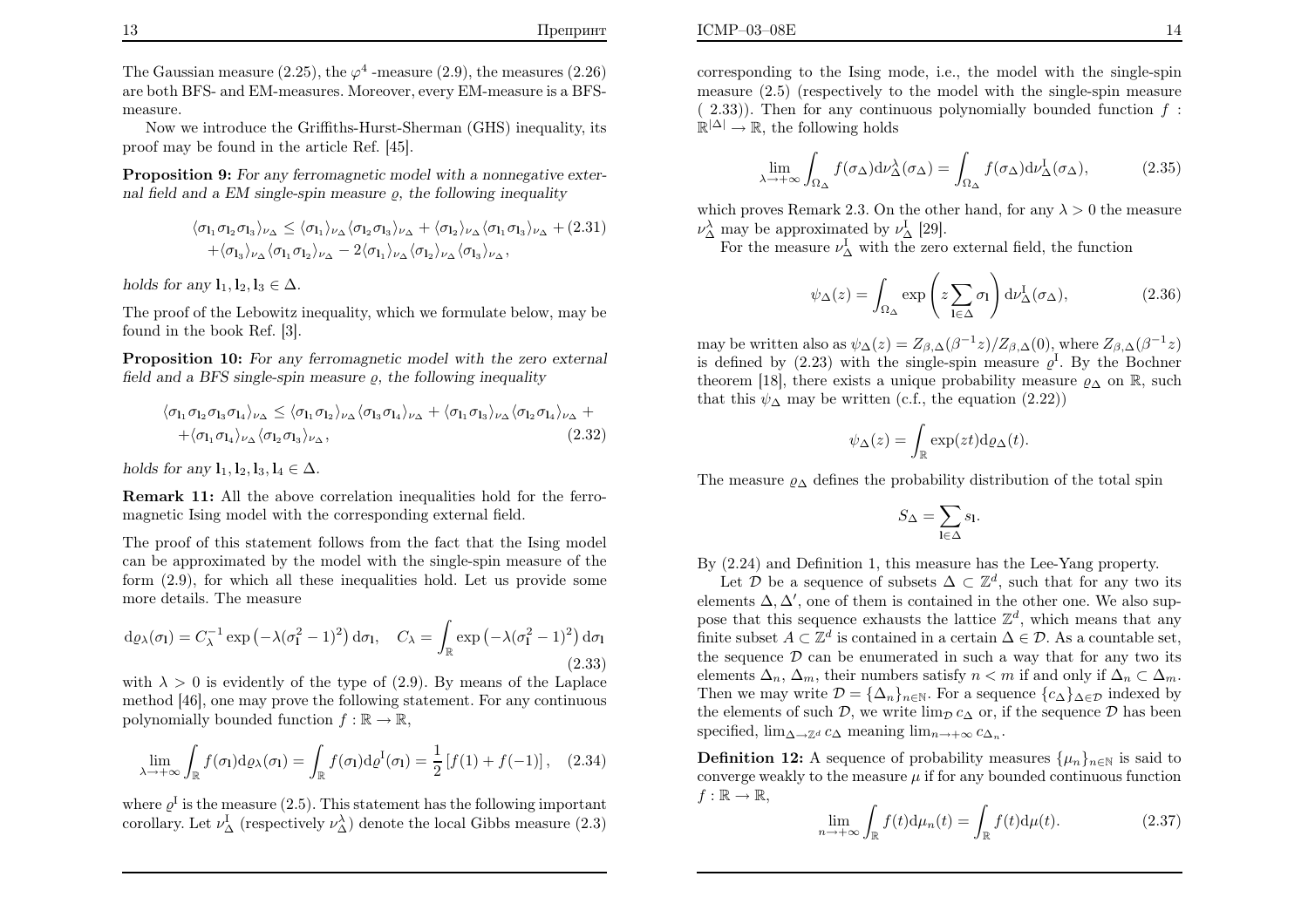Thus by Ref. [29], the  $\varphi^4$ -measure is a GS-measure. Another example is

$$
\mathrm{d}\varrho(t) = \frac{1}{3} [\delta(t-1) + \delta(t) + \delta(t+1)] \mathrm{d}t.
$$

One may show that the sequence of  $\varphi_{\mu_n}$ , defined by (2.22) for the above measures  $\mu_n$  converges uniformly on bounded closed (i.e., compact) subsets of the complex plane  $\mathbb C$  to the function  $\varphi_\mu$ , which means that  $\varphi_\mu$ has the representation  $(2.24)$  and hence the measure  $\mu$  possesses the Lee-Yang property. It should be pointed out that not all of the EM- andBFS-measures possess this property (c.f., Proposition <sup>4</sup> ).

 The Lebowitz inequality (2.32) may be generalized to the case of nonzero external field, but for another type of single-spin measures. Theresult presented below was proven in Ref. [45].

Proposition 14: For any ferromagnetic model with a nonnegative external field and a single-spin measure  $\varrho,$  which is either of EM or of GS type, the following inequality

$$
\langle \sigma_{1_1} \sigma_{1_2} \sigma_{1_3} \sigma_{1_4} \rangle_{\nu_{\Delta}} \leq \langle \sigma_{1_1} \sigma_{1_2} \rangle_{\nu_{\Delta}} \langle \sigma_{1_3} \sigma_{1_4} \rangle_{\nu_{\Delta}} + \langle \sigma_{1_1} \sigma_{1_3} \rangle_{\nu_{\Delta}} \langle \sigma_{1_2} \sigma_{1_4} \rangle_{\nu_{\Delta}} + + \langle \sigma_{1_1} \sigma_{1_4} \rangle_{\nu_{\Delta}} \langle \sigma_{1_2} \sigma_{1_3} \rangle_{\nu_{\Delta}} - 2 \langle \sigma_{1_1} \rangle_{\nu_{\Delta}} \langle \sigma_{1_2} \rangle_{\nu_{\Delta}} \langle \sigma_{1_3} \rangle_{\nu_{\Delta}} \langle \sigma_{1_4} \rangle_{\nu_{\Delta}}, \quad (2.38)
$$

holds for any  $\mathbf{l}_1, \mathbf{l}_2, \mathbf{l}_3, \mathbf{l}_4 \in \Delta$ .

Yet another result connected with the Lebowitz inequality (2.32) wasproven in Ref. [47], it is called the Aizenman-Fröhlich inequality (see also Ref. [3]).

Proposition 15: For any ferromagnetic model with the zero external field and a GS single-spin measure  $\varrho$ , the following inequality

$$
\langle \sigma_{l_1} \sigma_{l_2} \sigma_{l_3} \sigma_{l_4} \rangle_{\nu_{\Delta}} - \langle \sigma_{l_1} \sigma_{l_2} \rangle_{\nu_{\Delta}} \langle \sigma_{l_3} \sigma_{l_4} \rangle_{\nu_{\Delta}} \langle \sigma_{l_1} \sigma_{l_3} \rangle_{\nu_{\Delta}} \langle \sigma_{l_2} \sigma_{l_4} \rangle_{\nu_{\Delta}} - (2.39)
$$

$$
-\langle \sigma_{l_1} \sigma_{l_4} \rangle_{\nu_{\Delta}} \langle \sigma_{l_2} \sigma_{l_3} \rangle_{\nu_{\Delta}} \ge -2 \sum_{l \in \Delta} \langle \sigma_{l_1} \sigma_{l} \rangle_{\nu_{\Delta}} \langle \sigma_{l_2} \sigma_{l} \rangle_{\nu_{\Delta}} \langle \sigma_{l_3} \sigma_{l} \rangle_{\nu_{\Delta}} \langle \sigma_{l_4} \sigma_{l} \rangle_{\nu_{\Delta}},
$$

holds for any  $\mathbf{l}_1, \mathbf{l}_2, \mathbf{l}_3, \mathbf{l}_4 \in \Delta$ .

It is worth noting that the Lebowitz inequality (2.32) <sup>g</sup>ives an upper bound (it is zero) for the left-hand side of (2.39), whereas the latterinequality gives its lower bound.

By Proposition 2, the partition function of the Ising model  $Z_{\beta,\Delta}(h_{\Delta})$ can be extended to an entire function of complex  $h<sub>\Delta</sub>$ , which does not vanish in the vicinity of the point  $h_{\Delta} = 0$ . Therefore, in this vicinity its<br>learnithm will be helper such have more hearitten logarithm will be holomorphic and hence may be written

$$
\Phi_{\beta,\Delta}(h_{\Delta}) \stackrel{\text{def}}{=} \ln Z_{\beta,\Delta}(h_{\Delta}) = \ln Z_{\beta,\Delta}(0) +
$$
\n
$$
+ \sum_{n=1}^{\infty} \frac{1}{(2n)!} \sum_{\mathbf{l}_1, \dots, \mathbf{l}_{2n} \in \Delta} U_{\beta,\Delta}^{(2n)}(\mathbf{l}_1, \dots, \mathbf{l}_{2n}) h_{\mathbf{l}_1} \dots h_{\mathbf{l}_{2n}},
$$
\n(2.40)

where

$$
U_{\beta,\Delta}^{(2n)}(l_1,\ldots,l_{2n}) = \left(\frac{\partial^{2n}}{\partial h_{l_1}\ldots\partial h_{l_{2n}}}\Phi_{\beta,\Delta}\right)(0), \quad n \in \mathbb{N},\qquad(2.41)
$$

are called Ursell functions. They are also called cumulants or semiinvariants. By direct calculation,

$$
U_{\beta,\Delta}^{(2)}(\mathbf{l}_1,\mathbf{l}_2) = K_{\mathbf{l}_1\mathbf{l}_2}^{\Delta}(0),
$$

where the latter is the correlation function for this model with the zeroexternal field (see (2.18)). By Remark 2.3 and Propositions 2.3, 2.3

$$
- 2\sum_{\mathbf{l}\in\Delta} U_{\beta,\Delta}^{(2)}(\mathbf{l}_1,\mathbf{l})U_{\beta,\Delta}^{(2)}(\mathbf{l}_2,\mathbf{l})U_{\beta,\Delta}^{(2)}(\mathbf{l}_3,\mathbf{l})U_{\beta,\Delta}^{(2)}(\mathbf{l}_4,\mathbf{l}) \le
$$
  
 
$$
\leq U_{\beta,\Delta}^{(4)}(\mathbf{l}_1,\ldots,\mathbf{l}_4) \leq 0.
$$
 (2.42)

For certain models,  $U_{\beta,\Delta}^{(2n)}(l_1,\ldots,l_{2n})$ ,  $n \in \mathbb{N}$  satisfy the following sign rule [48] rule [48].

**Proposition 16:** For all  $\beta > 0$  and any finite subset  $\Delta$ , the Ursell functions (2.41) for the ferromagnetic model with the zero external fieldand <sup>a</sup> GS single-spin measure, satisfy the sign rule

$$
(-1)^{n-1}U_{\beta,\Delta}^{(2n)}(l_1,\ldots,l_{2n}) \ge 0, \quad n \in \mathbb{N}.
$$
 (2.43)

Moreover, equality in  $(2.43)$  occurs either if the single-spin measure  $\varrho$ is Gaussian, or if and only if among the indices  $l_1, \ldots, l_{2n}$  one finds the pair  $l_i, l_j$  such that  $\Delta$  may be divided onto disjoint  $\Delta_1, \Delta_2, l_i \in \Delta_1$  and  $l_i \in \Delta_1$  and  $l_i \in \Delta_2$  and  $l_i \in \Delta_1$  and  $l_i \in \Delta_2$  and  $l_i \in \Delta_1$  and  $l_i \in \Delta_2$  and  $l_i \in \Delta_1$  and  $l_i \in \Delta_2$  and  $l_i \in \Delta_1$  and  $l_i \$  $l_j \in \Delta_2$ , such that for any  $l \in \Delta_1$  and  $l' \in \Delta_2$ , one has  $J_{ll'} = 0$ .

The following statements are important corollaries of the inequalities presented above. First, we obtain <sup>a</sup> property of the correlation functions $K_{\text{II}'}^{\Delta}(h_{\Delta})$  defined by (2.18).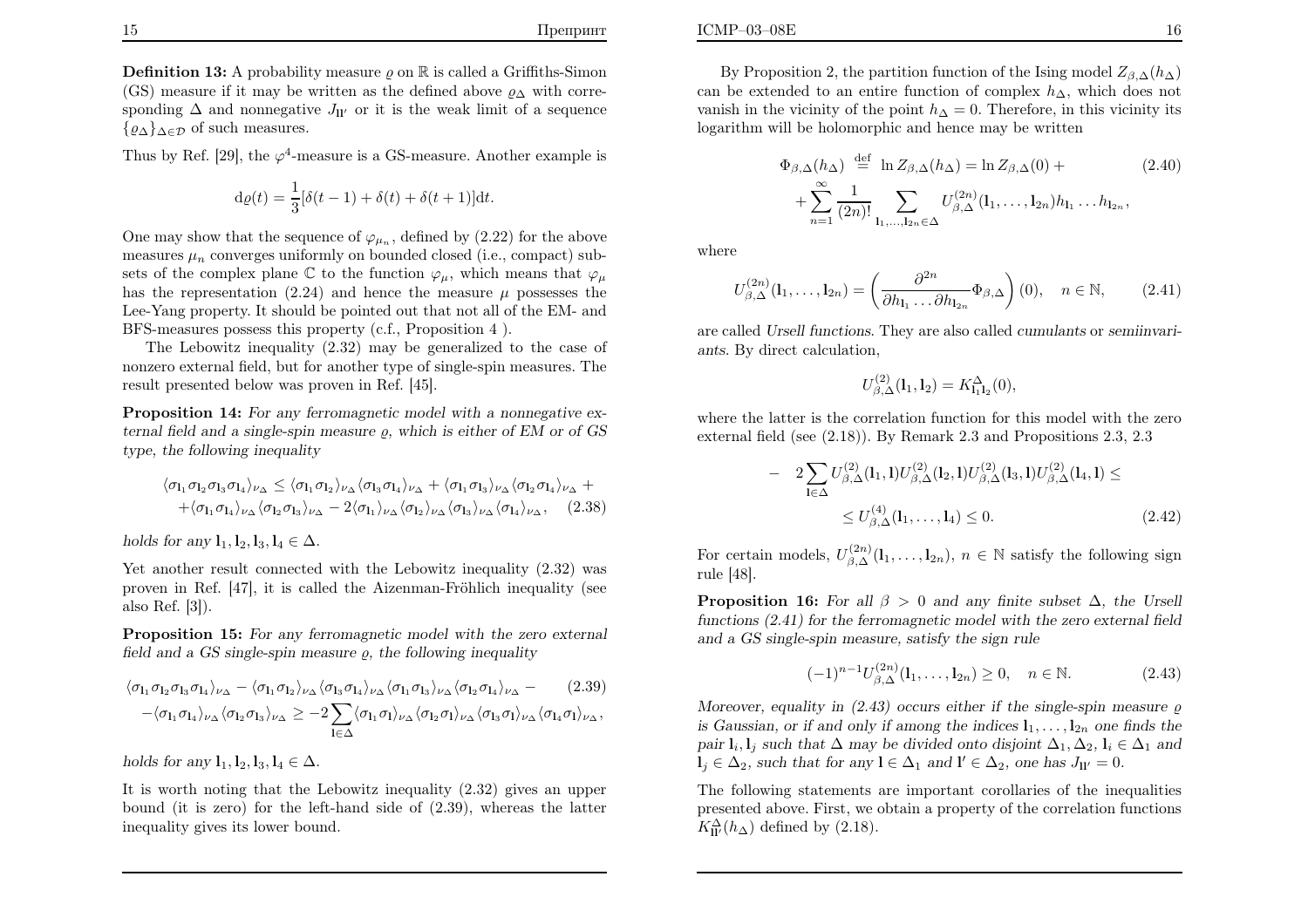ICMP–03–08E

Corollary 17: For any ferromagnetic model with <sup>a</sup> nonnegative external field

$$
K_{\mathrm{II}'}^{\Delta}(h_{\Delta}) \ge 0. \tag{2.44}
$$

**Proof:** By  $(2.18)$ ,

$$
K_{\Pi'}^{\Delta}(h_{\Delta}) = \langle fg \rangle_{\nu_{\Delta}} - \langle f \rangle_{\nu_{\Delta}} \langle g \rangle_{\nu_{\Delta}} \ge 0,
$$

where we have set  $f(\sigma_{\Delta}) = \sigma_{\mathbf{l}}, g(\sigma_{\Delta}) = \sigma_{\mathbf{l}'}$  and employed the FKG inequality (2.27).

Recall that  $h_{\Delta} \leq h'_{\Delta}$  means  $h_1 \leq h'_1$  for all  $1 \in \Delta$ , moreover,  $0_{\Delta}$  stands for such a vector  $h_{\Delta}$  with all  $h_{\Delta} = 0$ for such a vector  $h_{\Delta}$  with all  $h_{\mathbf{l}} = 0$ .

Corollary 18: For any ferromagnetic model with <sup>a</sup> EM single-spin measure  $\rho$ , the correlation function, has the property

$$
K_{\mathbf{ll'}}^{\Delta}(h'_{\Delta}) \le K_{\mathbf{ll'}}^{\Delta}(h_{\Delta}) \le K_{\mathbf{ll'}}^{\Delta}(0_{\Delta}),\tag{2.45}
$$

for any  $h_{\Delta}$ ,  $h'_{\Delta}$  such that  $0_{\Delta} \leq h_{\Delta} \leq h'_{\Delta}$ .

**Proof:** By  $(2.18)$  and  $(2.2)$ ,  $(2.3)$ , one has

$$
\frac{\partial}{\partial h_{\mathcal{V}'}} K_{\mathcal{H}'}^{\Delta}(h_{\Delta}) = \langle \sigma_{\mathcal{I}} \sigma_{\mathcal{I}'} \sigma_{\mathcal{V}'} \rangle_{\nu_{\Delta}} - \langle \sigma_{\mathcal{I}} \sigma_{\mathcal{I}'} \rangle_{\nu_{\Delta}} \langle \sigma_{\mathcal{I}''} \rangle_{\nu_{\Delta}} - \langle \sigma_{\mathcal{I}} \sigma_{\mathcal{I}''} \rangle_{\nu_{\Delta}} \langle \sigma_{\mathcal{I}'} \rangle_{\nu_{\Delta}} - \langle \sigma_{\mathcal{I}'} \sigma_{\mathcal{I}''} \rangle_{\nu_{\Delta}} \langle \sigma_{\mathcal{I}'} \rangle_{\nu_{\Delta}} + 2 \langle \sigma_{\mathcal{I}} \rangle_{\nu_{\Delta}} \langle \sigma_{\mathcal{I}'} \rangle_{\nu_{\Delta}} \langle \sigma_{\mathcal{I}''} \rangle_{\nu_{\Delta}} \leq 0,
$$

where we have used the GHS-inequality  $(2.31)$ . Thus, as a function of  $h_{\Delta}$ ,  $K_{\Pi'}^{\Delta}(h_{\Delta})$  is monotone decreasing for all  $h_{\Delta}$ , for which (2.31) is valid, i.e., for  $h_{\Delta}\geq 0$ .

**Corollary 19:** For every monotone function  $f \in \mathcal{F}_{\Delta}$ , the expectation value  $\langle f \rangle_{\nu_{\Delta}}$  is a monotone function of the external field  $h_{\Delta}$ . This means that for any  $h_{\Delta}$ ,  $h'_{\Delta}$ , such that  $h_{\Delta} \leq h'_{\Delta}$ , the following holds

$$
\langle f \rangle_{\nu_{\Delta}} \le \langle f \rangle_{\nu'_{\Delta}},\tag{2.46}
$$

where  $\nu_{\Delta}$  (respectively  $\nu'_{\Delta}$ ) is the local Gibbs measure (2.3) correspond-<br>is n to the local Hamiltonian (2.2) with the actual field by (corresponding to the local Hamiltonian (2.2) with the external field  $h_{\Delta}$  (respectively  $h_{\Delta}^{\prime}$ ).

**Proof:** For  $t \in [0,1]$  and the mentioned  $h_{\Delta}, h'_{\Delta}$ , we set  $x_{\Delta}(t) = h_{\Delta} +$  $t(h'_{\Delta} - h_{\Delta})$  and let  $\nu_{\Delta}(t)$  be the measure (2.3) corresponding to the

$$
\langle f \rangle_{\nu_{\Delta}(t)} = \tag{2.47}
$$

$$
= \frac{1}{Z_{\beta,\Delta}(t)} \int_{\Omega_{\Delta}} f(\sigma_{\Delta}) \exp \left( \frac{\beta}{2} \sum_{\mathbf{l},\mathbf{l}' \in \Delta} J_{\mathbf{l}\mathbf{l}'} \sigma_{\mathbf{l}} \sigma_{\mathbf{l}'} + \beta \sum_{\mathbf{l} \in \Delta} x_{\mathbf{l}}(t) \sigma_{\mathbf{l}} \right) \prod_{\mathbf{l} \in \Delta} d\varrho(\sigma_{\mathbf{l}}),
$$

where

$$
Z_{\beta,\Delta}(t) = \int_{\Omega_{\Delta}} \exp\left(\frac{\beta}{2} \sum_{\mathbf{l},\mathbf{l}' \in \Delta} J_{\mathbf{l}\mathbf{l}'} \sigma_{\mathbf{l}} \sigma_{\mathbf{l}'} + \beta \sum_{\mathbf{l} \in \Delta} x_{\mathbf{l}}(t) \sigma_{\mathbf{l}}\right) \prod_{\mathbf{l} \in \Delta} d\varrho(\sigma_{\mathbf{l}}).
$$
\n(2.48)

 Differentiating both parts of (2.47) and taking into account (2.48) oneobtains∂

$$
\frac{\partial}{\partial t}\langle f \rangle_{\nu_{\Delta}(t)} = \langle fg \rangle_{\nu_{\Delta}(t)} - \langle f \rangle_{\nu_{\Delta}(t)}\langle g \rangle_{\nu_{\Delta}(t)},\tag{2.49}
$$

where

$$
g(\sigma_{\Delta}) \stackrel{\text{def}}{=} \beta \sum_{\mathbf{l} \in \Delta} (h'_1 - h_1) \sigma_{\mathbf{l}},
$$

which is a monotone function since  $h_{\Delta} \leq h'_{\Delta}$ . Now we apply in (2.49) the FKG-inequality, which obviously holds for the measure  $\nu_{\Delta}(t)$  with any  $t \in [0, 1]$ , and obtain

$$
\frac{\partial}{\partial t}\langle f \rangle_{\nu_{\Delta}(t)} \ge 0,
$$

for all  $t \in [0, 1]$ . Therefore,  $\langle f \rangle_{\nu_{\Delta}(t)}$  is a monotone function of t, which <sup>y</sup>ields (2.46).

**Corollary 20:** For every monotone function  $f \in \mathcal{F}_{\Delta}$  and for any ferromagnetic model with the zero external field, the expectation value  $\langle f \rangle_{\nu\Delta}$ is a monotone function of the interaction parameter  $J_{ll'}$  . This means that for  $0 \leq J_{ll'} \leq J'_{ll'}$  for all  $l, l' \in \Delta$ , the following holds

$$
\langle f \rangle_{\nu_{\Delta}} \le \langle f \rangle_{\nu'_{\Delta}},\tag{2.50}
$$

where  $\nu_{\Delta}$  (respectively  $\nu'_{\Delta}$ ) is the local Gibbs measure (2.3) correspond-<br>is a theoretical Hamiltonian (2.3) with the interaction actual L ing to the local Hamiltonian (2.2) with the interaction potential  $J_{ll'}$ (respectively  $J'_{\mathbf{ll'}}$ ).

The proof of this statement is almost the same as the proof of the former one and is based on the GKS-inequalities. Below we give anotherapplications of the above inequalities.

 A wide variety of correlation inequalities and examples of their ap<sup>p</sup>lications are presented in the book Ref. [3], see also Ref. [49].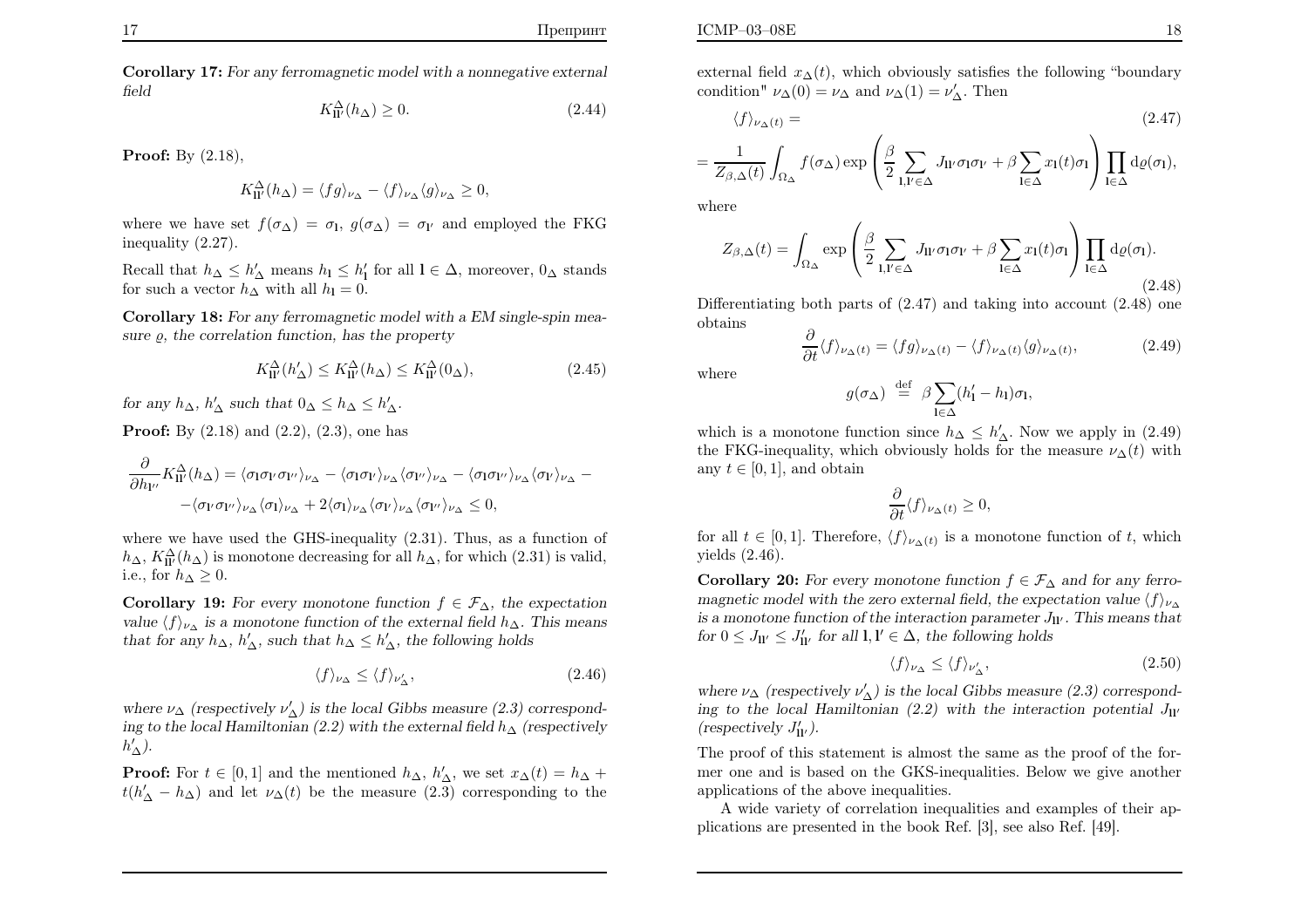#### 2.4. Infinite-volume Gibbs states

As has been pointed out above, <sup>p</sup>hase transitions are possible only inthe infinite-volume limit  $\Delta \to \mathbb{Z}^d$ . In order to pass to such a limit, we have to relate with each other functions belonging to  $\mathcal{F}_{\Delta}$  and  $\mathcal{F}_{\Delta'}$  with  $\Delta \subset \Delta'$ . Thus, each  $f \in \mathcal{F}_{\Delta}$  will be considered also as an element of  $\mathcal{F}_{\Delta'}$ , which is independent of  $\sigma_1$  with  $l \in \Delta' \setminus \Delta$ . This defines an embedding  $\mathcal{F}_{\Delta} \subset \mathcal{F}_{\Delta}$  for  $\Delta \subset \Delta'$ . We recall that a sequence D of subsets  $\Delta$  is called increasing if, for every two its elements, one of them is <sup>a</sup> subset of theother one. It exhausts the lattice  $\mathbb{Z}^d$  if every finite subset of the latter is contained in an element of  $D$ . For such a sequence  $D$ , we set

$$
\mathcal{F} = \bigcup_{\Delta \in \mathcal{D}} \mathcal{F}_{\Delta}.
$$
\n(2.51)

Therefore, for every  $f \in \mathcal{F}$ , one may find  $\Delta_1$ , such that  $f \in \mathcal{F}_{\Delta_1}$ , and a sequence  $\mathcal{D}$  in which this  $\Delta_1$  is the first element. Then the infinitevolume limit  $\lim_{\mathcal{D}} \langle f \rangle_{\nu_{\Delta}}$  will make sense. By  $\lim_{\mathcal{D}} p$  we mean the limit in which  $\Delta \to \mathbb{Z}^d$  along the sequence D. At first glance, this setting is sufficient to describe possible phase transitions in our model. But <sup>a</sup> more detailed consideration immediately yields that it is not. For example, in the case of symmetric  $\varrho$  and all  $h_1 = 0$  there is no way to break the symmetry  $\sigma_1 \rightarrow -\sigma_1$  of the model in such a limit. This means that certain thermodynamic properties of the model, especially those related to phase transitions, are described by quantities, which cannot be obtained as infinite-volume limits of expectations (averages) with respect to the measures (2.3). To obtain such quantities N.N. Bogolyubov [50] introduced <sup>a</sup> notion of quasi-averages. They are obtained by adding to the Hamiltonian (2.2) corresponding infinitesimal fields, which are to be removed after passing to the infinite-volume limit. At the same time,an approach to the construction of "all possible" infinite-volume Gibbsmeasures<sup>2</sup> on the base of conditional probabilities was elaborated by R.L. Dobrushin [51], [52] and by O.E. Lanford and D. Ruelle [53]. In this approach such measures are obtained as solutions of <sup>a</sup> certain equation, now known as the Dobrushin-Lanford-Ruelle (DLR) equation. <sup>A</sup> detailed description of this approac<sup>h</sup> is <sup>g</sup>iven in the book Ref. [4]. Herewe present <sup>a</sup> short introduction into this theory.

 First of all we will need the space on which such infinite-volumemeasures are defined. Set

$$
\Omega = \{ \sigma = (\sigma_1)_{1 \in \mathbb{Z}^d} \mid \sigma_1 \in \mathbb{R} \}. \tag{2.52}
$$

This set consists of vectors  $\sigma$ , which have infinitely many real components  $\sigma_1$  indexed by the points of the lattice. Such vectors are called configurations. This set can be metrized by introducing the following"distance" between any two its elements  $\sigma$ ,  $\sigma'$ 

$$
\mathbf{d}(\sigma,\sigma') = \sum_{\mathbf{l} \in \mathbb{Z}^d} \frac{1}{2^{|\mathbf{l}|}} \cdot \frac{|\sigma_{\mathbf{l}} - \sigma'_{\mathbf{l}}|}{1 + |\sigma_{\mathbf{l}} - \sigma'_{\mathbf{l}}|},\tag{2.53}
$$

where  $|\mathbf{l}| = \sqrt{|l_1|^2 + \cdots + |l_d|^2}$ . This enables us to introduce the set of all where  $|I| = \sqrt{|I|} = \cdots + |I_d|$ . This enables us to introduce the set of an<br>probability measures on  $\Omega$ , which will be denoted by  $\mathcal{P}(\Omega)$ . It appears, see Ref. [4] p. 59, that the above introduced set of functions  $\mathcal{F}$  separates the points of  $\mathcal{P}(\Omega)$ . This means that if the measures  $\mu_1, \mu_2 \in \mathcal{P}(\Omega)$  have the property  $\langle f \rangle_{\mu_1} = \langle f \rangle_{\mu_2}$  for all  $f \in \mathcal{F}$ , then they coincide. Here we write

$$
\langle f \rangle_{\mu} = \int_{\Omega} f \, \mathrm{d}\mu. \tag{2.54}
$$

 In order to have the things we deal with as much simple as we canwe suppose in this subsection that the interaction potential  $J_{ll'}$  in the Hamiltonian (2.2) has <sup>a</sup> finite range, which means that this potentialtakes zero values whenever the distance  $|1 - 1'|$  exceeds a certain  $R > 0$ . Given a subset  $\Delta$  and a configuration  $\xi \in \Omega$ , we define the following probability measures

$$
d\nu_{\Delta}(\sigma_{\Delta}|\xi) = Z_{\beta,\Delta}^{-1}(\xi) \exp(-\beta H_{\Delta}(\xi)) \prod_{l \in \Delta} d\rho(\sigma_l), \tag{2.55}
$$

$$
d\pi_{\Delta}(\sigma|\xi) = d\nu_{\Delta}(\sigma_{\Delta}|\xi) \prod_{I \in \Delta^c} \left[ \delta(\sigma_I - \xi_I) d\sigma_I \right],\tag{2.56}
$$

where

$$
H_{\Delta}(\xi) = -\frac{1}{2} \sum_{\mathbf{l}, \mathbf{l}' \in \Delta} J_{\mathbf{l}\mathbf{l}'} \sigma_{\mathbf{l}} \sigma_{\mathbf{l}'} - \sum_{\mathbf{l} \in \Delta} h_{\mathbf{l}} \sigma_{\mathbf{l}} - \sum_{\mathbf{l} \in \Delta, \mathbf{l}' \in \Delta^c} J_{\mathbf{l}\mathbf{l}'} \sigma_{\mathbf{l}} \xi_{\mathbf{l}'}, \qquad (2.57)
$$

$$
Z_{\beta,\Delta}(\xi) = \int_{\Omega_{\Delta}} \exp(-\beta H_{\Delta}(\xi)) \prod_{\mathbf{l} \in \Delta} \mathrm{d}\varrho(\sigma_{\mathbf{l}}), \tag{2.58}
$$

and  $\Delta^c = \mathbb{Z}^d \setminus \Delta$ . The first two terms of the latter Hamiltonian describe the energy of the self-interaction of the spins located in  $\Delta$  whereas the third term corresponds to the interaction of these spins with the fixed third term corresponds to the interaction of these spins with the fixedconfiguration  $\xi$  outside  $\Delta$ . Due to our assumption regarding the range of  $J_{ll'}$ , the sum in this term is finite hence no convergence problems

<sup>&</sup>lt;sup>2</sup>More details on the relation between infinite-volume Gibbs states and phase transitions are given in the next susection.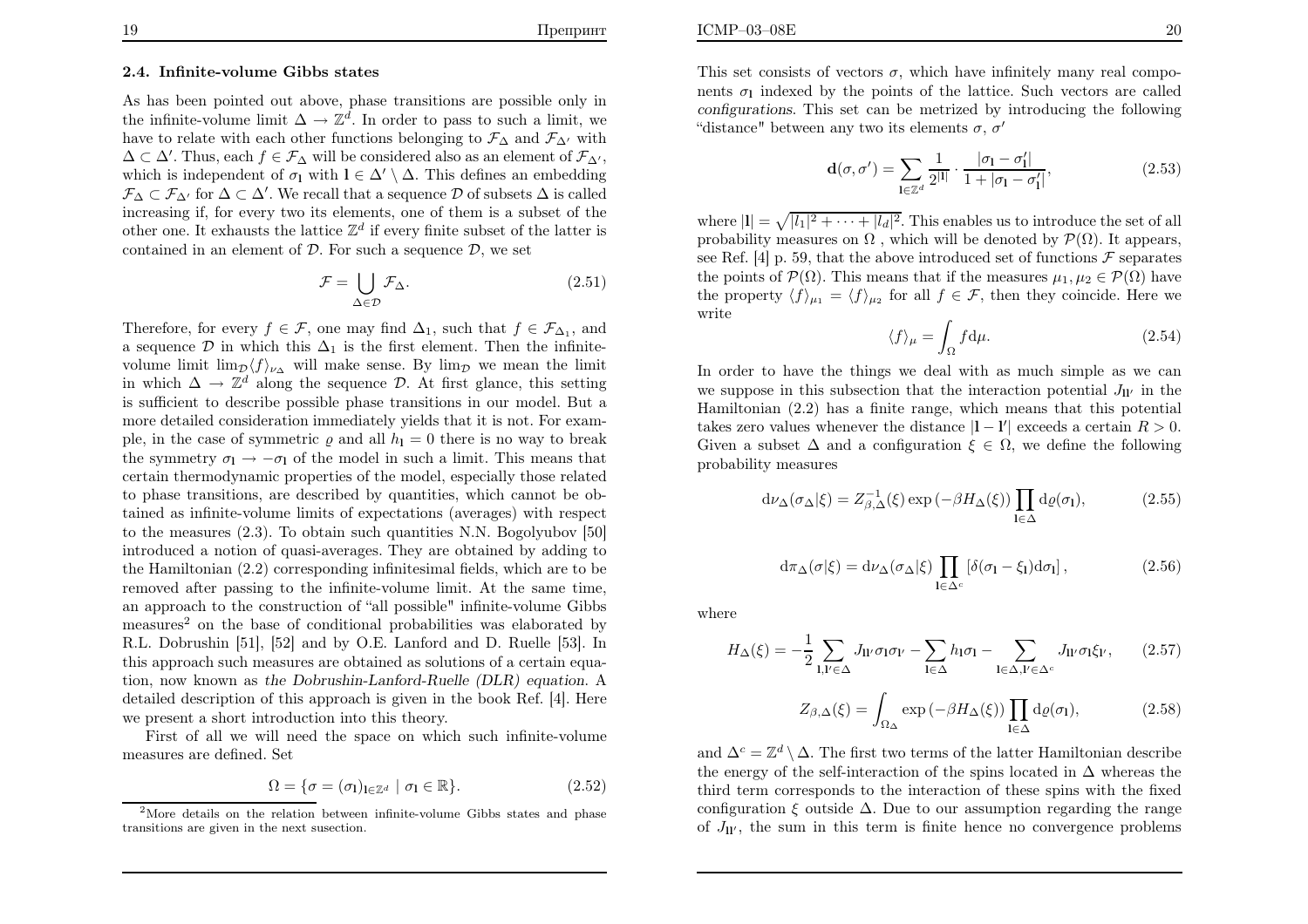appear. The essential difference between the above introduced measuresis that  $\nu_{\Delta}(\cdot|\xi)^3$  is defined on the space  $\Omega_{\Delta}$  consisting of vectors  $\sigma_{\Delta}$  of finitely many components. The measure  $\pi_{\Delta}(\cdot|\xi)$  is defined on the space  $\Omega$ , but due to the presence of the  $\delta$ -functions on the right-hand side of (2.56), the components of  $\sigma$  labelled by  $l \in \Delta^c$  are "frozen", i.e., they should coincide with the corresponding components of the configurationξ. The partition function  $Z_{\beta,\Delta}(\xi)$  is defined in the same way as in (2.3). In what follows, the measure  $(2.3)$  is a particular case of  $(2.55)$ , which corresponds to the zero configuration  $\xi = 0$ . Hence  $\nu_{\Delta}$  is called the local Gibbs measure with the zero boundary condition, whereas  $\nu_{\Delta}(\cdot|\xi)$  is the local Gibbs measure with the boundary condition defined by theconfiguration  $\xi$ , or simply, with the boundary condition  $\xi$ . For a function  $f \in \mathcal{F}_{\Delta}$ , one readily has

$$
\int_{\Omega_{\Delta}} f(\sigma_{\Delta}) d\nu_{\beta,\Delta}(\sigma_{\Delta}|\xi) = \int_{\Omega} f(\sigma) d\pi_{\beta,\Delta}(\sigma|\xi),
$$

where the function under the integral on the right-hand side is the same  $f$ but considered as a function defined on the whole  $\Omega$ , which is independent of the components of  $\sigma$  labelled by  $l \in \Delta^c$ . The measure  $\pi_{\beta,\Delta}$  has the following property. For every  $\mu \in \mathcal{P}(\Omega)$ , the integral

$$
\int_{\Omega} d\pi_{\beta,\Delta}(\sigma|\xi) d\mu(\xi),
$$

is again a probability measure on  $\Omega$ . We will denote this new measure by  $\pi_{\beta,\Delta} \circ \mu$ , that is we set

$$
d(\pi_{\beta,\Delta} \circ \mu)(\sigma) = \int_{\Omega} d\pi_{\beta,\Delta}(\sigma|\xi) d\mu(\xi). \tag{2.59}
$$

The above integration has the following interpretation. Given <sup>a</sup> configuration  $\xi \in \Omega$ , the measure  $\pi_{\beta,\Delta}(\cdot|\xi)$  defines a probability distribution of configurations  $\sigma \in \Omega$  which ought to coincide with this  $\xi$  outside  $\Delta$ . In the course of integration (2.59) the boundary conditions are averaged, i.e., they are taken with their weights which are prescribed by the measure  $\mu$ . Suppose now that this new measure  $(2.59)$  coincides with the averaging measure  $\mu$  and this takes place for every finite subset  $\Delta$ . Then for any  $f \in \mathcal{F}$ , one finds  $\Delta$  such that  $f \in \mathcal{F}_{\Delta}$  and then

$$
\int_{\Omega} f d\mu = \int_{\Omega} \left( \int_{\Omega} f(\sigma) d\pi_{\beta,\Delta}(\sigma|\xi) \right) d\mu(\xi) = \int_{\Omega} f d(\pi_{\beta,\Delta} \circ \mu),
$$

**Definition 21:** A probability measure  $\mu \in \mathcal{P}(\Omega)$  is called an equilibrium  $(C^{\text{th}})$  measure if for any finite  $\Lambda \subset \mathbb{Z}^d$ , the following equilibrium (Gibbs) measure if, for any finite  $\Delta \subset \mathbb{Z}^d$ , the following equilibrium condition holds

$$
\pi_{\beta,\Delta} \circ \mu = \mu. \tag{2.60}
$$

The set of all Gibbs measures existing at a given  $\beta$  will be denoted by  $\mathcal{G}_{\beta}$ . It is defined by the family of all local Hamiltonians (2.2). The equality $(2.60)$  may be considered as an equation, in which the unknown is  $\mu$ . It is called the Dobrushin-Lanford-Ruelle equation. On can show (see e.g.,Ref. [4]) that under the assumptions (2.21) made regarding the singlespin measure  $\varrho$  the set  $\mathcal{G}_{\beta}$  in nonempty for all  $\beta > 0$ . Its elements are also called phases. If for a given  $\beta$ , it contains more than one element, the system considered may exists in more than one phases at the same conditions. And alternatively, if this set consists of exactly one element at all temperatures, no <sup>p</sup>hase transitions are possible for this system.Suppose now that  $\mu_1, \mu_2$  are two different elements of  $\mathcal{G}_{\beta}$ . Then, for every  $\theta \in [0, 1]$ , the combination

$$
\mu = \theta \mu_1 + (1 - \theta)\mu_2, \tag{2.61}
$$

which is called a mixture of the measures  $\mu_1$  and  $\mu_2$ , is a probability measure (it is normalized since  $\theta + (1 - \theta) = 1$ ). It solves the DLR equation (2.60) hence belongs to  $\mathcal{G}_{\beta}$ . This means that the latter set may contain either one or infinitely many elements. If an element  $\mu \in \mathcal{G}_{\beta}$ cannot be written as a convex combination (2.61) with  $\theta \neq 1, 0$  of any other elements of this set, it is called <sup>a</sup> pure state. In the case of the Ising model such pure states  $\mu_{\pm}$  may be obtained as infinite-volume limits of the measures (2.55) corresponding to the boundary conditions  $\xi_{\pm}$ , all elements of which are equal  $\pm 1$ . For  $d \geq 2$  and large enough  $\beta$ ,  $\mu_+\neq\mu_-.$ 

 Now let us discuss how, for <sup>a</sup> given model, one may get its Gibbs states or at least how to get information regarding such states. Another question of this kind is whether one can get such states as infinite volume limits of local states, which would be very natural. The direct construction of Gibbs states may be made only for simple models, for example inthe case of the Gaussian single-spin measure  $\varrho$ . In more nontrivial situations such states are studied by means of the DLR equation without their

<sup>&</sup>lt;sup>3</sup>In this way we indicate the dependence of  $\nu_{\Delta}$ ,  $\pi_{\Delta}$  on  $\xi$ .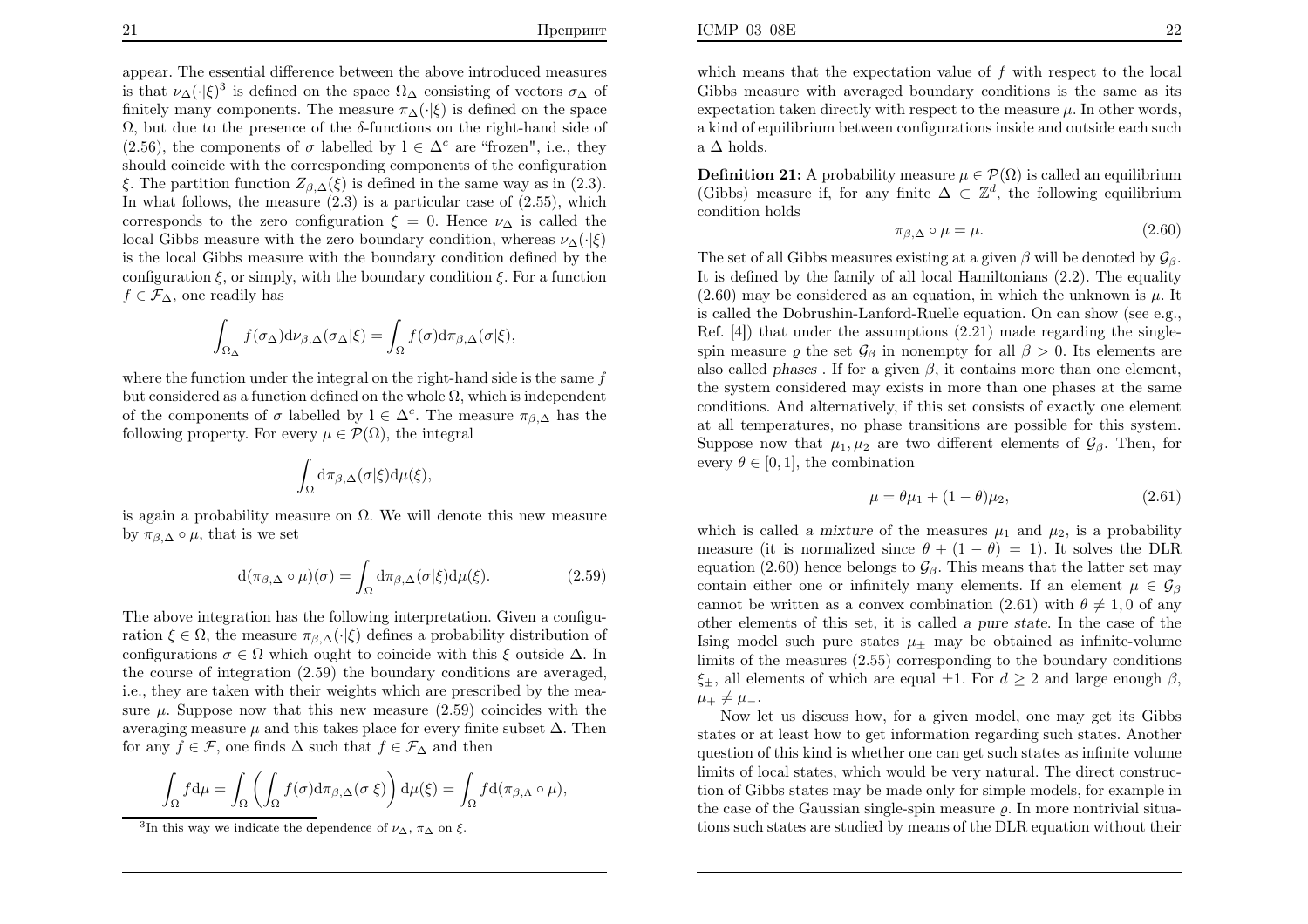explicit construction. As for the second question, the answer is yes. It was obtained recently [54] and even for much more genera<sup>l</sup> objects than those we consider. In order to formulate the corresponding statement wehave to make precise the notion of convergence. Recall that the set  $\mathcal F$ consists of local polynomially bounded continuous functions  $f : \Omega \to \mathbb{R}$ , where "local" means that there exists a finite subset  $\Delta$ , depending on f, such that f depends on  $\sigma_1$ ,  $l \in \Delta$  only. By  $\mathcal{F}^{(0)}$  we denote the subset of  $\mathcal{F}$ consisting of bounded functions. Let again  $\mathcal{D}$  be an increasing sequence of subsets  $\Delta$ , which exhausts the lattice  $\mathbb{Z}^d$  and for which we write  $\lim_{\mathcal{D}}$ meaning the limit  $\Delta \to \mathbb{Z}^d$  taken along this sequence.

**Definition 22:** A sequence of probability measures  $\{\mu_{\Delta}\}_{{\Delta \in \mathcal{D}}}$ , defined on the configuration space  $\Omega$  is said to converge locally weakly to a probability measure  $\mu$  if for every  $f \in \mathcal{F}^{(0)}$ ,

$$
\lim_{\mathcal{D}} \left( \int_{\Omega} f \, \mathrm{d}\mu_{\Delta} \right) = \int_{\Omega} f \, \mathrm{d}\mu. \tag{2.62}
$$

Then we have the following result [54].

**Proposition 23:** For every  $\xi \in \Omega$  and any sequence  $D$ , the locally weak limit of the sequence of  $\{\pi_{\beta,\Delta}(\cdot|\xi)\}_{\Delta\in\mathcal{D}}$ , if it exists, is a Gibbs measure.

Another result of this kind is taken from the book Ref. [4]. Pure states, i.e., the Gibbs measures which cannot be written as nontrivial convexcombinations (2.61), are called extreme elements<sup>4</sup> of  $\mathcal{G}_{\beta}$ . Theorem 7.26 of Ref. [4], p.<sup>13</sup> has the following corollary.

**Proposition 24:** The set of extreme elements  $\mathcal{G}^{\text{ex}}_{\beta} \subset \mathcal{G}_{\beta}$  is nonempty. If  $|\mathcal{G}_{\beta}^{\text{ex}}| = 1$ , then  $|\mathcal{G}_{\beta}| = 1$ .

Another result of this book (Theorem 7.12 on p.122) reads as follows.

**Proposition 25:** For every  $\mu \in \mathcal{G}_{\beta}^{\text{ex}}$  and any sequence  $\mathcal{D}$ , the sequence  $\{\pi_{\beta,\Delta}(\cdot|\xi)\}_{\Delta \in \mathcal{D}}$  locally weakly converges to  $\mu$  for almost all  $\xi$ . The latter means that this convergence may fail to hold only for boundary conditions  $\xi$ , which belong to a subset  $A \subset \Omega$ , such that  $\mu(A) = 0$ .

Given  $\mathbf{l}_0 \in \mathbb{Z}^d$  and a configuration  $\sigma = (\sigma_1)_{1 \in \mathbb{Z}^d}$ , we set  $\vartheta_{\mathbf{l}_0} \sigma =$  $(\sigma_{1+1_0})_{1 \in \mathbb{Z}^d}$ . Now for a function  $f \in \mathcal{F}$ , we set

$$
t_{\mathbf{1}_0}(f)(\sigma) = f(\vartheta_{\mathbf{1}_0}\sigma),\tag{2.63}
$$

i.e.,  $\vartheta_{l_0}$  and  $t_{l_0}$  are translations defined on the set of configurations and real valued functions of configurations respectively.

Definition 26: The model, described by the family of Hamiltonians(2.2) with all possible finite  $\Delta\subset\mathbb{Z}^d$ , is called translation invariant if, for every  $\mathbf{l}_0 \in \mathbb{Z}^d$ , its parameters satisfy the following conditions

$$
\forall \mathbf{l}, \mathbf{l}' \in \mathbb{Z}^d : J_{\mathbf{l}'} = J_{(\mathbf{l}+\mathbf{l}_0)(\mathbf{l}'+\mathbf{l}_0)}, \qquad \forall \mathbf{l} \in \mathbb{Z}^d : h_1 = h_{\mathbf{l}+\mathbf{l}_0}.
$$

The external field  $h_1$  which satisfies the above condition is homogeneous, i.e., it is constant  $h_1 = h$ . A particular case of the translation invariant interaction potentials is  $J_{\mathbf{l}'} = \phi(|\mathbf{l}-\mathbf{l}'|)$ , where  $\phi$  is a real valued function. One has to remark here that each Hamiltonian (2.2) is not translationinvariant but for <sup>a</sup> translation invariant model, in accordance with (2.63),

$$
t_{\mathbf{1}_0} H_{\Delta} = H_{\Delta'},
$$

where  $\Delta'$  is obtained as a translation of  $\Delta$  on the vector  $l_0$ .

**Definition 27:** A Gibbs measure  $\mu$  is called translation invariant if, for every  $f \in \mathcal{F}$  and  $\mathbf{l}_0 \in \mathbb{Z}^d$ ,

$$
\langle f \rangle_{\mu} = \langle t_{\mathbf{1}_0}(f) \rangle_{\mu}.
$$

One can show that, for any  $\mathbf{l}_0 \in \mathbb{Z}^d$  and every  $\mu \in \mathcal{P}(\Omega)$ , there exists  $\tilde{\mu} \in \mathcal{P}(\Omega)$  such that, for every  $f \in \mathcal{F}$ ,

$$
\langle f \rangle_{\tilde{\mu}} = \langle t_{\mathbf{l}_0}(f) \rangle_{\mu}.
$$

If this  $\mu$  is translation invariant, then  $\tilde{\mu} = \mu$ . On the other hand, since  $\mathcal{F}$ separates the points of  $\mathcal{P}(\Omega)$  , there exists exactly one such  $\tilde{\mu}$ . By Definition 21, for every  $\mu \in \mathcal{G}_{\beta}$  and every  $\mathbf{l}_0 \in \mathbb{Z}^d$ , its  $\tilde{\mu}$  will also belong to  $\mathcal{G}_{\beta}$  provided the model is translation invariant. Therefore if, for a translation invariant model, the set of all Gibbs measures consists of one  $\mu$ , this element should be <sup>a</sup> translation invariant measure. R.L. Dobrushin proved in Ref. [55] that, for the three-dimensional Ising model with the zero external field, below its critical point there exist infinitely many non-translation invariant phases. This is <sup>a</sup> consequence of the fact, alsoproved by R.L. Dobrushin [56], that in the Ising model on the lattice  $\mathbb{Z}^d$ with  $d \geq 3$ , below  $T_C$  different phases may coexist separated by stable<br>run see which is invessible in the second of  $2$  (see also  $R_{\text{eff}}$  [57] [58]) surfaces, which is impossible in the case  $d = 2$  (see also Refs. [57], [58]).

 Now we present some facts about the infinite volume convergence of thermodynamic functions. By means of estimates proven by D. Ruelle [59] , J.L. Lebowitz and E. Presutti [60] proved the existence of the infinite-volume free energy density, which is independent of the boundaryconditions. Below we present this result in <sup>a</sup> simplified version, for more

<sup>4</sup>The extreme elements of <sup>a</sup> <sup>p</sup>lane triangle are its vertices.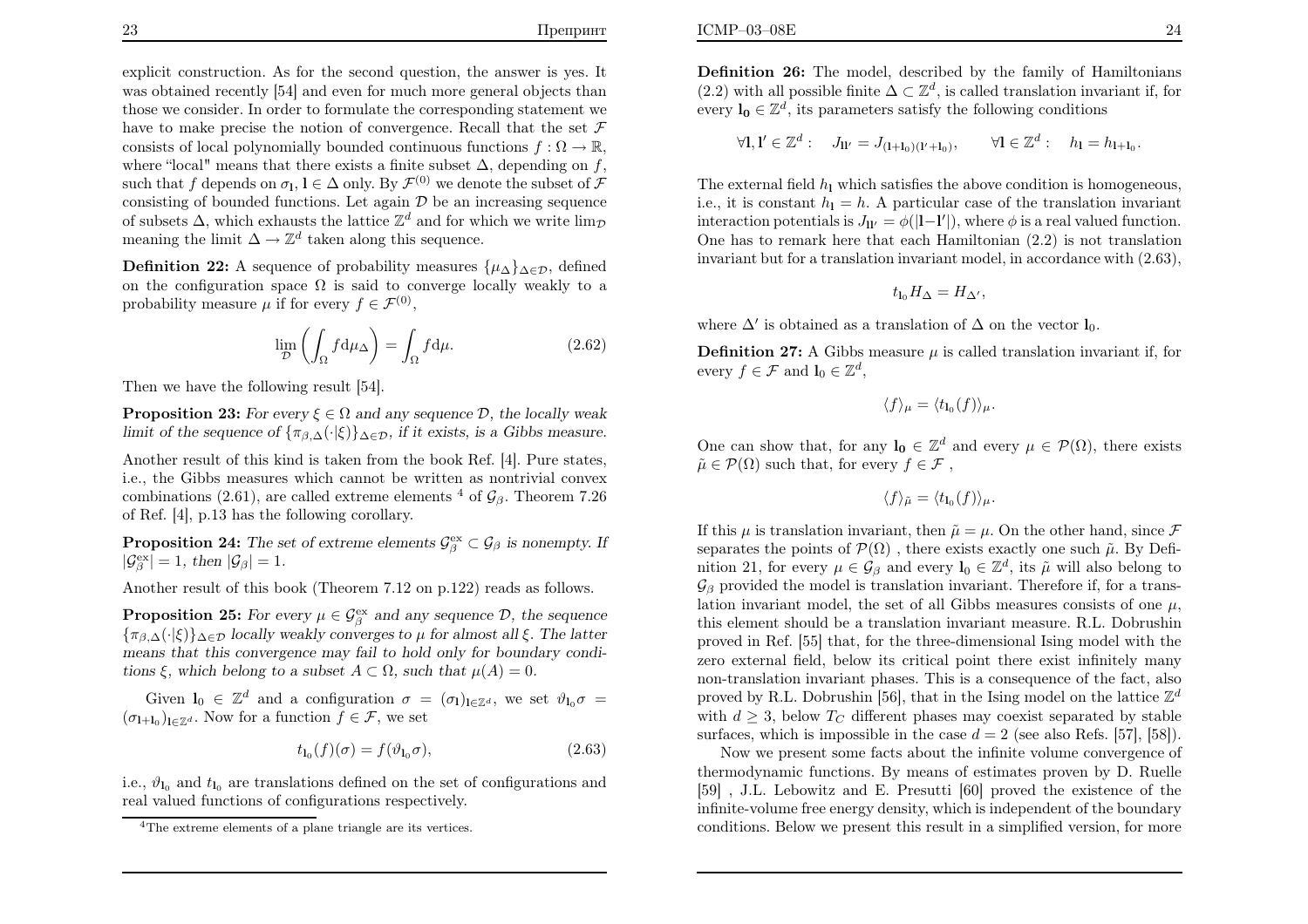$$
\Omega(N,\Delta) = \{ \sigma \in \Omega \mid \sum_{\mathbf{l} \in \Delta} \sigma_{\mathbf{l}}^2 \le N^2 |\Delta| \}. \tag{2.64}
$$

The set of tempered configurations  $\Omega^t$  by definition consist of those  $\sigma \in \Omega$ for which there exists  $N \in \mathbb{N}$  such that, for any finite  $\Delta, \sigma \in \Omega(N, \Delta)$ . Of course, the zero configuration, for which all  $\sigma_{\rm l} = 0$ , is tempered. Let  $\mathcal L$  be the sequence of cubes (2.1) defined by a sequence { $L_n$ }<sub>n∈N</sub> such that  $L_{n+1} > L_n$ , henceforth  $L_n \to +\infty$ . We say that the external field is bounded if there exists a constant a such that for all  $l \in \mathbb{Z}^d$ ,  $|h_l| \leq a$ .

**Proposition 28:** For the spin model described by the Hamiltonian  $(2.2)$ with a bounded external field and with the single-spin measure  $\varrho$  which has the form  $(2.7)$ ,  $(2.8)$  with  $r \ge 2$  or  $(2.5)$ , the free energy density

$$
F_{\beta,\Lambda}(\xi) = -\frac{1}{\beta|\Lambda|} \ln Z_{\beta,\Lambda}(\xi),\tag{2.65}
$$

with  $\xi \in \Omega^t$  converges, as  $\Lambda \to \mathbb{Z}^d$  along any sequence  $\mathcal{L}$ , to a limit, which does not depend on the choice of  $\mathcal L$  and on  $\xi$ , hence it is the same as for the zero boundary condition.

We complete this subsection by describing <sup>a</sup> special kind of translation invariant Gibbs measures. Of course, they may be constructed for translation invariant models only. We suppose that the interaction potential has the form  $J_{\mathbf{l}'} = \phi(|\mathbf{l} - \mathbf{l}'|)$ . These measures are built by means of cubes (2.1). Given such a cube  $\Lambda$  , we define

$$
|1 - 1'|_{\Lambda} = \sqrt{|\ l_1 - l'_1|_{\Lambda}^2 + \cdots + |\ l_d - l'_d|_{\Lambda}^2},
$$

where  $|l_j - l'_j|$  =  $\min\{|l_j - l'_j|, 2L - |l_j - l'_j|\}, j = 1, \ldots, d$ . The above introduced function gives <sup>a</sup> periodic distance between the points $\mathbf{l}, \mathbf{l}' \in \Lambda$ , it may be interpreted as a distance on the torus which one obtains by identifying the opposite walls of the cube  $\Lambda$ . Thereby, we set  $J_{\mathbf{\mathbf{l}}\mathbf{l}'}^{\Lambda} = \phi(|\mathbf{l} - \mathbf{l}'|_{\Lambda})$  with the same  $\phi$ . The Hamiltonian

$$
H_{\Lambda} = -\frac{1}{2} \sum_{\mathbf{l}, \mathbf{l}' \in \Lambda} J_{\mathbf{l}\mathbf{l}'}^{\Lambda} \sigma_{\mathbf{l}} \sigma_{\mathbf{l}'} - \sum_{\mathbf{l} \in \Lambda} h \sigma_{\mathbf{l}}, \qquad (2.66)
$$

is invariant with respect to translations on the mentioned torus. Such Hamiltonians are said to satisfy the Born-von Karman boundary condition. By means of this Hamiltonian, one may construct the corresponding

**Proposition 29:** There exists a tending to  $+\infty$  sequence  $\{L_n\}_{n\in\mathbb{N}} \subset \mathbb{N}$  which defines by (2.1) the sequence of boxes  $\{\Lambda_n\}_{n\in\mathbb{N}}$  such that N, which defines by (2.1) the sequence of boxes  $\{\Lambda_n\}_{n\in\mathbb{N}}$ , such that the sequence of periodic local Gibbs states  $\{\nu_{\beta,\Lambda_n}^{(p)}\}_{n\in\mathbb{N}}$  locally weakly converges to an element of  $\mathcal{G}_{\beta}$ , which is a translation invariant Gibbs state.

### 2.5. Phase transitions and critical points

As it has been pointed out in the preceding subsection, <sup>p</sup>hase transitions correspond to the fact that the set  $\mathcal{G}_{\beta}$  contains more than one element – i.e., more than one phase. There exist several methods to prove that $|\mathcal{G}_{\beta}| > 1$ , depending on the model considered. A profound and extended description to this problem is done in Part IV of the book Ref. [4]. We recommend also Refs. [8], [62]– [66] for further information on thissubject.

In the case of the Ising model, the most known result, which inspired many of the approaches developed in the sequel, is due to R. Peierls [67]who proposed his famous contour method. One of its offsprings is now known as the Pirogov-Sinai theory, first publications on which are due to S.A. Pirogov and Ya. G. Sinai [68]. Its further development was done by several mathematicians, <sup>a</sup> complete description of this theory may befound in the article Ref. [69].

If the model possesses <sup>a</sup> symmetry, this symmetry should be preserved in the case  $|\mathcal{G}_{\beta}| = 1$ , i.e., a phase should possess this symmetry if it is unique. A typical example here is translation invariance, which wasdiscussed in the preceding subsection. If  $|\mathcal{G}_{\beta}| > 1$ , the symmetry may be<br>indictable to discuss the different phases with precedent of them descended "distributed" among the different <sup>p</sup>hases, whereas each of them does not possess this symmetry. Then the phase transition is connected with the loss of symmetry and is often called "spontaneous symmetry breaking".Another example, appropriate for our model  $(2.2)$ , is the  $Z_2$ -symmetry, i.e., the symmetry with respect to the transformation  $\sigma_1 \rightarrow -\sigma_1$  for all i.e., the symmetry with respect to the transformation  $\sigma_1 \to -\sigma_1$  for all  $\mathbf{l} \in \mathbb{Z}^d$ . Of course, to have this symmetry one has to take  $h_1 = 0$  at all  $l \in \mathbb{Z}^d$ . In the following section we show that in the case of the Ising model  $|\mathcal{G}_{\beta}| = 1$  at all temperatures for a nonzero external field. Therefore, the only possibility to get <sup>a</sup> phase transition in this model is connectedwith the  $Z_2$ -symmetry breaking.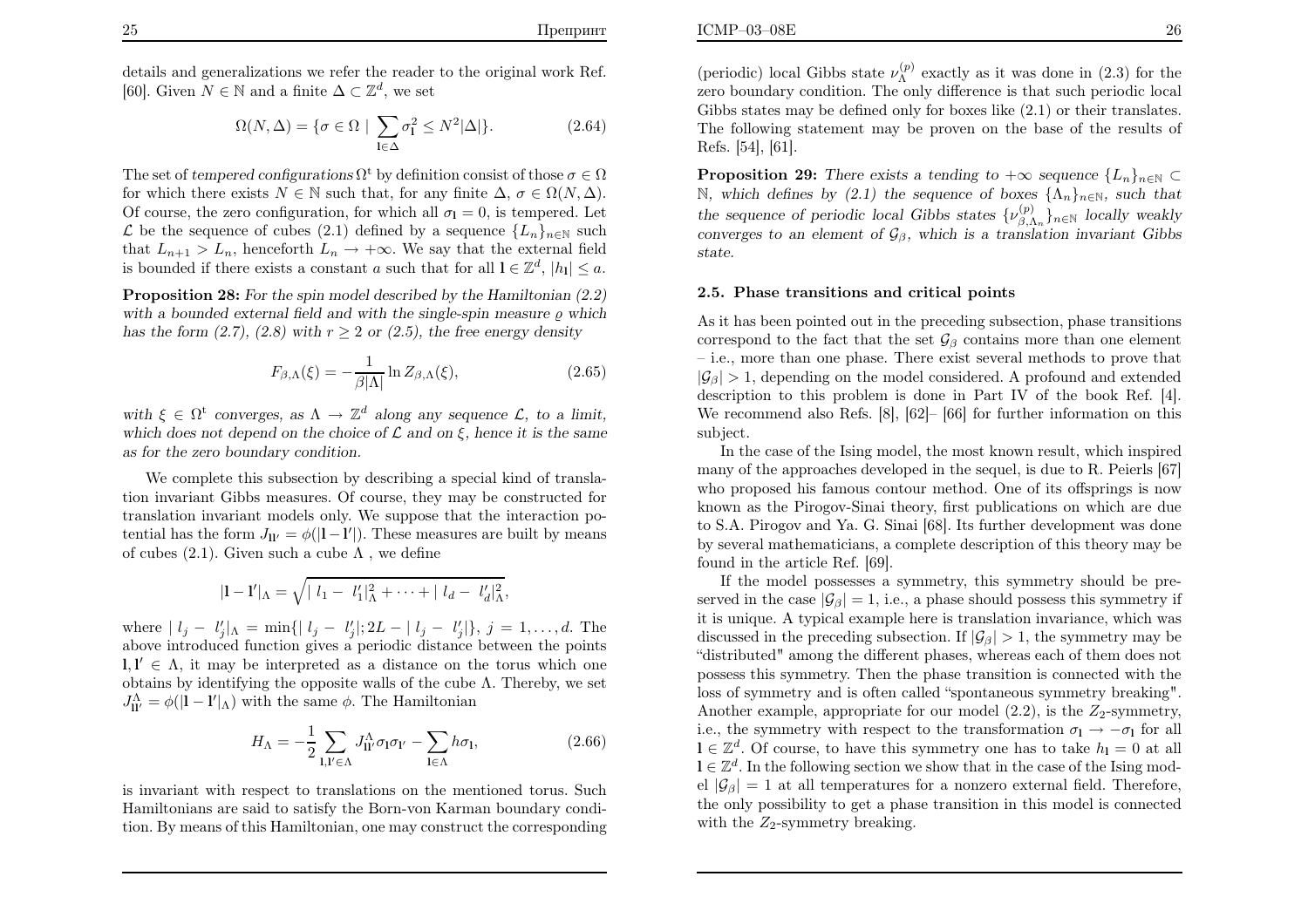27

Here one has to point out that phase transitions may occur without

 symmetry breaking (see Chapter <sup>19</sup> in Ref. [4] and the references therein). An example here is the model  $(2.2)$  with  $d \geq 3$ , a nearest neighbor interaction, zero external field and with the polynomial single-spin measure  $(2.7)$  for which the polynomial  $P$  has two asymmetric wells. If one well is deep and steep and the other one is wide and shallow, and if the barrier which separates the wells is high enough, there exist the phases in which the particles are located mostly near the deep wells (one <sup>p</sup>hase) and near the shallow wells (the other one). This result was proved byR.L. Dobrushin and S.B. Shlosman [70].

Now let us discuss how to detect that  $|\mathcal{G}_{\beta}| > 1$ , i.e., how to prove a <sup>p</sup>hase transition. One way may be described as follows. For the model(2.2) with the homogeneous external field which takes two values  $h_1 = \pm h$ and with a symmetric single-spin measure  $\rho$ , one calculates the mean magnetization  $M_{\Delta}^{\pm}(h)$ , corresponding to these values (see (2.18)). Then<br>one has to show that there exists  $\beta_{\alpha}$  such that, for  $\beta > \beta_{\alpha}$ one has to show that there exists  $\beta_C$  such that, for  $\beta > \beta_C$ 

$$
\lim_{h \to 0+} \lim_{\Delta \to \mathbb{Z}^d} M^+_{\Delta}(h) \neq \lim_{h \to 0+} \lim_{\Delta \to \mathbb{Z}^d} M^-_{\Delta}(h),
$$

which obviously contradicts uniqueness of Gibbs states. In fact, if the phase is unique, both limits ought to coincide with the mean magnetization calculated for this <sup>p</sup>hase. This way is very natural from the <sup>p</sup>hysical point of view but its mathematical realization may be technically impossible. Of course, instead of calculating  $M_{\Delta}^{\pm}(h)$  and then the above limits, one may just to show that the difference  $M^{\pm}_{\Delta}(h) - M^{-}_{\Delta}$ <br>from zoro for all  $h > 0$  and  $\Delta$  but this task may be too from zero for all  $h > 0$  and  $\Delta$ , but this task may be too difficult as well.  $\Delta^{(h)}$  is separated<br>o difficult as well

Another way to show that  $|\mathcal{G}_{\beta}| > 1$  is based on the following important notion. For a probability measure  $\mu$  on the set  $\Omega$ , defined by (2.52), and a subset  $A \subset \Omega$ , we write

$$
\mu(A) = \int_A \mathrm{d}\mu,\tag{2.67}
$$

if the above integral exists<sup>5</sup>. Given such a subset A and  $I_0 \in \mathbb{Z}^d$ , we set  $\vartheta_{\mathbf{l}_0}A = \{\vartheta_{\mathbf{l}_0} \sigma \mid \sigma \in A\},\$ i.e., this set is obtained by translating on  $\mathbf{l}_0$ every configuration which belongs to A. For  $A, B \subset \Omega$ , we denote by  $A \triangle B = (A \cup B) \setminus (A \cap B)$  their symmetric difference, i.e, the new set consists of those configurations which belong to exactly one of these sets.

**Definition 30:** A translation invariant probability measure  $\mu$  on the set of all configurations  $\Omega$  is said to be ergodic, if it has the following property. For every subset A such that, for all  $\mathbf{l}_0 \in \mathbb{Z}^d$ 

$$
\mu((\vartheta_{\mathbf{1}_0}A) \triangle A) = 0,\tag{2.68}
$$

one has  $\mu(A) = 0$  or  $\mu(A) = 1$ .

Below we present <sup>a</sup> number of statements, proven in the book Ref. [13],which describe the properties of such ergodic measures.

**Proposition 31:** A translation invariant Gibbs state  $\mu \in \mathcal{G}_{\beta}$  is ergodic if and only if it is a pure state. If  $|\mathcal{G}_{\beta}| = 1$ , then its unique element is ergodic.

Thus, in order to prove that  $|\mathcal{G}_{\beta}| > 1$  it is enough to show that there exists <sup>a</sup> nonergodic Gibbs state. This may be done on the base of the followingvon Neumann ergodic theorem (see Theorem III.1.8 in Ref. [13]).

**Proposition 32:** A translation invariant state  $\mu \in \mathcal{G}_{\beta}$  is ergodic if and only if, for every  $f, g \in \mathcal{F}$ ,

$$
\lim_{\Lambda \to \mathbb{Z}^d} \frac{1}{|\Lambda|} \left\{ \sum_{\mathbf{l}_0 \in \Lambda} \left[ \langle (t_{\mathbf{l}_0} f) g \rangle_{\mu} - \langle f \rangle_{\mu} \langle g \rangle_{\mu} \right] \right\} = 0, \tag{2.69}
$$

where  $\Lambda$  is defined by (2.1) and the above limit is taken in the sense  $L\rightarrow+\infty$ .

Now let  $\mu \in \mathcal{G}_{\beta}$  be the periodic Gibbs measure to which a sequence of periodic local Gibbs states converges by Proposition 29. Let us takein (2.69)  $f(\sigma) = g(\sigma) = \sigma_0$ . Set in (2.66)  $h = 0$ , then the state  $\mu$  is  $Z_2$ -invariant, hence  $\langle f \rangle_\mu = \langle g \rangle_\mu = 0$ . By Proposition 29, one has

$$
\langle \sigma_{\mathbf{l}_0} \sigma_{\mathbf{0}} \rangle_{\mu} = \lim_{n \to +\infty} \langle \sigma_{\mathbf{l}_0} \sigma_{\mathbf{0}} \rangle_{\nu_{\beta, \Lambda_n}^{(p)}}.
$$
\n(2.70)

 In view of the von Neumann ergodic theorem this immediately <sup>y</sup>ieldsthat the state  $\mu$  is nonergodic if

$$
\lim_{n \to +\infty} \frac{1}{|\Lambda_n|} \sum_{\mathbf{l}_0 \in \Lambda_n} \langle \sigma_{\mathbf{l}_0} \sigma_{\mathbf{0}} \rangle_{\nu_{\beta, \Lambda_n}^{(p)}} > 0,
$$
\n(2.71)

for a certain sequence of boxes  $\{\Lambda_n\}_{n\in\mathbb{N}}$ . Since the local Gibbs state  $\nu_{\beta,\Lambda}^{(p)}$  is invariant with respect to the translations on the corresponding torus,the above condition is equivalent to the following

$$
P(\beta) \stackrel{\text{def}}{=} \lim_{n \to +\infty} \frac{1}{|\Lambda_n|^2} \sum_{\mathbf{l}, \mathbf{l}' \in \Lambda_n} \langle \sigma_{\mathbf{l}} \sigma_{\mathbf{l}'} \rangle_{\nu_{\beta, \Lambda_n}^{(p)}} > 0. \tag{2.72}
$$

<sup>&</sup>lt;sup>5</sup>Such integrals exist for *measurable* subsets, which form a  $\sigma$  -algebra – a family of subsets of  $\Omega$ , which contains  $\Omega$  and is closed with respect to taking complements and countable unions. In our case this is the Borel  $\sigma\text{-algebra}$  – the smallest  $\sigma\text{-algebra}$ which contains all open subsets of  $\Omega$ . To define which subsets are open one uses the metric (2.53).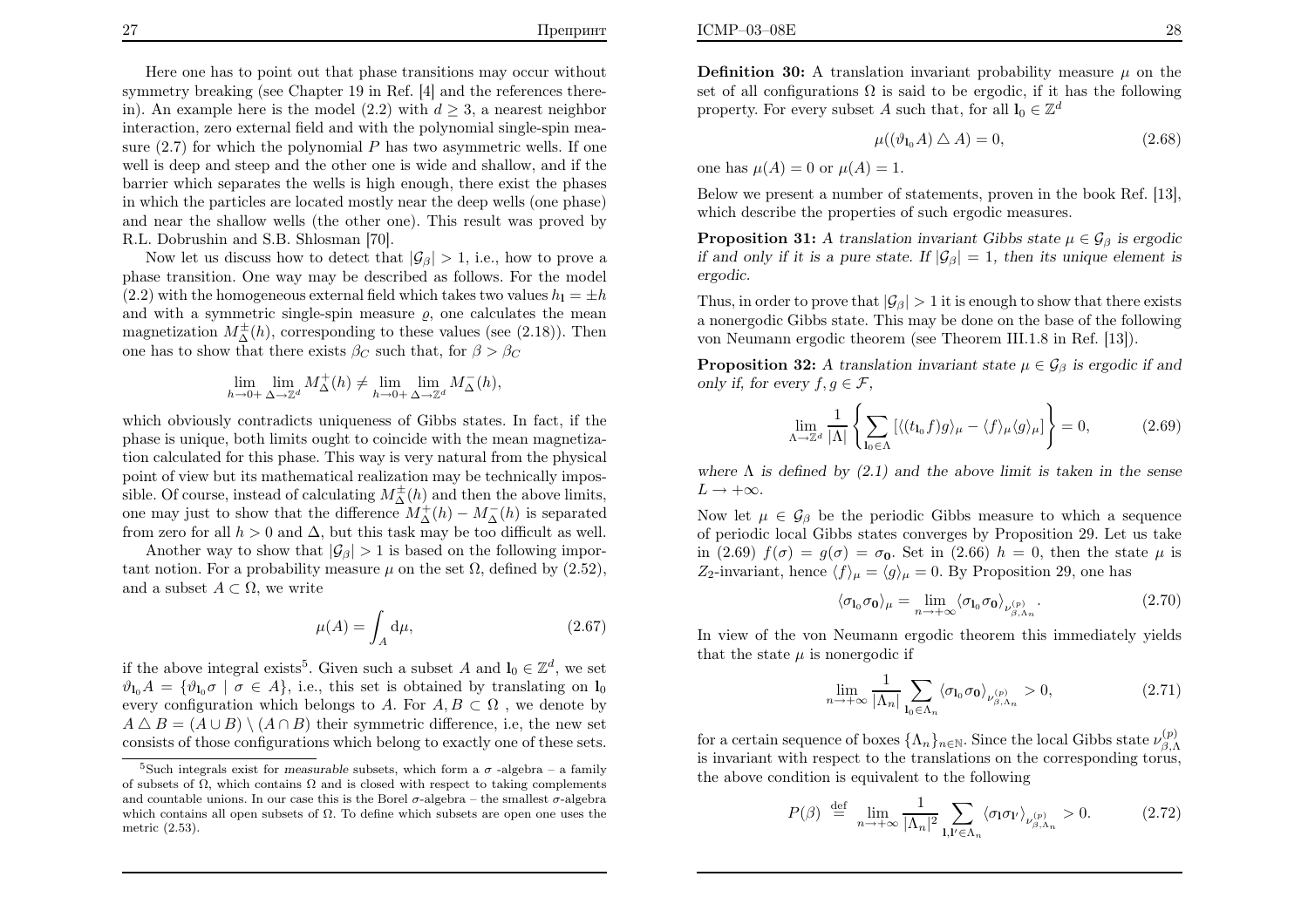This  $P(\beta)$  is called an order parameter. By  $(2.28)$ ,  $P(\beta) \ge 0$ . If  $P(\beta) > 0$ , there exists a periodic nonergodic Gibbs state, which contradicts  $|\mathcal{G}_{\beta}| = 1$ since if  $\mathcal{G}_{\beta}$  is a singleton, its unique element has to be ergodic. Therefore,  $P(\beta) > 0$  implies nonuniqueness of phases, i.e., a phase transition. On the other hand, by (2.18),

$$
\chi = \lim_{\Lambda \to \mathbb{Z}^d} \chi_{\Lambda} = \lim_{\Lambda \to \mathbb{Z}^d} \frac{1}{|\Lambda|} \sum_{\mathbf{l}, \mathbf{l}' \in \Lambda} \langle \sigma_{\mathbf{l}} \sigma_{\mathbf{l}'} \rangle_{\nu_{\beta, \Lambda}^{(p)}},\tag{2.73}
$$

is the infinite-volume susceptibility if the above order parameter  $P(\beta)$  is zero, i.e., above the Curie temperature  $T_C = \beta_C^{-1}$ . The Curie temperature is defined as the supremum of the values of  $\beta^{-1}$  for which  $P(\beta) > 0$ . Comparing (2.72) and (2.73) one comes to the following conclusion:

- If  $\chi < \infty$ , then certainly  $P(\beta) = 0$  and  $T > T_C$ .
- If  $P(\beta) > 0$ , then certainly the right-hand side of (2.73) is equal to the law then there exist measure have  $T \leq T$  and an handle to  $+\infty$ , then there exist many phases, i.e.,  $T < T_C$  and one has to calculate susceptibility taking into account this fact.

• If 
$$
\chi = \infty
$$
 but  $P(\beta) = 0$ , then  $T = T_C$ ?

The answer on the latter question depends on the model. It may be negative if one has a first order phase transition at  $T=T_C$ . In this case the third possibility does not occur. If it occurs, one has <sup>a</sup> second orderphase transition at  $T=T_C$ , or  $T_C$  is also called a critical point. At this point one may find  $\lambda \in (0, 1)$  such that

$$
0 < \lim_{\Lambda \to \mathbb{Z}^d} \frac{1}{|\Lambda|^{1+\lambda}} \sum_{\mathbf{l}, \mathbf{l}' \in \Lambda} \langle \sigma_{\mathbf{l}} \sigma_{\mathbf{l}'} \rangle_{\nu_{\beta, \Lambda}^{(p)}} < \infty. \tag{2.74}
$$

Such  $\lambda$  is known as a critical exponent. Calculation of such exponents for <sup>a</sup> given model is the main goal of many works in this field. Finally,let us remark that for the model described by (2.2) with  $h_1 = h \neq 0$  and with the single-spin measure possessing the Lee-Yang property,  $\chi < \infty$ for all temperatures. This fact was proven in Ref. [71].

#### 2.6. Uniqueness of Gibbs states for the Ising model

In this subsection we prove that the set of Gibbs states  $\mathcal{G}_{\beta}$  of the ferromagnetic Ising model with a homogeneous external field  $h$  is unique at all temperatures and all dimensions of the lattice if  $h\neq0$ . Our proof will be an extended version of the proof given by J.L Lebowitz and A.

We consider a ferromagnetic Ising model with the homogeneous external field, i.e.,  $h_1 = h$  for all  $l \in \mathbb{Z}^d$ , with the interaction  $J_{ll'} \geq 0$ , which satisfies the condition (2.15).

**Theorem 33:** For every  $\beta > 0$  and  $d \in \mathbb{N}$ , the set of Gibbs measures  $\mathcal{G}_{\beta}$  of the Ising model with a homogeneous external field h consists of exactly one element if  $h \neq 0$ .

To prove this statement we will need <sup>a</sup> number of new notions and auxiliary facts. For the Ising model, the set of local continuous functions  $\mathcal F$ defined on the space of all configurations  $\Omega$  is measure defining, i.e., it has the following property. If for given measures  $\mu_1, \mu_2 \in \mathcal{G}_{\beta}$ , the expectations  $\langle f \rangle_{\mu_1}, \langle f \rangle_{\mu_2}$  coincide for all  $f \in \mathcal{F}$ , then  $\mu_1 = \mu_2$ . One could use this property in proving our theorem but the set  $\mathcal F$  is too big and it would be natural to look for <sup>a</sup> smaller set possessing the same property. Before formulating <sup>a</sup> statement, which describes the properties of such sets, weremark that  $\mathcal F$  is closed under pointwise multiplication, i.e., if one defines that for  $f, g \in \mathcal{F}$ , their product  $fg$  has the value  $(fg)(\sigma) = f(\sigma)g(\sigma)$  at every  $\sigma \in \Omega$ , then  $fg \in \mathcal{F}$ . The following statement is a corollary of the monotone class theorems (see e.g., Ref. [21], p.6).

**Proposition 34:** A subset  $\Phi \subset \mathcal{F}$  is measure defining if it has the following properties: (a) it is countable; (b) it is closed under pointwisemultiplication; (c) for any  $\sigma \in \Omega, \sigma' \in \Omega$  one finds  $f \in \Phi$  such that  $f(\sigma) \neq f(\sigma')$  if  $\sigma \neq \sigma'$ .

Given  $n \in \mathbb{N}$  and  $\mathbf{l}_1, \ldots, \mathbf{l}_n \in \mathbb{Z}^d$ , we set

$$
f(\sigma) = \sigma_{\mathbf{l}_1} \dots \sigma_{\mathbf{l}_n}.\tag{2.75}
$$

Every such a function is continuous and local, the set  $\Phi$  of all such  $\mathcal{L} = \mathcal{L}(\mathcal{L})$ functions (all possible choices of  $n \in \mathbb{N}$  and  $\mathbf{l}_1, \ldots, \mathbf{l}_n \in \mathbb{Z}^d$ ) is a subset of  $\mathcal F$ . This set is countable since the set of all finite subsets of the countable set  $\mathbb{Z}^d$  is countable. For every  $f, g \in \Phi$ ,  $fg \in \Phi$ . Finally, it separates the points of  $\Omega$ . In fact, if  $\sigma \neq \sigma'$ , then one finds  $\mathbf{l} \in \mathbb{Z}^d$  such that  $\sigma_{\mathbf{l}} \neq \sigma'_{\mathbf{l}}$ . The function  $f(\sigma) = \sigma_1$  takes different values on such  $\sigma, \sigma'$ .

 Now we introduce two specific configurations of spins, i.e., two specificelements of  $\Omega$ . Recall that for the Ising model, all spins take values  $\pm 1$ , thus the set  $\Omega$  consists of vectors  $\sigma = (\sigma_1)_{1 \in \mathbb{Z}^d}$ ,  $\sigma_1 = \pm 1$ . We set  $\xi_{+} = (\sigma_{1})_{1 \in \mathbb{Z}^{d}}$ , with all  $\sigma_{1} = 1$  and  $\xi_{-} = (\sigma_{1})_{1 \in \mathbb{Z}^{d}}$ , with all  $\sigma_{1} = -1$ .

Let  $\mathcal L$  be a sequence of boxes  $\Lambda$  defined by (2.1). The following lemma <sup>p</sup>lays <sup>a</sup> key role in the proof of our uniqueness theorem.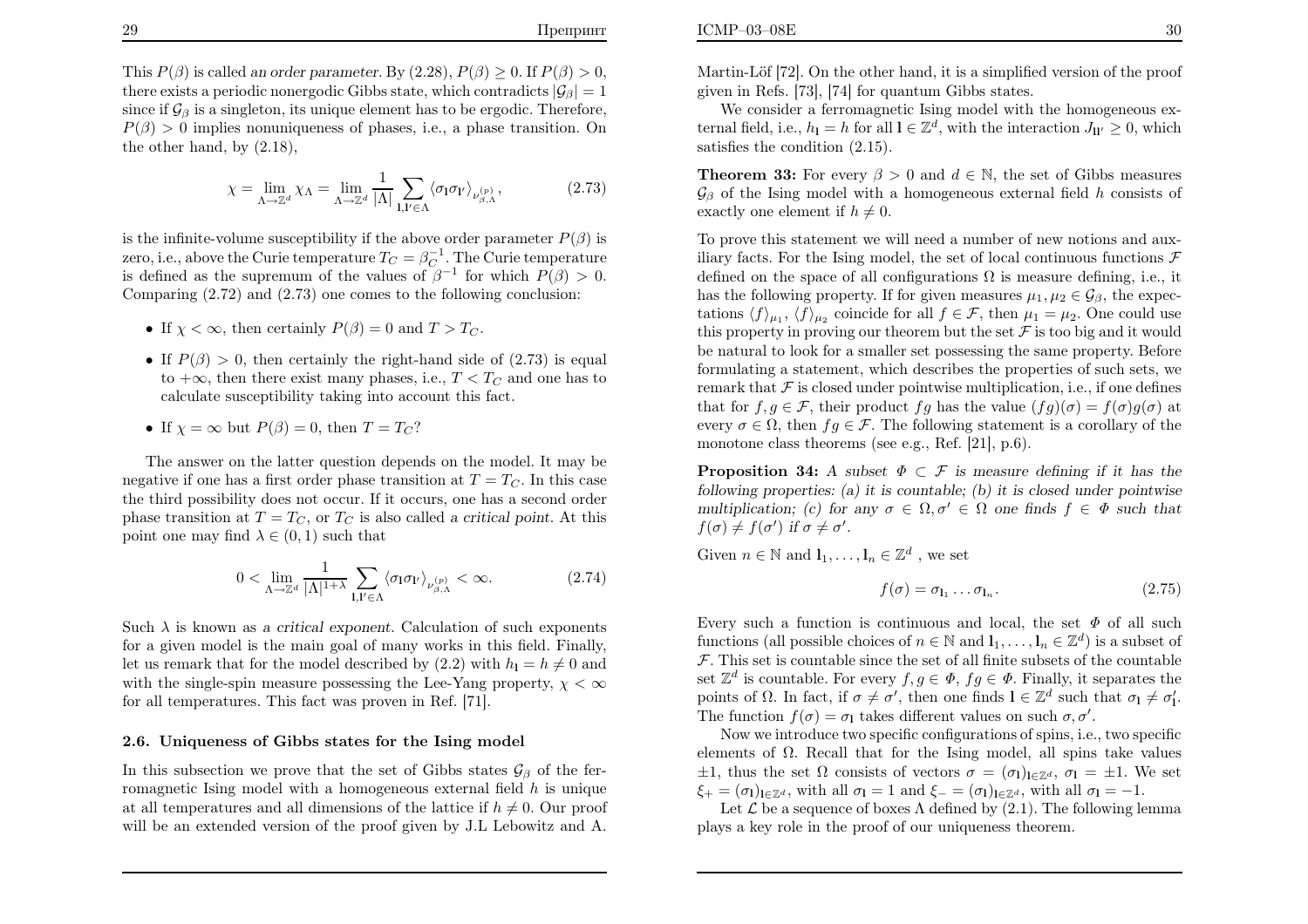**Lemma 35:** Suppose that for any  $\mathbf{l} \in \mathbb{Z}^d$  and for a sequence of boxes  $\mathcal{L}$ , each of which contains this <sup>l</sup>, the following convergence

$$
\langle \sigma_1 \rangle_{\nu_{\beta, \Delta}(\cdot | \xi_+)} - \langle \sigma_1 \rangle_{\nu_{\beta, \Delta}(\cdot | \xi_-)} \to 0, \text{ as } \Lambda \to \mathbb{Z}^d,
$$
 (2.76)

holds. Then the set of all Gibbs measures  $\mathcal{G}_{\beta}$  contains exactly one element.

Here the expectations are taken with respect to the conditional Gibbsmeasures (2.55) with the corresponding boundary conditions  $\xi_{\pm}$ .

**Proof:** We prove this lemma by showing that for any  $f \in \Phi$  and two arbitrarily chosen Gibbs measures  $\mu_1$  and  $\mu_2$ , one has  $\langle f \rangle_{\mu_1} = \langle f \rangle_{\mu_2}$  if the condition (2.76) holds. This should yield  $\mu_1 = \mu_2$  since  $\Phi$  is measure defining. Hence all elements of  $\mathcal{G}_{\beta}$  coincide, which means  $|\mathcal{G}_{\beta}| = 1$ .

Take an arbitrary  $f \in \Phi$  and write it in the form (2.75) with certain  $l_1, \ldots, l_n$ . For this f, one may pick up  $\lambda > 0$  such that the function

$$
\phi(\sigma) = \lambda \sum_{j=1}^{n} \sigma_{l_j} + \theta f(\sigma), \qquad (2.77)
$$

will be monotone for both values  $\theta = \pm 1$ . Indeed, for any  $\sigma, \sigma' \in \Omega$ , such that  $\sigma' \geq \sigma$ , one has  $\sigma'_{1_j} \geq \sigma_{1_j}$  with  $j = 1, 2, \ldots n$ . Then by means of the following identity

$$
a'_1 a'_2 \dots a'_n - a_1 a_2 \dots a_n = \sum_{j=1}^n a'_1 a'_2 \dots a'_{j-1} [a'_j - a_j] a_{j+1} \dots a_n,
$$

which holds for any n and any sets of numbers  $a_1, \ldots, a_n, a'_1, \ldots, a'_n$ , we get

$$
\phi(\sigma') - \phi(\sigma) = \sum_{j=1}^{n} (\sigma'_{1j} - \sigma_{1j}) \left[ \lambda + \theta \sigma'_{11} \dots \sigma'_{1j-1} \sigma_{1j+1} \dots \sigma_{1n} \right]. \quad (2.78)
$$

Obviously, the latter sum is non-negative if  $\lambda > 1$ .

We recall that  $\mathcal{G}_{\beta}^{\text{ex}}$  denotes the set of extreme elements of  $\mathcal{G}_{\beta}$ , i.e., the elements which cannot be written as nontrivial convex combinations(2.61) of other elements of  $\mathcal{G}_{\beta}$ . By Proposition 25,  $|\mathcal{G}_{\beta}| = 1$  if  $|\mathcal{G}_{\beta}^{\text{ex}}| = 1^6$ . Thus, the lemma may be proven by showing that for any  $f \in \Phi$  and any two  $\mu_1, \mu_2 \in \mathcal{G}_{\beta}^{\text{ex}},$  one has  $\langle f \rangle_{\mu_1} = \langle f \rangle_{\mu_2}$  if (2.76) holds. By (2.55), (2.56),

$$
\langle f \rangle_{\nu_{\Lambda}(\cdot|\xi_{\pm})} = \langle f \rangle_{\pi_{\Lambda}(\cdot|\xi_{\pm})},\tag{2.79}
$$

which holds for any  $\Lambda$  such that  $l_1, l_2, \ldots l_n \in \Lambda$ . Then by Proposition 25,

$$
\langle f \rangle_{\mu_1} = \langle f \rangle_{\mu_2} \tag{2.80}
$$

provided

$$
\langle f \rangle_{\nu_{\Delta}(\cdot|\xi_{+})} - \langle f \rangle_{\nu_{\Delta}(\cdot|\xi_{-})} \to 0, \quad \text{as} \quad \Lambda \to \mathbb{Z}^{d}, \quad (2.81)
$$

along a sequence  $\mathcal{L}$  each element of which contains  $\mathbf{l}_1, \mathbf{l}_2, \ldots, \mathbf{l}_n$ . Thus, it remains to show that (2.76) implies (2.81). To this end we employ Corollary 19. Recall that for the case considered, the Hamiltonian whichdetermines  $\nu_{\Lambda}(\cdot|\xi)$  has the form (2.57), see also (2.55), with the external field  $h_1 = h$  for all  $l \in \mathbb{Z}^d$ . Then for  $\xi = \xi_{\pm}$ , it can be rewritten

$$
H_{\Lambda} = -\frac{1}{2} \sum_{\mathbf{l}, \mathbf{l}' \in \Lambda} J_{\mathbf{l} \mathbf{l}'} \sigma_{\mathbf{l}} \sigma_{\mathbf{l}'} - \sum_{\mathbf{l} \in \Lambda} \left[ h \pm \sum_{\mathbf{l}' \in \Lambda^c} J_{\mathbf{l} \mathbf{l}'} \right] \sigma_{\mathbf{l}} = (2.82)
$$

$$
= -\frac{1}{2} \sum_{\mathbf{l}, \mathbf{l}' \in \Lambda} J_{\mathbf{l} \mathbf{l}'} \sigma_{\mathbf{l}} \sigma_{\mathbf{l}'} - \sum_{\mathbf{l} \in \Lambda} h_{\mathbf{l}}^{\pm}(\Lambda) \sigma_{\mathbf{l}},
$$

where  $h_1^{\pm}(\Lambda) = h \pm \sum_{\mathbf{l}' \in \Lambda^c} J_{\mathbf{l} \mathbf{l}'}$ . Our model is ferromagnetic, i.e., all  $J_{\mathbf{l} \mathbf{l}'}$ are nonnegative, which yields  $h_1^+(\Lambda) \geq h_1^ \overline{\mathfrak{l}}(\Lambda)$ . Then by Corollary 19,

$$
\langle \phi \rangle_{\nu_{\Lambda}(\cdot|\xi_{+})} \ge \langle \phi \rangle_{\nu_{\Lambda}(\cdot|\xi_{-})},\tag{2.83}
$$

since the function  $\phi$  defined by (2.77) is monotone. Then by (2.77), one gets

$$
\lambda \sum_{j=1}^n \left[ \langle \sigma_{l_j} \rangle_{\nu_\Lambda(\cdot|\xi_+)} - \langle \sigma_{l_j} \rangle_{\nu_\Lambda(\cdot|\xi_-)} \right] \geq \theta \left[ \langle f \rangle_{\nu_\Lambda(\cdot|\xi_+)} - \langle f \rangle_{\nu_\Lambda(\cdot|\xi_-)} \right].
$$

Since the latter estimate holds for both  $\theta = \pm 1$ , it may be rewritten

$$
\lambda \sum_{j=1}^{n} \left[ \langle \sigma_{l_j} \rangle_{\nu_{\Lambda}(\cdot|\xi_+)} - \langle \sigma_{l_j} \rangle_{\nu_{\Lambda}(\cdot|\xi_-)} \right] \ge \left| \langle f \rangle_{\nu_{\Lambda}(\cdot|\xi_+)} - \langle f \rangle_{\nu_{\Lambda}(\cdot|\xi_-)} \right|, (2.84)
$$

which yields  $(2.81)$  if  $(2.76)$  holds.

The next step in proving Theorem <sup>33</sup> is to show that (2.76) alwaysholds if  $h \neq 0$ . To this end we employ the infinite-volume free energy density and its properties as a function of the external field  $h$ . We recall that a function  $f : \mathbb{R} \to \mathbb{R}$  is called convex if for every  $\theta \in [0, 1]$  and any  $s, t \in \mathbb{R}$ , one has  $f(\theta t + (1 - \theta)s) \leq \theta f(t) + (1 - \theta)f(s)$ . A wide variety of

 ${}^{6}$ Like a triangle with just one vertex.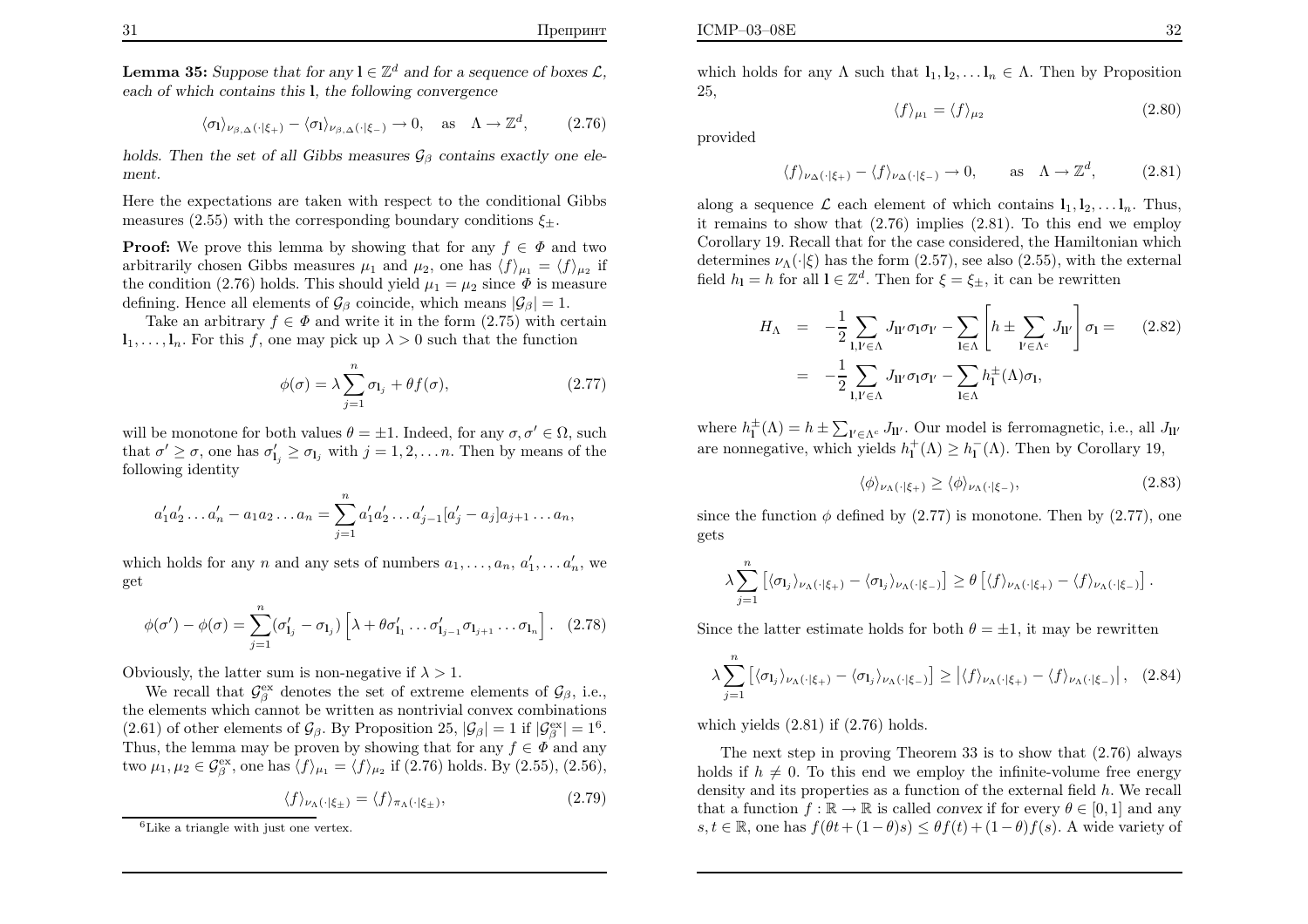the properties of convex functions and their applications in the theory of lattice models may be found in Refs. [5], [13]. In particular, they havethe following property (see Ref. [13], pp.35 -39).

**Proposition 36:** Let a sequence of convex function  $\{f_n\}_{n\in\mathbb{N}}$  converge pointwise on  $\mathbb R$  to a function f. Then this function is also convex, it is differentiable for all but countable values of its argument. If all  $f_n$  and f are differentiable at a given  $x_0 \in \mathbb{R}$ , then  $f'_n(x_0) \to f'(x_0)$ .

For the model considered, the partition function in a box  $\Lambda$  with the external field  $h = z$  and with the zero boundary condition is given by  $(0.82)$  (2.23) with the single-spin measure (2.5), it also may be written in theform (2.24). We set

$$
p_{\Lambda}(z) = \frac{1}{|\Lambda|} \ln Z_{\beta,\Lambda}(z). \tag{2.85}
$$

In the lattice gas terminology [13], such <sup>a</sup> function is called pressure. Its connection with the free energy density  $F_{\beta,\Lambda}(0)$ , where 0 means the zero boundary conditions, may be established by means of (2.65). Taking intoaccount Proposition 28, we can state the following.

**Proposition 37:** For every  $z \in \mathbb{R}$  and  $\beta > 0$ , the sequence  $\{p_\Lambda(z)\}_{\Lambda \in \mathcal{L}}$ converges as  $\Lambda \to \mathbb{Z}^d$ . Its limit  $p(z)$  is a convex function of z. Moreover, for any  $\xi \in \Omega$ ,

$$
p(z) = -\beta \lim_{\Lambda \to \mathbb{Z}^d} F_{\beta,\Lambda}(\xi)
$$
\n(2.86)

where  $F_{\beta,\Lambda}(\xi)$  is the free energy density of the model with the homogeneous external field  $h_1 = z$ .

Let us prove that the only point at which  $p(z)$  may fail to be differentiable is  $z = 0$ . To this end we employ the Lee-Yang theorem in the form of Proposition 3, which <sup>y</sup>ields (2.24), as well as the following well-known theorem of complex analysis ( Vitali's theorem, see e.g., Theorem VIII.19in Ref. [11]).

**Proposition 38:** Given a domain  $D \subset \mathbb{C}$ , let a sequence of functions  $f_n$ :  $D \to \mathbb{C}$ ,  $n \in \mathbb{N}$  have the following properties: (a) each  $f_n$  is holomorphic on D; (b) for every bounded closed subset  $K \subset D$ , there exists  $C_K > 0$ such that  $|f_n(z)| \leq C_K$  for all  $n \in \mathbb{N}$  and  $z \in K$ ; (c) there exists a subset  $F \subset D$ , which has no accomputation with work that for any  $x \in F$ .  $F\subset D$ , which has an accumulation point, such that, for every  $z\in F$ , the sequence  $\{f_n(z)\}_{n\in\mathbb{N}}$  converges to a function  $f: D \to \mathbb{C}$ . Then this function is also holomorphic on D.

This theorem has the following interpretation. If <sup>a</sup> sequence of holomorphic on  $D$  functions has the properties: (a) it is uniformly bounded on

compact subsets of  $D$ ; (b) it converges pointwise on  $D$  to a function, which is just defined on  $D$ . Then this sequence converges to the latter function uniformly on compact subsets of  $D$ , hence the limiting function is holomorphic on  $D$ .

Now we may prove the following result.

**Lemma 39:** For every  $\beta > 0$ , the limit of the sequence  $\{p_{\Lambda}(z)\}_{\Lambda \in \mathcal{L}}$  is an infinitely differentiable function at any  $z \in \mathbb{R} \setminus \{0\}.$ 

**Proof:** For the Ising model, one has in  $(2.24)$   $\gamma_0(\beta,\Lambda) = 0$  (see the analysis following after (2.24)), which <sup>y</sup>ields

$$
p_{\Lambda}(z) = \ln Z_{\beta,\Lambda}(0) + \sum_{j=1}^{\infty} \ln \left[1 + \gamma_j(\beta,\Lambda)z^2\right],
$$

and hence

$$
\frac{p'_{\Lambda}(z)}{z} = \sum_{j=1}^{\infty} \frac{2\gamma_j(\beta,\Lambda)}{1 + \gamma_j(\beta,\Lambda)z^2}.
$$
 (2.87)

This means that all the functions  $p_{\Lambda}$  are holomorphic in the domain  $\mathbb{C} \setminus A$ , where  $A = A_+ \cup A_-, A_{\pm} = \{z = \pm it \mid t \in [(\gamma_1(\beta, \Lambda))^{-1/2}, +\infty)\},$ which includes the whole real line R. Then, for  $z = x + iy \in \mathbb{C} \setminus A$ , one has

$$
\left|\frac{2\gamma_j(\beta,\Lambda)}{1+\gamma_j(\beta,\Lambda)z^2}\right|^2 = \frac{4\gamma_j^2(\beta,\Lambda)}{[1+\gamma_j(\beta,\Lambda)(x^2-y^2)]^2+4\gamma_j^2(\beta,\Lambda)x^2y^2} \leq
$$
  

$$
\leq \frac{4\gamma_j^2(\beta,\Lambda)}{[1+\gamma_j(\beta,\Lambda)(x^2-y^2)]^2}.
$$

Given  $\theta > 0$ , we set

$$
B_{\theta} = \{ z = x + iy \in \mathbb{C} \mid x \ge 0, \quad x^2 - y^2 \ge \theta^2 \}.
$$

Applying the above estimate in (2.87) we get for  $z \in B_{\theta}$ 

$$
\left|\frac{p_{\Lambda}'(z)}{z}\right| \le \sum_{j=1}^{\infty} \frac{2\gamma_j(\beta \Lambda)}{1 + \gamma_j(\beta, \Lambda)\theta^2} = \frac{p_{\Lambda}'(\theta)}{\theta}.
$$
 (2.88)

By Proposition 37, the limiting function  $p(z)$  is convex on R hence it is not differentiable on a subset  $E\subset\mathbb{R}$ , which is at most countable. This means that for any  $\varepsilon > 0$ , the interval  $(0, \varepsilon)$  contains points at which  $p'(z)$  exists. Moreover, by the same statement,  $p'_{\Lambda}(z) \to p'(z)$ , as  $\Lambda \to \mathbb{Z}^d$ , at each such a point. Thus, we take an arbitrary  $\varepsilon$  and pick up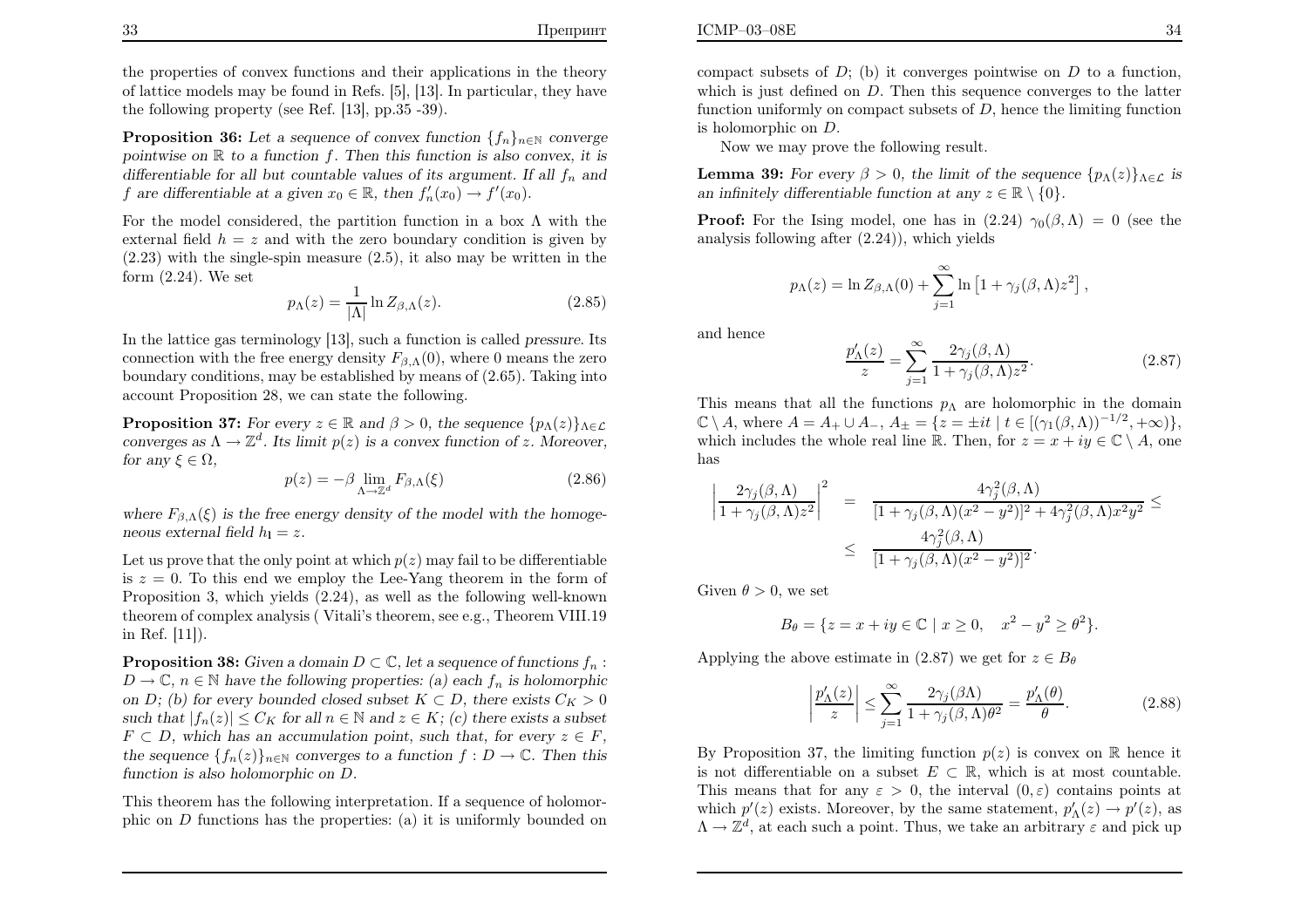$\theta \in (0,\varepsilon)$  such that  $p'(\theta)$  exists. Then the sequence  $\{p'_\Lambda(\theta)\}$  converges to  $p'(\theta)$  hence this sequence is bounded. Now we take  $t > \theta$  and set

$$
B_{\theta,t} = \{ z = x + iy \in \mathbb{C} \mid x^2 - y^2 \ge \theta^2, \quad x \in [0, t] \}. \tag{2.89}
$$

This set contains  $[\theta, t] \subset \mathbb{R}$ . Then, for  $z \in B_{\theta, t}$ , one has

$$
|z| = \sqrt{x^2 + y^2} \le \sqrt{2x^2 - \theta^2} \le \sqrt{2t^2 - \theta^2},
$$

and, by the estimate (2.88),

$$
|p_\Lambda'(z)|\leq \left(\sqrt{2(t/\theta)^2-1}\right)p_\Lambda'(\theta).
$$

Since the sequence  $\{p'_\Lambda(\theta)\}_{{\Lambda}\in\mathcal{L}}$  is bounded, the sequence of holomorphic in  $B_{\theta,t}$  functions  $\{p'_\Lambda\}_{\Lambda \in \mathcal{L}}$  is uniformly bounded on  $B_{\theta,t}$ . Moreover, one has  $p'_{\Lambda}(z) \to p'(z)$  for all  $z \in [\theta, t]$  except possibly for a countable subset of this interval. Thus, the subset of  $[\theta, t]$  on which  $p'_{\Lambda}(z) \to p'(z)$  has an accumulation point, which yields by Proposition 38 that  $p'$  is holomorphic on  $B_{\theta,t}$ , hence p is infinitely differentiable on  $(\theta, t)$ . Since this is true for any  $t > \theta$  and  $\theta$  may be chosen arbitrarily close to zero (recall that  $\theta \in (0, \varepsilon)$  with any  $\varepsilon > 0$ , this is true for all  $z \in (0, +\infty)$ . Since all<br>the functions we set a sum that some is true she for  $x \in (-\infty, 0)$ . the functions  $p_{\Lambda}$  and  $p$  are even, the same is true also for  $z \in (-\infty, 0)$ . Thus, the only point where it may fail to hold is  $z = 0$ .

The next step is based on the following simple result.

**Lemma 40:** The Ising model with the homogeneous external field  $h$  and the zero boundary condition has the following property. For any  $\Delta$  and  $f \in \mathcal{F}$  $f \in \mathcal{F}_{\Delta}$ ,

$$
\lim_{h \to +\infty} \langle f \rangle_{\nu_{\Delta}(h)} = f(\sigma_{\Delta}^+),\tag{2.90}
$$

where  $\sigma_{\Delta}^+$  is the configuration  $\sigma_{\Delta} = (\sigma_1)_{1 \in \Delta}$  for which  $\sigma_1 = 1$  for all  $\epsilon \Delta$  $l \in \Delta$ .

**Proof:** Set  $S_{\Delta}=\sum_{\mathbf{l}\in\Delta}\sigma_{\mathbf{l}}$ . The values of this total spin variable constitute the set  $\mathcal{S}_{\Delta} = \{-|\Delta|, -(|\Delta| - 2), \ldots, |\Delta| - 2, |\Delta|\}$ . Furthermore, let  $S'_{\Delta} = S_{\Delta} \setminus \{|\Delta|\}$  (i.e., the latter set coincides with the former one up to the element  $|\Delta|$ ). Then

$$
\langle f \rangle_{\nu_{\Delta}(h)} = \tag{2.91}
$$

$$
= \frac{1}{Z_{\beta,\Delta}(h)} \sum_{S \in \mathcal{S}_{\Delta}} \sum_{\sigma_{\Delta}: S_{\Delta} = S} f(\sigma_{\Delta}) \exp \left( \beta h S_{\Delta} + \frac{\beta}{2} \sum_{\mathbf{l}, \mathbf{l}' \in \Delta} J_{\mathbf{l}\mathbf{l}'} \sigma_{\mathbf{l}} \sigma_{\mathbf{l}'} \right).
$$

ICMP–03–08E $\mathbf{E}$  36

When dealing with the Ising model, for which spin variables take discrete values, it is more convenient to use notations in which expectations with respect to the corresponding local Gibbs measures are written as sumsover the values of spins instead of integrals. Thus, for a given  $\Delta$ , the sum  $\sum_{\sigma_{\Delta}}$  is taken over all values of  $\sigma_1$  with  $l \in \Delta$ . The second sum in the above expression is taken over all such values but with the restriction above expression is taken over all such values but with the restriction  $\sum_{I \in \Delta} \sigma_I = S_{\Delta} = S$ . In such notations the partition function is

$$
Z_{\beta,\Delta}(h) = \sum_{S \in \mathcal{S}_{\Delta}} \sum_{\sigma_{\Delta}: S_{\Delta} = S} \exp \left( \beta h S_{\Delta} + \frac{\beta}{2} \sum_{\mathbf{l}, \mathbf{l}' \in \Delta} J_{\mathbf{l}\mathbf{l}'} \sigma_{\mathbf{l}} \sigma_{\mathbf{l}'} \right),
$$

which may be written in the form

$$
Z_{\beta,\Delta}(h) = \exp\left[\beta h|\Delta| + \frac{\beta}{2} \sum_{\mathbf{l},\mathbf{l}' \in \Delta} J_{\mathbf{l}\mathbf{l}'}\right] \times
$$
(2.92)  

$$
\left\{1 + \sum_{S \in \mathcal{S}'_{\Delta}} \exp\left(\beta h(S - |\Delta|)\right) \sum_{\sigma_{\Delta}: S_{\Delta} = S} \exp\left(\frac{\beta}{2} \sum_{\mathbf{l},\mathbf{l}' \in \Delta} J_{\mathbf{l}\mathbf{l}'}[\sigma_{\mathbf{l}}\sigma_{\mathbf{l}'} - 1]\right)\right\}.
$$

Similarly (2.91) may be written as

×

$$
\langle f \rangle_{\nu_{\Delta}} = f(\sigma_{\Delta}^{+}) + \frac{1}{1 + A_{\Delta}(h)} \sum_{S \in S_{\Delta}'} \exp \left( \beta h(S - |\Delta|) \right) \times (2.93)
$$

$$
\times \sum_{\sigma_{\Delta} \colon S_{\Delta} = S} f(\sigma_{\Delta}) \exp \left( \frac{\beta}{2} \sum_{\mathbf{l}, \mathbf{l}' \in \Delta} J_{\mathbf{l} \mathbf{l}'}[\sigma_{\mathbf{l}} \sigma_{\mathbf{l}'} - 1] \right),
$$

where  $A_{\Delta}(h)$  stands for the second term in the figure brackets in (2.92). For all  $S \in S'_{\Delta}$ , one has  $S < |\Delta|$ , which yields  $\exp[\beta h(S - |\Delta|)] \to 0$  as  $h \to +\infty$ . Furthermore, the sums over  $S'$ , are finite, hence both  $A_{\Delta}(h)$ .  $h \to +\infty$ . Furthermore, the sums over  $S'_{\Delta}$  are finite, hence both  $A_{\Delta}(h)$ and the second term in (2.93) tend to zero as  $h \to +\infty$ , which completes the proof.

Another result which we use to prove our theorem describes the expectations  $\langle f \rangle_{\nu_{\Delta}(\cdot|\xi_{+})}$ .

Lemma 41: The ferromagnetic Ising model with an arbitrary external field  $h_{\Delta} = (h_{\mathbf{l}})_{\mathbf{l} \in \Delta}$  has the following property. For every  $\beta > 0$ , any finite subsets  $\Delta$ ,  $\Delta'$ , such that  $\Delta' \subset \Delta$ , and for any monotone function  $f \in \mathcal{F}_{\Delta}$ ',

$$
\langle f \rangle_{\nu_{\Delta}(\cdot|\xi_{+})} \le \langle f \rangle_{\nu_{\Delta'}(\cdot|\xi_{+})}.\tag{2.94}
$$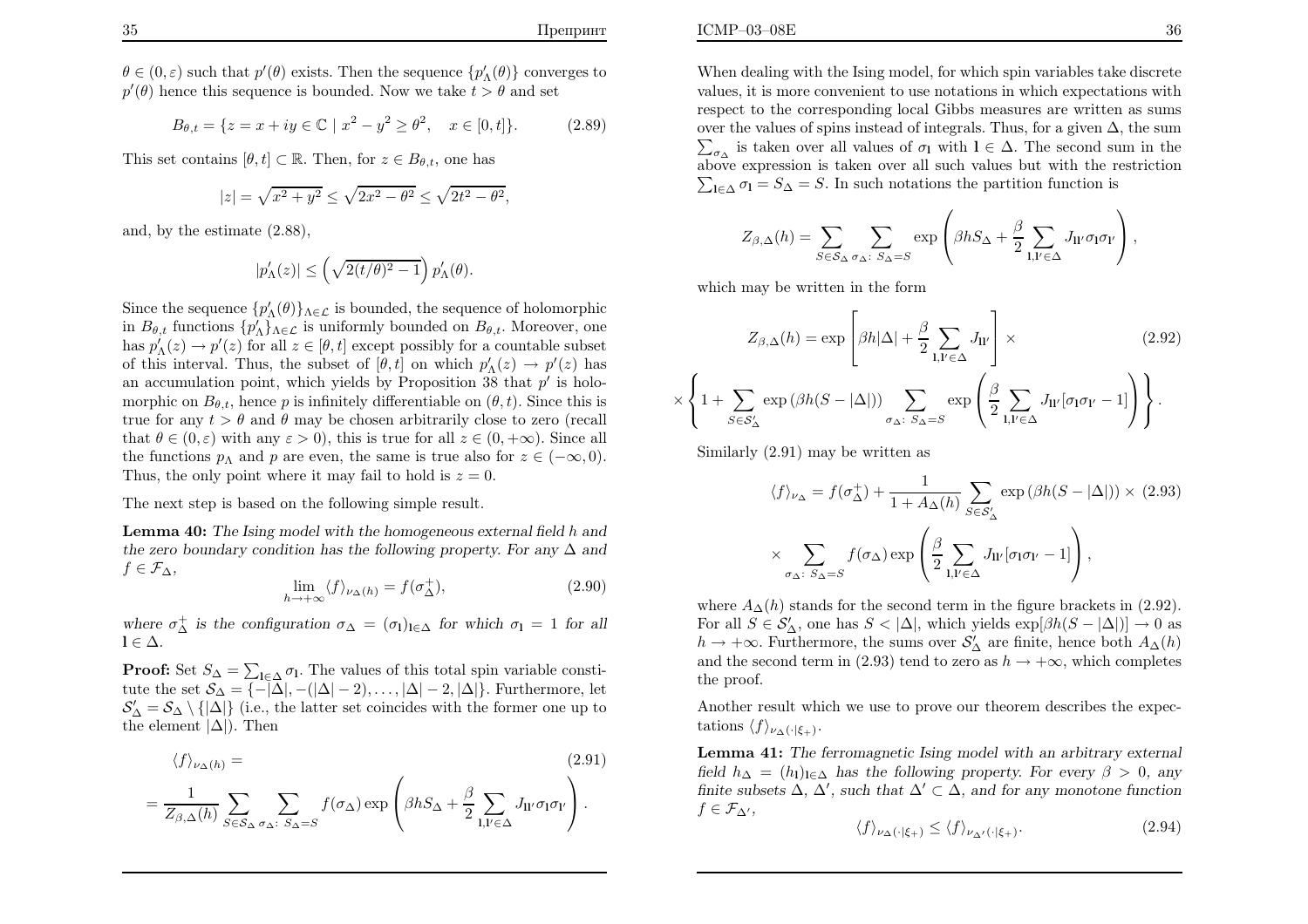ICMP–03–08E

**Proof** For  $\Delta' \subset \Delta$ , we write  $\Delta'' = \Delta \setminus \Delta'$ . By  $\xi_{\Delta'} \times \eta_{\Delta''}$  we denote the configuration  $\zeta_{\Delta}$  such that  $\zeta_1 = \xi_1$  for  $1 \in \Delta'$ , and  $\zeta_1 = \eta_1$  for  $1 \in \Delta''$ . Then for the mentioned  $\Delta$ ,  $\Delta'$ , we may write  $\sigma_{\Delta}=\sigma_{\Delta'}\times \sigma_{\Delta''}$ . Obviously, for appropriate functions,

$$
\sum_{\sigma_{\Delta}} f(\sigma_{\Delta}) = \sum_{\sigma'_{\Delta}} \sum_{\sigma''_{\Delta}} f(\sigma_{\Delta'} \times \sigma_{\Delta''}).
$$

Then the Hamiltonian  $H_{\Delta}$  (2.2) may be written

$$
H_{\Delta} = H_{\Delta'} + H_{\Delta''} - \sum_{\mathbf{l}_1 \in \Delta', \mathbf{l}_2 \in \Delta''} J_{\mathbf{l}_1 \mathbf{l}_2} \sigma_{\mathbf{l}_1} \sigma_{\mathbf{l}_2}.
$$
 (2.95)

For  $t \in [0, +\infty)$ , we set

$$
\phi(t) = \frac{1}{Z_{\beta,\Delta}(t)} \sum_{\sigma_{\Delta}} f(\sigma_{\Delta}) \times
$$
\n
$$
\times \exp\left(-\beta H_{\Delta} + \beta \sum_{\mathbf{l} \in \Delta} \sigma_{\mathbf{l}} \sum_{\mathbf{l}' \in \Delta^c} J_{\mathbf{l} \mathbf{l}'} + t \sum_{\mathbf{l} \in \Delta''} \sigma_{\mathbf{l}}\right),
$$
\n(2.96)

where

$$
Z_{\beta,\Delta}(t) = \sum_{\sigma_{\Delta}} \exp\left(-\beta H_{\Delta} + \beta \sum_{\mathbf{l} \in \Delta} \sigma_{\mathbf{l}} \sum_{\mathbf{l}' \in \Delta^c} J_{\mathbf{l}\mathbf{l}'} + t \sum_{\mathbf{l} \in \Delta''} \sigma_{\mathbf{l}}\right) \tag{2.97}
$$

Here the terms  $\sum_{l \in \Delta} \sigma_l \sum_{l' \in \Delta^c} J_{ll'}$  des Here the terms  $\sum_{\mathbf{l} \in \Delta} \sigma_{\mathbf{l}} \sum_{\mathbf{l}' \in \Delta^c} J_{\mathbf{l}'}$  describe interaction with the external spins  $\xi$ , fixed at  $\xi = \xi_+$  (recall that  $\Delta^c = \mathbb{Z}^d \setminus \Delta$ ). Thus, we have

$$
\phi(0) = \langle f \rangle_{\nu_{\Delta}(\cdot|\xi_{+})}.\tag{2.98}
$$

Taking into account (2.95) and the fact that  $f \in \mathcal{F}_{\Delta}$ <sup>0</sup> (which means f is independent of the components of  $\sigma_{\Delta}$  with  $l \in \Delta''$ , i.e.,  $f(\sigma_{\Delta}) = f(\sigma_{\Delta'}))$ , one can rewrite the above expressions as follows.

$$
\phi(t) = \frac{1}{Z_{\beta,\Delta}(t)} \sum_{\sigma_{\Delta'}} f(\sigma_{\Delta'}) \exp\left(-\beta H_{\Delta'} + \beta \sum_{\mathbf{l} \in \Delta'} \sigma_{\mathbf{l}} \sum_{\mathbf{l'} \in \Delta^c} J_{\mathbf{l} \mathbf{l'}}\right) \times \times \sum_{\sigma_{\Delta''}} \exp\left(-\beta H_{\Delta''} + \beta \sum_{\mathbf{l} \in \Delta''} \sigma_{\mathbf{l}} \sum_{\mathbf{l'} \in \Delta^c} J_{\mathbf{l} \mathbf{l'}} + + \beta \sum_{\mathbf{l}_1 \in \Delta', \mathbf{l}_2 \in \Delta''} J_{\mathbf{l} \mathbf{l'}} \sigma_{\mathbf{l}_1} \sigma_{\mathbf{l}_2} + t \sum_{\mathbf{l} \in \Delta''} \sigma_{\mathbf{l}}\right),
$$
\n(2.99)

and

$$
Z_{\beta,\Delta}(t) = \sum_{\sigma_{\Delta'}} \exp\left(-\beta H_{\Delta'} + \beta \sum_{\mathbf{l} \in \Delta'} \sigma_{\mathbf{l}} \sum_{\mathbf{l'} \in \Delta^c} J_{\mathbf{l}\mathbf{l'}}\right) \times \times \sum_{\sigma_{\Delta''}} \exp\left(-\beta H_{\Delta''} + \beta \sum_{\mathbf{l} \in \Delta''} \sigma_{\mathbf{l}} \sum_{\mathbf{l'} \in \Delta^c} J_{\mathbf{l}\mathbf{l'}} + + \beta \sum_{\mathbf{l}_1 \in \Delta', \mathbf{l}_2 \in \Delta''} J_{\mathbf{l}\mathbf{l'}} \sigma_{\mathbf{l}_1} \sigma_{\mathbf{l}_2} + t \sum_{\mathbf{l} \in \Delta''} \sigma_{\mathbf{l}}\right).
$$
 (2.100)

The external field in  $\exp(\cdot)$  in (2.96) is  $h'_{\Delta} = (h_1 + t)_{1 \in \Delta}$ , where  $h_1, 1 \in \Delta$ <br>is the external field in H, Since  $t > 0$ ,  $h' > h$ , which by Corollary 10 is the external field in  $H_{\Delta}$ . Since  $t \geq 0$ ,  $h'_{\Delta} \geq h_{\Delta}$ , which by Corollary 19 yields

$$
\phi(t) \ge \phi(0) = \langle f \rangle_{\nu_{\Delta}(\cdot|\xi_{+})}.\tag{2.101}
$$

We recall that  $f$  is monotone. Set

$$
F(\sigma_{\Delta''}) = \frac{1}{Z_{\beta,\Delta'}(\sigma_{\Delta''})} \sum_{\sigma_{\Delta'}} f(\sigma_{\Delta'}) \exp\left(\beta \sum_{\mathbf{l}_1 \in \Delta', \mathbf{l}_2 \in \Delta''} J_{\mathbf{l}_1 \mathbf{l}_2} \sigma_{\mathbf{l}_1} \sigma_{\mathbf{l}_2} - \beta H_{\Delta'} + \beta \sum_{\mathbf{l} \in \Delta'} \sigma_{\mathbf{l}} \sum_{\mathbf{l'} \in \Delta^c} J_{\mathbf{l} \mathbf{l'}}\right),
$$
\n(2.102)

where

$$
Z_{\beta,\Delta'}(\sigma_{\Delta''}) = \sum_{\sigma_{\Delta'}} \exp\left(\beta \sum_{\mathbf{l}_1 \in \Delta', \mathbf{l}_2 \in \Delta''} J_{\mathbf{l}_1 \mathbf{l}_2} \sigma_{\mathbf{l}_1} \sigma_{\mathbf{l}_2} - \right.
$$

$$
- \beta H_{\Delta'} + \beta \sum_{\mathbf{l} \in \Delta'} \sigma_{\mathbf{l}} \sum_{\mathbf{l'} \in \Delta^c} J_{\mathbf{l} \mathbf{l'}} \right).
$$
(2.103)

Let  $\nu_{\Delta}u(t)$  be the local Gibbs measure of the Ising model in the set  $\Delta$ " corresponding to the Hamiltonian  $H_{\Delta''} - \beta^{-1} t \sum_{\mathbf{l} \in \Delta''} \sigma_{\mathbf{l}}$  (we have fixed  $\beta$  which, by the end of this proof, is just a parameter) and to the zero boundary condition. Its partition function is

$$
Z_{\beta,\Delta''}(t) = \sum_{\sigma_{\Delta''}} \exp\left(-\beta H_{\Delta''} + t \sum_{\mathbf{l} \in \Delta''} \sigma_{\mathbf{l}}\right)
$$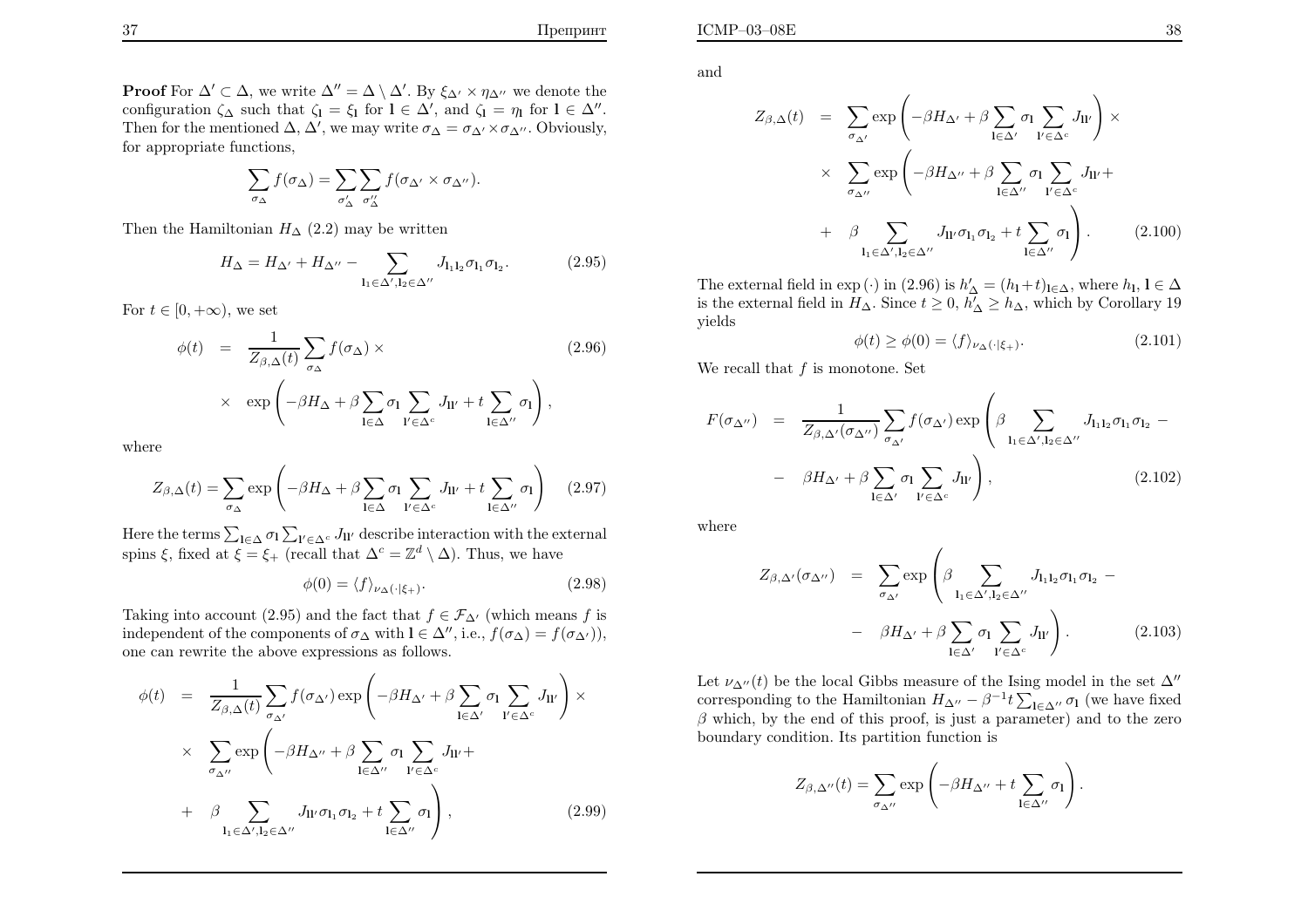By means of this measure, the above expectations may be rewritten asfollows

$$
Z_{\beta,\Delta'}(t) = \sum_{\sigma_{\Delta''}} \left\{ Z_{\beta,\Delta'}(\sigma_{\Delta''}) \exp \left( \beta \sum_{\mathbf{l} \in \Delta''} \sigma_{\mathbf{l}} \sum_{\mathbf{l}' \in \Delta^{c}} J_{\mathbf{l}\mathbf{l}'} \right) \right\} \times
$$
  
 
$$
\times \exp \left( -\beta H_{\Delta''} + t \sum_{\mathbf{l} \in \Delta''} \sigma_{\mathbf{l}} \right) =
$$
  

$$
= Z_{\beta,\Delta''} \quad (t) \quad \langle Z_{\beta,\Delta'}(\sigma_{\Delta''}) \exp \left( \beta \sum_{\mathbf{l} \in \Delta''} \sigma_{\mathbf{l}} \sum_{\mathbf{l}' \in \Delta^{c}} J_{\mathbf{l}\mathbf{l}'} \right) \rangle_{\nu_{\Delta''}(t)} (2.104)
$$

And similarly

$$
\phi(t) = \left[Z_{\beta,\Delta''}(t)\langle Z_{\beta,\Delta'}(\sigma_{\Delta''})\exp\left(\beta \sum_{\mathbf{l}\in\Delta''}\sigma_{\mathbf{l}}\sum_{\mathbf{l}'\in\Delta^{c}}J_{\mathbf{l}\mathbf{l}'}\right)\rangle_{\nu_{\Delta''}(t)}\right]^{-1} \times
$$
  

$$
\times \sum_{\sigma_{\Delta''}}\left\{\sum_{\sigma_{\Delta'}}f(\sigma_{\Delta'})\exp\left(-\beta H_{\Delta'}+\beta \sum_{\mathbf{l}_{1}\in\Delta',\mathbf{l}_{2}\in\Delta''}J_{\mathbf{l}_{1}\mathbf{l}_{2}}\sigma_{\mathbf{l}_{1}\sigma_{\mathbf{l}_{2}}}+\beta \sum_{\mathbf{l}\in\Delta'}\sigma_{\mathbf{l}}\sum_{\mathbf{l}'\in\Delta'}J_{\mathbf{l}'}\right)\right\} \exp\left(-\beta H_{\Delta''}+t\sum_{\mathbf{l}\in\Delta''}\sigma_{\mathbf{l}}\right)=
$$
  

$$
= \left[\langle Z_{\beta,\Delta'}(\sigma_{\Delta''})\exp\left(\beta \sum_{\mathbf{l}\in\Delta''}\sigma_{\mathbf{l}}\sum_{\mathbf{l}'\in\Delta^{c}}J_{\mathbf{l}\mathbf{l}'}\right)\rangle_{\nu_{\Delta''}(t)}\right]^{-1} \times
$$
  

$$
\times \langle Z_{\beta,\Delta'}(\sigma_{\Delta''})F(\sigma_{\Delta''})\exp\left(\beta \sum_{\mathbf{l}\in\Delta''}\sigma_{\mathbf{l}}\sum_{\mathbf{l}'\in\Delta^{c}}J_{\mathbf{l}\mathbf{l}'}\right)\rangle_{\nu_{\Delta''}(t)}.
$$
(2.105)

Passing here to the limit  $t \to +\infty$  and employing Lemma 40 we arrive at

$$
\lim_{t \to +\infty} \phi(t) = \frac{Z_{\beta,\Delta'}(\sigma_{\Delta''}^+)F(\sigma_{\Delta''}^+) \exp \left(\beta \sum_{\mathbf{l} \in \Delta''} \sum_{\mathbf{l}' \in \Delta^c} J_{\mathbf{l}\mathbf{l}'} \right)}{Z_{\beta,\Delta'}(\sigma_{\Delta''}^+) \exp \left(\beta \sum_{\mathbf{l} \in \Delta''} \sum_{\mathbf{l}' \in \Delta^c} J_{\mathbf{l}\mathbf{l}'} \right)} = F(\sigma_{\Delta''}^+).
$$

By  $(2.102)$ , this yields

$$
\lim_{t \to +\infty} \phi(t) = \sum_{\sigma_{\Delta'}} f(\sigma_{\Delta'}) \exp\left(-\beta H_{\Delta'} + \beta \sum_{\mathbf{l}_1 \in \Delta'} \sigma_{\mathbf{l}_1} \sum_{\mathbf{l}_2 \in \Delta''} J_{\mathbf{l}_1 \mathbf{l}_2} + \beta \sum_{\mathbf{l}_1 \in \Delta'} \sigma_{\mathbf{l}_1} \sum_{\mathbf{l}_2 \in \Delta''} J_{\mathbf{l}_1 \mathbf{l}_2}\right) \times
$$
\n
$$
\times \left[ \sum_{\sigma_{\Delta'}} \exp\left(-\beta H_{\Delta'} + \beta \sum_{\mathbf{l}_1 \in \Delta'} \sigma_{\mathbf{l}_1} \sum_{\mathbf{l}_2 \in \Delta''} J_{\mathbf{l}_1 \mathbf{l}_2} + \beta \sum_{\mathbf{l}_1 \in \Delta'} \sigma_{\mathbf{l}_1} \sum_{\mathbf{l}_2 \in \Delta^{c}} J_{\mathbf{l}_1 \mathbf{l}_2}\right) \right]^{-1}
$$
\n
$$
= \sum_{\sigma_{\Delta'}} f(\sigma_{\Delta'}) \exp\left(-\beta H_{\Delta'} + \beta \sum_{\mathbf{l}_1 \in \Delta'} \sigma_{\mathbf{l}_1} \sum_{\mathbf{l}_2 \in (\Delta')^c} J_{\mathbf{l}_1 \mathbf{l}_2}\right) \times
$$
\n
$$
\times \left[ \sum_{\sigma_{\Delta'}} \exp\left(-\beta H_{\Delta'} + \beta \sum_{\mathbf{l}_1 \in \Delta'} \sigma_{\mathbf{l}_1} \sum_{\mathbf{l}_2 \in (\Delta')^c} J_{\mathbf{l}_1 \mathbf{l}_2}\right) \right]^{-1} = \langle f \rangle_{\nu_{\Delta'}(\cdot|\xi_+)}.
$$

Taking into account (2.101) we obtain (2.94).

Recall that we are studying the Ising model with <sup>a</sup> non-zero homogeneousexternal field  $h$ . Since the interaction term in the Hamiltonian  $(2.2)$  and the single-spin measure  $\varrho^{\mathrm{I}}$  are symmetric with respect to the change  $\sigma \to -\sigma$ , it is enough to consider the case  $h > 0$  only.

A function  $f : \mathbb{R} \to \mathbb{R}$  is called right-continuous at  $x_0 \in \mathbb{R}$  if  $\lim_{x\to x_0+0} f(x) = f(x_0)$ . Such a function is left-continuous at  $x_0$  if  $g(x) \stackrel{\text{def}}{=} f(-x)$  is right-continuous at  $-x_0$ . If a sequence of monotone increasing continuous functions  $\{f_n\}_{n\in\mathbb{N}}$ ,  $f_n : \mathbb{R} \to \mathbb{R}$  converges pointwise on  $\mathbb{R}$  to a function f, then this f is right-continuous.

The next statement follows from the one just proven.

**Corollary 42:** For every  $\beta > 0$  and  $h \in \mathbb{R}$ , the infinite-volume limits of the expectations

$$
M_{\pm}(h) = \lim_{\Lambda \to \mathbb{Z}^d} \langle \sigma_1 \rangle_{\nu_{\Lambda}(\cdot | \xi_{\pm})},\tag{2.106}
$$

exist. They do not depend on l. Moreover,  $M_+(h)$  (respectively  $M_-(h)$ ) is right-continuous (respectively left-continuous).

**Proof:** Let us prove the above statement for  $M_{+}(h)$ . Since the function  $f(\sigma) = \sigma_{\mathbf{l}}$  is monotone, the above lemma yields

$$
\langle \sigma_1 \rangle_{\nu_\Lambda(\cdot|\xi_+)} \le \langle \sigma_1 \rangle_{\nu_{\Lambda'}(\cdot|\xi_+)},\tag{2.107}
$$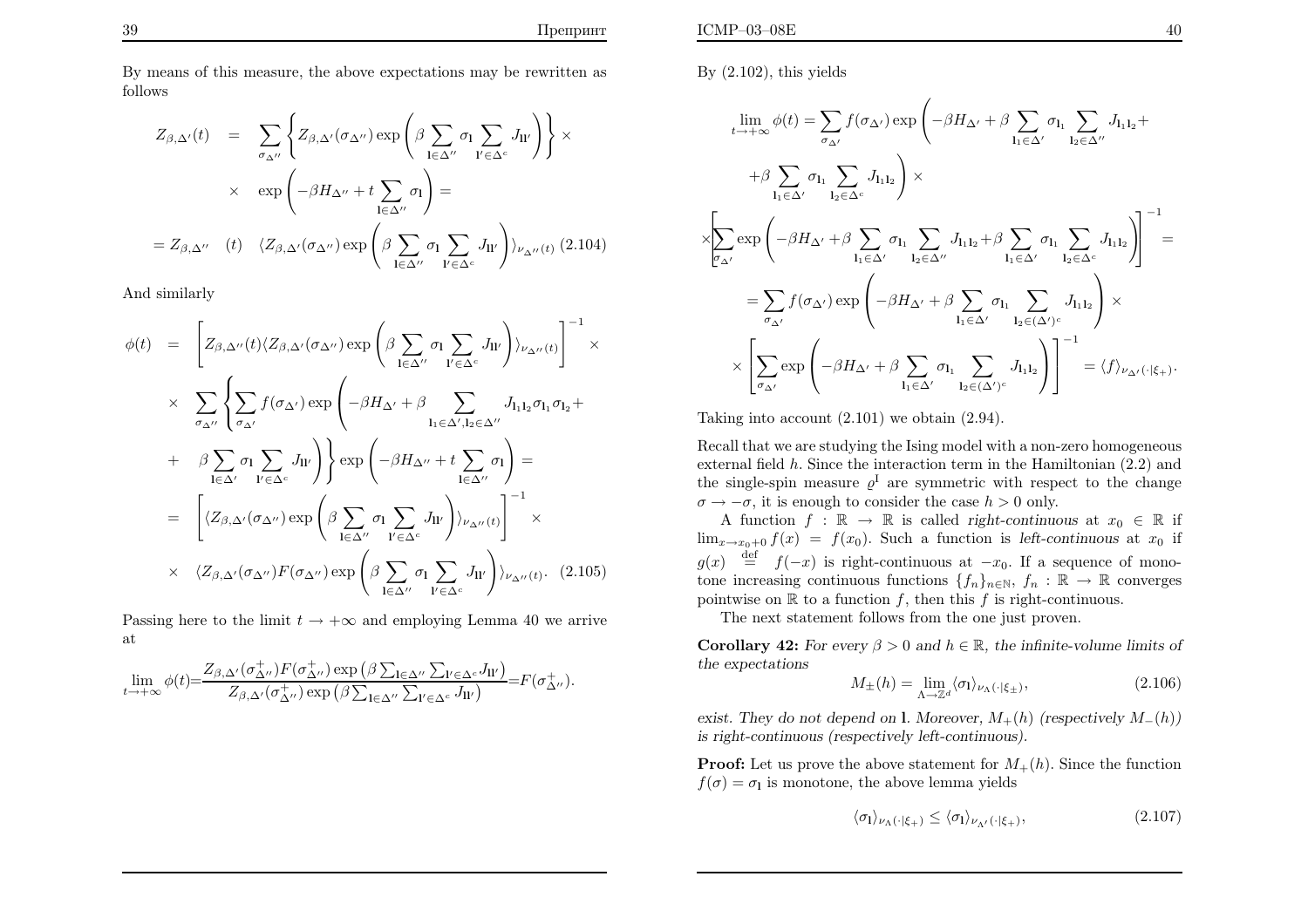for any two boxes  $\Lambda' \subset \Lambda$ . On the other hand, since  $\sigma_{\mathbf{l}} = \pm 1$ ,

$$
-1 \leq \langle \sigma_{\mathbf{l}} \rangle_{\nu_{\Lambda}(\cdot | \xi_{\pm})} \leq 1,
$$

hence  $\{\langle \sigma_l \rangle_{\nu_\Lambda}(\cdot | \xi_+) \}$ λ converges as a bounded monotone decreasing sequence. By the FKG inequality,

$$
\frac{\partial}{\partial h} \langle \sigma_1 \rangle_{\nu_\Lambda(\cdot|\xi_+)} = \beta \sum_{\mathbf{l}' \in \Lambda} K^{\Lambda}_{\mathbf{l}\mathbf{l}'}(h) \ge 0,
$$

hence  $\langle \sigma_l \rangle_{\nu_{\Lambda}(\cdot|\xi_+)} \geq 0$  for  $h \geq 0$ . Since for every  $\Lambda$ ,  $\langle \sigma_l \rangle_{\nu_{\Lambda}(\cdot|\xi_+)}$  is a continuous and monotone function of  $h$ , the limit of the above sequence is right-continuous. Finally, since the locally weak limits of  $\pi_{\Lambda}(\cdot|\xi_{\pm})$  are the extreme translation invariant states  $\mu_{\pm}$ , the above  $M_{+}(h)$  is independent of l. We remark here, that all our conclusions regarding  $M_+(h)$ are valid for all  $h \in \mathbb{R}$  since no assumptions restricting h were made in the above lemma. Now let us prove the statement for  $M_-(h)$ . By symmetry,  $\langle \sigma_1 \rangle_{\nu_\Lambda(\cdot|\xi_-)} = -\langle \sigma_1 \rangle_{\tilde{\nu}_\Lambda(\cdot|\xi_+)},$  where  $\tilde{\nu}_\Lambda(\cdot|\xi_+)$  is the local Gibbs measure with the external field equal to  $-h$ . Then the convergence of the sequence of  $\langle \sigma_1 \rangle_{\nu\Lambda(\cdot|\xi_{-})}$  and the translation invariance of its limit follow from the above consideration. Moreover, for these limits one has $M_-(h) = -M_+(-h)$ . Finally

$$
\lim_{h' \to h-0} M_-(h') = - \lim_{h' \to -h+0} M_+(-h') = -M_+(-h) = M_-(h).
$$

 $\bf Proof~of~Theorem~33:$   $\rm By~(2.65)$ 

$$
-\frac{\partial}{\partial h}F_{\beta,\Lambda}(\xi_{\pm}) = \frac{1}{|\Lambda|} \sum_{\mathbf{l} \in \Lambda} \langle \sigma_{\mathbf{l}} \rangle_{\nu_{\Lambda}(\cdot|\xi_{\pm})}.
$$
 (2.108)

By Proposition 37, both  $-F_{\beta,\Lambda}(\xi_{\pm})$  have the same limit, which coincide with  $\beta p(h)$  studied in Lemma 39. This limit, as a convex function of  $h \in \mathbb{R}$ , has one-sided derivatives at any h, which are the limits of the derivatives (2.108). This means

$$
\lim_{h' \to h \pm 0} \frac{\beta(p(h') - p(h))}{h' - h} = - \lim_{h' \to h \pm 0} \lim_{\Lambda \to \mathbb{Z}^d} \frac{\beta F_{\beta, \Lambda}(\xi_{\pm}, h') - F_{\beta, \Lambda}(\xi_{\pm}, h)}{h' - h} =
$$
\n
$$
= \lim_{\Lambda \to \mathbb{Z}^d} \frac{1}{|\Lambda|} \sum_{l \in \Lambda} \langle \sigma_l \rangle_{\nu_{\Lambda}(\cdot | \xi_{\pm})} = M_{\pm}(h). \tag{2.109}
$$

Here we have used the results of Corollary 42. By Lemma 39,  $p(h)$  is differentiable for  $h \neq 0$ , which means that both its one-sided derivatives coincide at such h. Therefore,  $M_+(h) = M_-(h)$  if  $h \neq 0$ , which means  $(2.76)$ . Then we may apply Lemma 35 which completes the proof.  $\Box$ .

### 2.7. Self-similarity, one-dimensional and hierarchical models

As it was mentioned in Introduction, the one-dimensional Ising model with the interaction potential of finite range has no <sup>p</sup>hase transition. Moreover, one may show that the set of its Gibbs states is <sup>a</sup> singletonfor all  $\beta > 0$  (see Ref. [4], p.164). Is it true for the case of long-range interactions? The answer was given by F.J. Dyson in his articles Refs.[75], [76]. Namely, the one-dimensional ferromagnetic Ising model with the zero external field and the translation invariant interaction potential $J_{\mathbf{u}} = \phi(|\mathbf{l} - \mathbf{l}'|)$  such, that  $\phi(x) \sim \phi_0 x^{-1-\lambda}$  as  $x \to +\infty$  with  $\lambda \in$  (0, 1) has a phase transition. The same model with  $\lambda > 1$  has no phase  $(0, 1)$ , has a phase transition. The same model with  $\lambda > 1$  has no phase transitions. The borderline case  $\lambda = 1$  was studied in the paper Ref. [77], where it was shown that the model has <sup>a</sup> phase transition, but in contrastto the case  $\lambda < 1$ , the order parameter has a jump at  $\beta = \beta_c$ .

 To obtain his results Dyson introduced in Ref. [75] <sup>a</sup> spin model with <sup>a</sup> specific hierarchical structure. Later it was understood that this structure has <sup>a</sup> very deep connection with <sup>a</sup> certain property of lattice spin models, which appears at their critical points. This property is called self-similarity. The first publication where it was discussed, though yet without this name, is L.P. Kadanoff's paper [78] (see also Refs. [79], [80]and the references therein) in which he presented his known block-spin construction. A similar arguments were developed also in R.B. Griffiths' paper Ref. [44]. Later there was an explosion of activity in this direction, <sup>a</sup> consequence of which is an approach in the theory of critical <sup>p</sup>henomena known as the renormalization group method. In fact, it is not <sup>a</sup> method but <sup>a</sup> vast variety of methods and tools with different levels of mathematical background. The notion of self-similarity, first appeared in Ya. G. Sinai's paper Ref. [81], was formulated as <sup>a</sup> property of <sup>a</sup> random field. Later the conception of self-similar random fields became <sup>a</sup> part of the mathematical theory of critical <sup>p</sup>henomena in models of statistical<sup>p</sup>hysics, lattice spin models in particular. A full and comprehensive description of this conception is <sup>g</sup>iven in Refs. [14], [66]. In this connection we mention also papers of K. Gawędski Refs. [82], [83], [84].

Renormalization group methods developed in theoretical physics have produced and still are producing <sup>a</sup> very strong impact on the theory ofcritical <sup>p</sup>henomena. One may say that they created <sup>a</sup> new <sup>p</sup>hilosophy with its own set of concepts. In this context we mention brilliant worksof K.G. Wilson Ref. [85] and I.R. Yuknovskii Refs. [86], [87].

At the same time, the mathematical tools used in modern renormalization theories, especially those applied to more realistic models, are not sufficiently elaborated. Moreover, quite often ill defined mathematical objects are employed here. As examples, one can mention nonexisting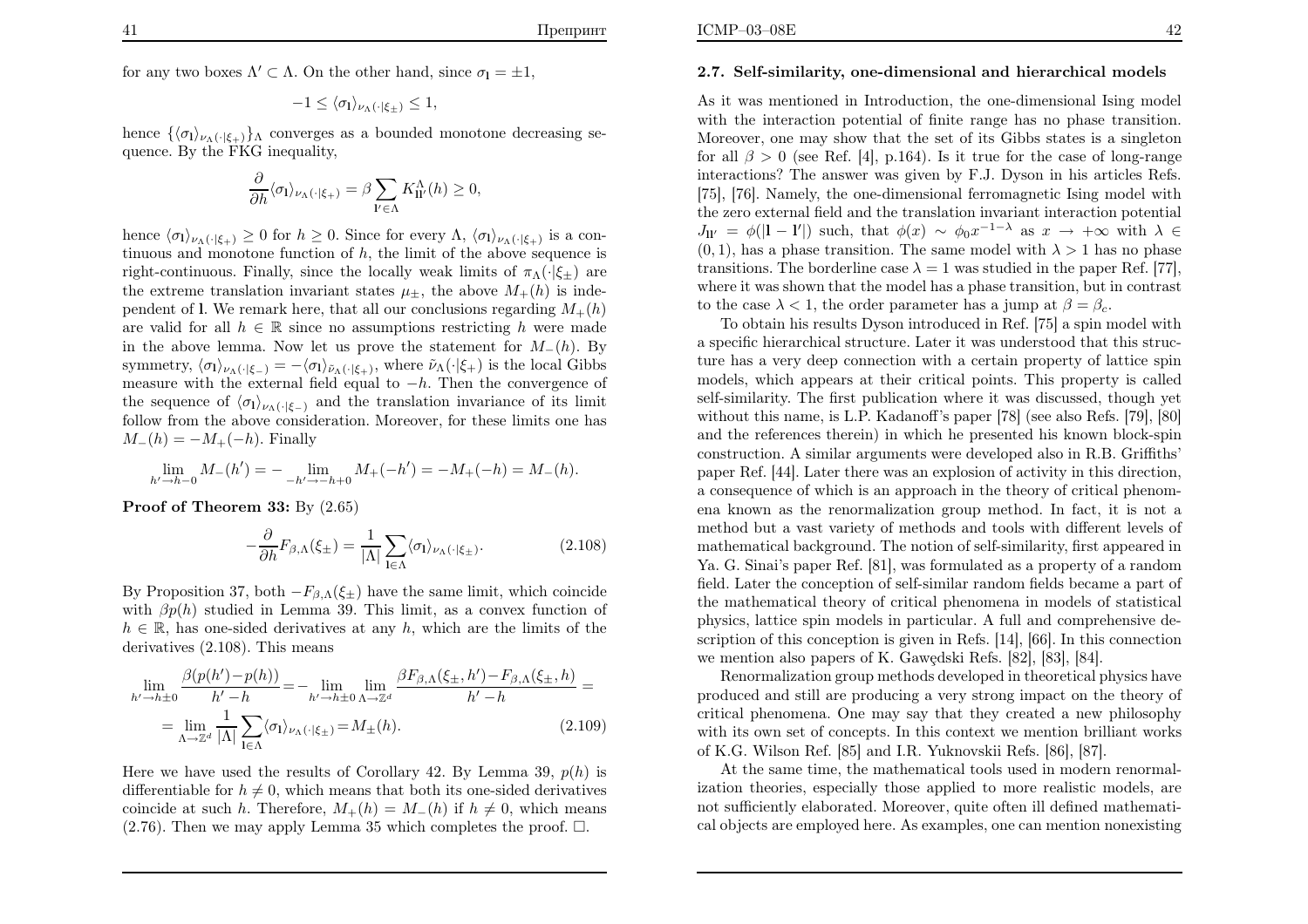ICMP–03–08E

integrals, series expansions with zero convergence radii, etc. An attempt to bridge the gap between the treatments of renormalization in <sup>p</sup>hysics and the mathematically rigorous approach was made in <sup>a</sup> recent bookRef. [88].

Let us described, briefly and schematically, the mathematical aspects of the renormalization group approach to the models we consider here.Recall that we study spin models defined on the lattice  $\mathbb{Z}^d$  and described by the Hamiltonian (2.2) and single-spin measures  $\varrho$ , which belong to one of the types described in the preceding subsections. Recall also that  $\Omega$ ,  $\mathcal{P}(\Omega)$  and  $\mathcal{G}_{\beta}$  stand for the set of all spin configurations, the set of all probability measures on this set and the set of all Gibbs states ofour model existing at a given  $\beta$  respectively. Suppose there is defined a surjection  $\varkappa : \mathbb{Z}^d \to \mathbb{Z}^d$  (a map such that for every  $1 \in \mathbb{Z}^d$ , there exist  $\mathbf{l}' \in \mathbb{Z}^d$ , for which  $\varkappa(\mathbf{l}') = 1$ ). Suppose also that, for every  $\mathbf{l} \in \mathbb{Z}^d$ , the set

$$
V_1 \stackrel{\text{def}}{=} \{ \mathbf{l}' \in \mathbb{Z}^d \mid \varkappa(\mathbf{l}') = 1 \},\tag{2.110}
$$

contains <sup>a</sup> fixed number of elements, the same for all such sets, i.e., $|V_1| = v \in \mathbb{N}$ . We will call such  $V_1$  blocks. Given a configuration  $\sigma \in \Omega$ , we set|

$$
\omega_{\mathbf{l}} = v^{-\zeta} \sum_{\mathbf{l}' \in V_{\mathbf{l}}} \sigma_{\mathbf{l}'},\tag{2.111}
$$

where  $\zeta > 0$  is a parameter of our theory. Clearly, the vector  $\omega = (\omega_1)_{1 \in \mathbb{Z}^d}$ is again an element of  $\Omega$ , i.e., it is a configuration. This defines a transformation  $O_{\varkappa,\zeta} : \Omega \to \Omega$ , which maps configurations into configurations and depends on the initial map  $\varkappa$  and on the parameter  $\zeta$ . As a linear bounded (in the metric **d** defined by  $(2.53)$ ) transformation,  $O_{\varkappa,\zeta}$  is continuous, hence for every open  $A\subset\Omega$ , its preimage  $O_{\varkappa,\zeta}^{-1}(A) = \{ \sigma \in \Omega \mid O_{\varkappa,\zeta}(\sigma) \in A \}$  is also an open subset. This immediately yields that  $O_{\varkappa,\zeta}$  is a i diately yields that  $O_{\varkappa,\zeta}$  is a measurable map, i.e., for every Borel set  $A \subset \Omega$ , its preimage  $O_{\varkappa,\zeta}^{-1}(A)$  is also a Borel set (see subsection 2.5). For a probability measure  $\mu \in \mathcal{P}(\Omega)$ , we define a new measure  $\tilde{\mu}$  by its values on Borel subsets of  $\Omega$  as follows:

$$
\tilde{\mu}(A) = \mu\left(O_{\varkappa,\zeta}^{-1}(A)\right),\tag{2.112}
$$

which is correct in view of the properties of  $O_{\varkappa,\zeta}$  discussed above. This new measure is again an element of  $\mathcal{P}(\Omega)$ , thus we have defined the map

$$
R_{\varkappa,\zeta}(\mu) = \tilde{\mu}.\tag{2.113}
$$

This map is called the renormalization transformation. The above definition of this transformation, although correct mathematically, may seem  $\mathbf{E}$  44

to be too formal from the "physical point of view". Let us try to explainit. First one takes an "initial" spin configuration  $\sigma$  and transforms it into the configuration of renormalized block-spins, i.e., into  $\omega$  given by (2.111). Then one fixes  $\omega$  and "integrates out" the measure  $\mu$  under the condition that the sums (2.111) are fixed. The new measure  $\tilde{\mu}$  obtained in such a way is called a renormalized measure  $R_{\varkappa,\zeta}(\mu)$ . This program of passing from the distribution of spins to the distribution of renormalized block-spins was <sup>a</sup> key element of all constructions mentionedabove, starting form the pioneering paper of L.P. Kadanoff. A measure  $\mu \in \mathcal{P}(\Omega)$  is called self-similar if it is a fixed point of  $R_{\varkappa,\zeta}$ , that is it is a solution of the following equation

$$
R_{\varkappa,\zeta}(\mu) = \mu. \tag{2.114}
$$

The basic idea of the renormalization group theory of critical <sup>p</sup>henomena is the so called universality hypothesis, which states that at the critical point  $\beta = \beta_c$ , the set of all Gibbs states of the model  $\mathcal{G}_{\beta}$  consists of one element and this element is self-similar. In other words, at the critical point the individual spins have the same probability distribution as the renormalized sums of such spins, as well as the renormalized sums of these sums, and so on. If this is the case, the critical point properties ofthe model may be obtained by studying  $R_{\varkappa,\zeta}$ . Here we are at the point of this theory where it is natural to show why it may fail to give the description of the mentioned properties. Since  $R_{\varkappa,\zeta}$  is defined on the whole set  $\mathcal{P}(\Omega)$ , it is also defined on its subset  $\mathcal{G}_{\beta}$ , but it may not be a self-map of the latter set. This means, that for a given Gibbs measure  $\mu \in \mathcal{G}_{\beta}$ , the renormalized measure  $R_{\varkappa,\zeta}(\mu)$  may not be Gibbsian, i.e., it may be out of  $\mathcal{G}_{\beta}$ . Since, except for simple situations, one renormalizes local Gibbs measures, not the elements of  $\mathcal{G}_{\beta}$  directly, it is not clear whether or not the renormalized local Gibbs measures may give the elements of  $\mathcal{G}_{\beta}$ . The problem of this kind did appear in practice, for example it appears in the case of the Ising model with the interaction potential of finite range. In order to be able to proceed with the renormalization, physicists ap<sup>p</sup>ly certain approximate "decouplings" that effectively corresponds to considering not the model itself but its caricature, for which such decouplings may be justified. This gives <sup>a</sup> hint that there might exist the models for which the mentioned problems do not appear and the renormalization scheme may be realized rigorously. Proceeding along this line of arguments, the authors of the paper Ref. [89] discovered that the approximate scheme developed in Refs. [86], [87] for the three-dimensionalIsing model becomes rigorous being applied to Dyson's hierarchical model, which was invented and used by F.J. Dyson as <sup>a</sup> tool in the study of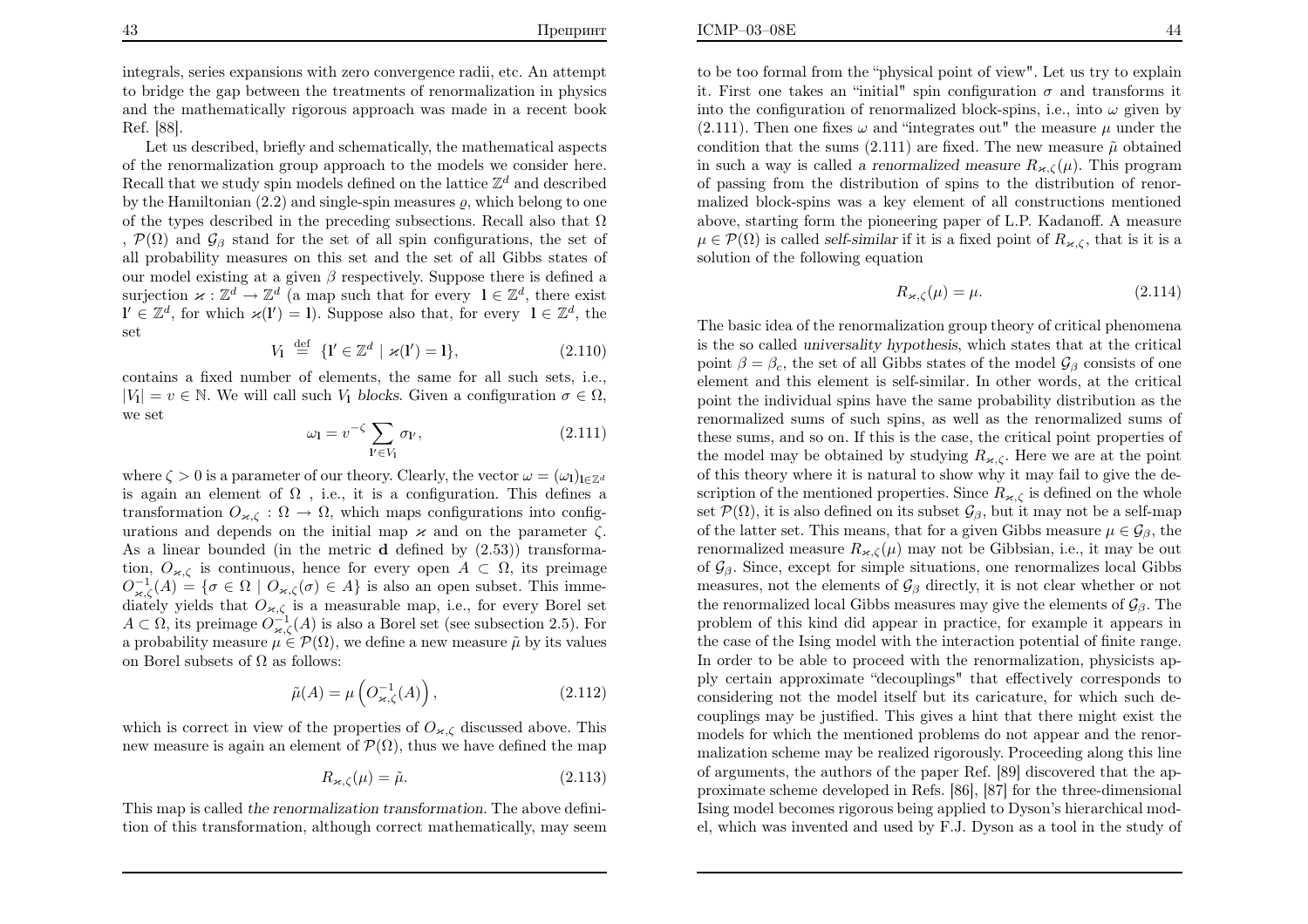It is not surprising that the hierarchical model (we describe it below) has that nice property. Instead of translation invariance possessed by the models we have considered so far this model has <sup>a</sup> symmetry which ideally fits the renormalization scheme – it is self-similar in some sense. The idea to substitute translation invariance by such <sup>a</sup> symmetry was (more or less consciously) used in the method developed by I.R. Yukhnovskii. In the paper Ref. [89] (slightly different version of the construction described in that paper was used in Ref. [42]) it was explicitly shown how does it lead from translation invariance to self-similarity possessed by hierarchical models. In this subsection we show that the translation invariant one-dimensional spin model with the power-like decaying interaction potential also fits the renormalization scheme. A preliminary version ofthe theory <sup>g</sup>iven below has appeared in Ref. [93].

We consider the model defined on the lattice  $\mathbb{Z}$  and described by the Hamiltonian (2.2) with the interaction potential

$$
J_{\mathbf{l}\mathbf{l}'} = [|\mathbf{l} - \mathbf{l}'| + 1]^{-1 - \lambda}.
$$
 (2.115)

Set

 $V_1^{(n)} = \{l' \in \mathbb{Z} \mid 2^n l \leq l' \leq 2^n l + 2^n - 1\}, \quad n \in \mathbb{N}_0, \quad l \in \mathbb{Z}.$  (2.116)

The subsets  $V_1^{(1)}$  are the blocks mentioned above, for which  $v = 2$ . Then  $\varkappa$  maps the two elements of such a block  $V_1^{(1)}$  into l. Considering the blocks  $V_1^{(1)}$ ,  $l \in \mathbb{Z}$  as elements of a new lattice, which however is the same Z, we may apply the map  $\varkappa$  to these elements, which will map  $V_V^{(1)}$  into  $\mathbb{Z}$  exactly as it was above. This produces a hierarchy of subsets  $V_1^{(n)}$  of the lattice  $\mathbb{Z}$ , defined by  $(2.116)$ , organized according to the following rule

$$
V_1^{(n)} = \bigcup_{1' \in V_1^{(n-k)}} V_{1'}^{(k)}; \quad n \in \mathbb{N}, \quad k = 0, 1, \dots, n-1.
$$
 (2.117)

Given  $n \in \mathbb{N}_0$ , we set  $\mathcal{V}^{(n)} = \{V_1^{(n)}\}_{1 \in \mathbb{Z}}$ .

**Definition 43:** The family  $\{\mathcal{V}^{(n)}\}_{n\in\mathbb{N}_0}$  is called a hierarchical structure on the lattice  $\mathbb Z.$ 

For  $\alpha, \alpha' = 0, 1$  and  $\mathbf{l}, \mathbf{l}' \in \mathbb{Z}$ , we set

$$
I(2l + \alpha, 2l' + \alpha') =
$$
\n
$$
= \frac{1}{[|(2l + \alpha) - (2l' + \alpha')| + 1]^{1 + \lambda}} - \frac{2^{-(1 + \lambda)}}{[|l - l'| + 1]^{1 + \lambda}},
$$
\n(2.118)

which defines  $I(1,1')$  for all  $1, 1' \in \mathbb{Z}$ . In order to introduce a lattice spin model one often uses its formal Hamiltonian written on the whole lattice, which has no rigorous mathematical meaning but shows how one can define local Hamiltonians (2.2). Such <sup>a</sup> formal Hamiltonian in thecase of the model we consider now is

$$
H = -\frac{1}{2} \sum_{\mathbf{l}, \mathbf{l}' \in \mathbb{Z}} \frac{1}{[|\mathbf{l} - \mathbf{l}'| + 1]^{1 + \lambda}} \cdot \sigma_{\mathbf{l}} \sigma_{\mathbf{l}'}, \tag{2.119}
$$

which by means of  $(2.118)$  may be rewritten (more details on how to pass to the expression below may be found in Ref. [93])

$$
H = -\frac{1}{2} \sum_{n=0}^{\infty} \sum_{\mathbf{l}, \mathbf{l}' \in \mathbb{Z}} 2^{-n(1+\lambda)} I(\mathbf{l}, \mathbf{l}') \sigma(V_{\mathbf{l}}^{(n)}) \sigma(V_{\mathbf{l}'}^{(n)}), \tag{2.120}
$$

where for a set  $\Delta \subset \mathbb{Z}$ ,

$$
\sigma(\Delta) = \sum_{\mathbf{l} \in \Delta} \sigma_{\mathbf{l}}.\tag{2.121}
$$

The essence of the above representation of  $H$  is that it has a block-spin order to explicit the property defined in  $\epsilon$  structure, which enables us to apply here the renormalization scheme described above. The local Hamiltonians may be defined on the base of  $(2.120)$  by restricting the sums to finite subsets of the lattice  $\mathbb{Z}$ , which now are to be taken in <sup>a</sup> special way if one wants to preserve the blockspin structure of these Hamiltonians. In particular, the local Hamiltonianin

$$
\Lambda_m \stackrel{\text{def}}{=} \{ \mathbf{l} \in \mathbb{Z} \mid -2^m \le \mathbf{l} \le 2^m - 1 \}, \quad m \in \mathbb{N}_0,
$$

with the zero boundary conditions is

$$
H_{\Lambda_m} = \frac{1}{2} \sum_{n=0}^{m} \sum_{\mathbf{l}, \mathbf{l}' \in \Lambda_{m-n}} 2^{-n(1+\lambda)} I(\mathbf{l}, \mathbf{l}') \sigma(V_{\mathbf{l}}^{(n)}) \sigma(V_{\mathbf{l}'}^{(n)}), \quad m \in \mathbb{N}.
$$
\n(2.122)

 It should be stressed here that this Hamiltonian does not coincide with the one which can be obtained from the formal Hamiltonian in the form $(2.119)$  by restricting the sums to  $\Lambda_m$ . But, in order to construct Gibbs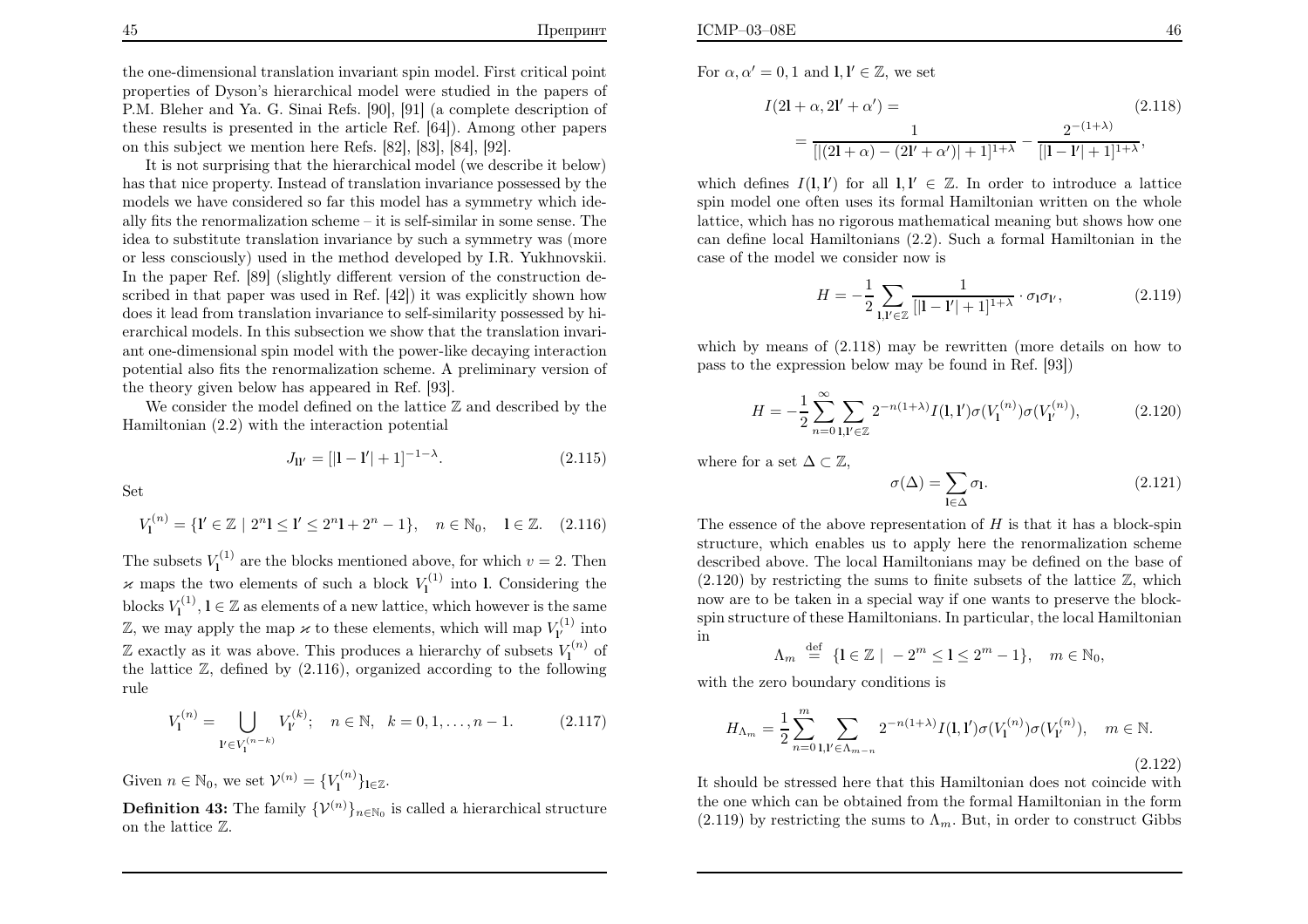$$
H_m = -\frac{1}{2} \sum_{n=0}^{m} \sum_{\mathbf{l}, \mathbf{l}' \in \mathbb{Z}} 2^{-n(1+\lambda)} I(\mathbf{l}, \mathbf{l}') \sigma(V_{\mathbf{l}}^{(n)}) \sigma(V_{\mathbf{l}'}^{(n)}).
$$
 (2.123)

In contrast to (2.122) this is still <sup>a</sup> formal Hamiltonian since the sumsover  $\mathbf{l}, \mathbf{l}'$  run through the whole lattice. In view of the way how we produced it one can call such an expression a truncated Hamiltonian. By means of  $(2.121)$  we may rewrite it in the form  $(2.119)$  but with a certain interaction potential  $J_m(1,1')$  instead of  $[|1 - 1'| + 1]^{-1-\lambda}$ . The effect of the above truncation is that this potential has the following asymptotics

$$
J_m(1,1') \sim J_m^{(0)}|1-1'|^{-2-\lambda}, \quad |1-1'| \to +\infty.
$$
 (2.124)

Due to Dyson's results mentioned above the model with such <sup>a</sup> formalHamiltonian has no phase transitions. Moreover, for <sup>a</sup> similar modelwith the above asymptotics of the interaction potentials, it was proventhat their sets  $\mathcal{G}_{\beta}$  are singletons for all  $\beta$  (see the paper Ref. [94] and subsection 8.3 in the book Ref. [4]). This opens <sup>a</sup> possibility to construct Gibbs states of the model described by (2.120) in the following way.First one constructs the states  $\mu_m$  for (2.123), which are unique for example of  $\mathbb{R}^n$ every  $m \in \mathbb{N}$ , and then passes to the limit  $m \to +\infty$ . By construction, these states satisfy the recursion

$$
R_{\varkappa, 1+\lambda}(\mu_{m+1}) = \mu_m,\tag{2.125}
$$

and the limit of the sequence  $\{\mu_m\}$  should be a fixed point of  $R_{\varkappa,1+\lambda}$ . We are going to realize this program in <sup>a</sup> separate work.

Now let us turn to hierarchical models. The simplest way to get such <sup>a</sup> model from the translation invariant model we consider in thissubsection is to put in  $(2.120) I(l, l') = 0$  for all  $l \neq l'$ . As a consequence, the formal Hamiltonian of this new model is

$$
H = -\frac{1}{2} \sum_{n=0}^{\infty} \sum_{\mathbf{l} \in \mathbb{Z}} 2^{-n(1+\lambda)} I(\mathbf{l}, \mathbf{l}) \left[ \sigma(V_{\mathbf{l}}^{(n)}) \right]^2.
$$
 (2.126)

Since  $I(1, 1') \geq 0$ , such an action decreases the interaction potential of the model (2.120). Thus, by Corollary 20, the order parameter of the

hierarchical model  $P<sup>h</sup>(\beta)$  (see (2.72) will not exceed the corresponding parameter  $P(\beta)$  of the model (2.120). Hence if the former one is positive for big enough  $\beta$ ,  $P(\beta)$  should be positive as well. This argumentation was used by F.J. Dyson in Ref. [75], although no direct comparison of these models was made in that paper. Comparing the Hamiltonians (2.120) and (2.126) one can conclude that in the hierarchical version the interaction between different blocks of the same hierarchy level is neglected. The effect of this is that the Hamiltonian (2.126) is additive in <sup>l</sup>, which in turn implies that instead of considering measures on infinite dimensional spaces of configurations, such as the measures  $\mu_m, \mu_{m+1}$  in  $(2.125)$ , one considers measures just on the space  $\mathbb{R}$ , which define the probability distributions of block-spins. The corresponding recurrence will have the form of (2.125) but with the renormalization transformation acting on such one-dimensional measures. For further details the reader is referred to the articles describing hierarchical models mentioned above.Finally, we remark that the hierarchical models are studied very well, one can say that almost all critical point properties of such models are known. In particular, <sup>a</sup> self-similar Gibbs state of such <sup>a</sup> model wasconstructed in the paper Ref. [95].

# 3. Quantum Models

### 3.1. Local Gibbs states

For quantum lattice systems, Gibbs states are defined by means of their Hamiltonians, which now are operators on certain complex Hilbert spaces. These spaces consist of wave functions, as usual they have countable bases – complete orthonormal systems of functions, such that every wave function may be written as countable linear combination of theelements of such a system. For a given finite subset  $\Delta \subset \mathbb{Z}^d$ , let  $\mathcal{H}_{\Delta}$  be such a Hilbert space and  $\{\psi_n\}_{n\in\mathbb{N}}$  be its base. Let also  $\mathbf{L}(\mathcal{H}_\Delta)$  be the set of all linear operators acting from  $\mathcal{H}$  to  $\mathcal{H}$ .

 An example of <sup>a</sup> quantum lattice system is the spin model describedby the following Hamiltonian

$$
H_{\Delta} = -\frac{1}{2} \sum_{\mathbf{l}, \mathbf{l}' \in \Delta} \sum_{\alpha = x, y, z} J_{\mathbf{l} \mathbf{l}'}^{\alpha} \sigma_{\mathbf{l}}^{\alpha} \sigma_{\mathbf{l}'}^{\alpha} - \sum_{\mathbf{l} \in \Delta} \sum_{\alpha = x, y, z} h_{\mathbf{l}}^{\alpha} \sigma_{\mathbf{l}}^{\alpha}, \tag{3.1}
$$

where, as above,  $J_{\Pi'}^{\alpha}$ ,  $h_{\Gamma}^{\alpha}$  are real parameters of the model, defined for all  $1, 1' \in \mathbb{Z}^d$  and  $\alpha = x, y, z$ , and  $\sigma_1^x, \sigma_1^y, \sigma_1^z$  are the Pauli matrices. With every 1 we associate the space  $\mathcal{H}_1$  of two-dimensional complex vector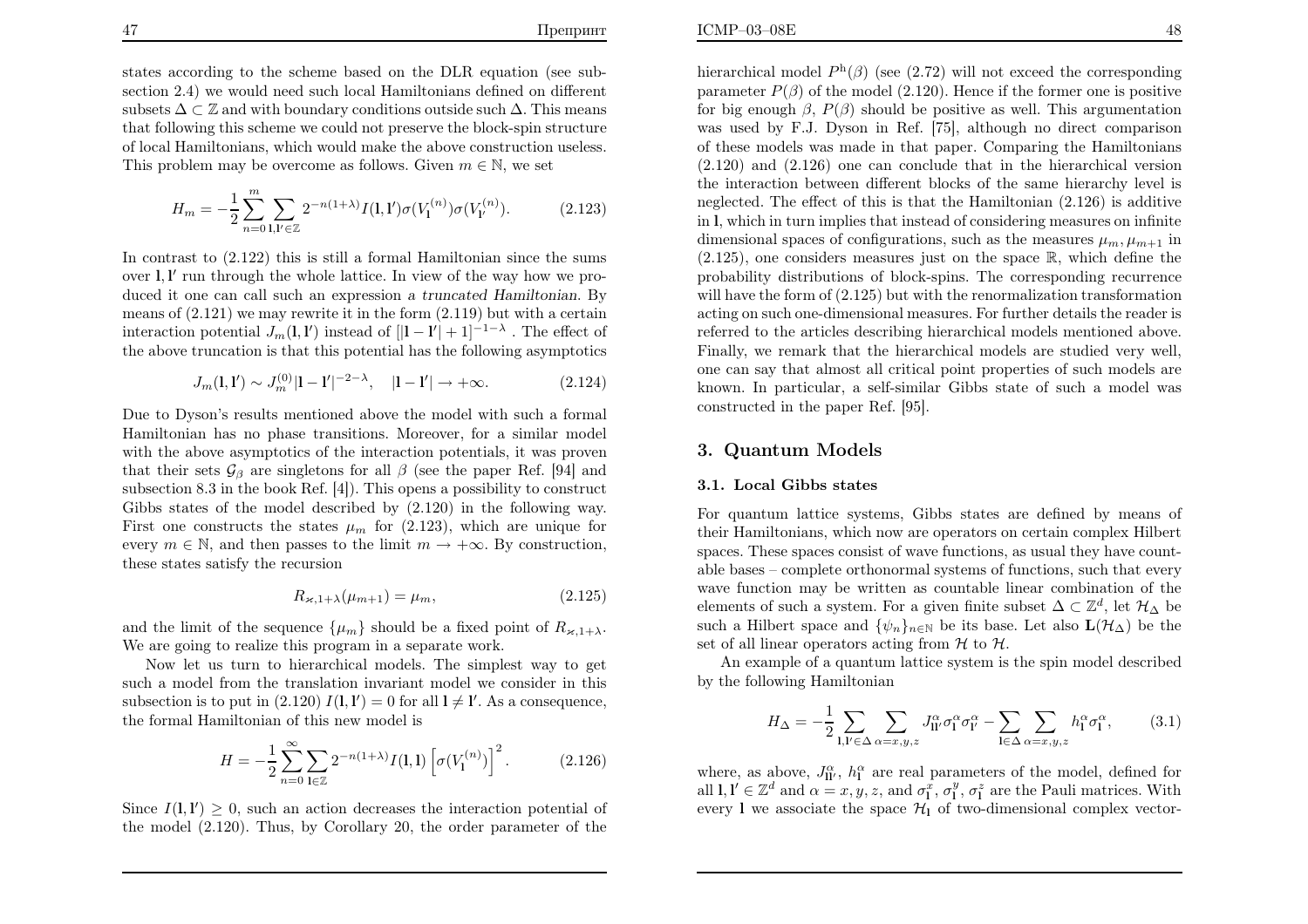columns with the scalar product

$$
\phi = \begin{pmatrix} \phi^{(1)} \\ \phi^{(2)} \end{pmatrix}, \quad \psi = \begin{pmatrix} \psi^{(1)} \\ \psi^{(2)} \end{pmatrix}, \qquad \langle \psi, \phi \rangle = \bar{\psi}^{(1)} \phi^{(1)} + \bar{\psi}^{(2)} \phi^{(2)},
$$

where  $\bar{\psi}^{(j)}$ ,  $j = 1, 2$  stands for complex conjugate. The action of the Pauli matrices on such vectors is defined as usual multiplication of matrices.The Hilbert space  $\mathcal{H}_{\Delta}$  is defined as a tensor product

$$
\mathcal{H}_{\Delta} = \bigotimes_{\mathbf{l} \in \Delta} \mathcal{H}_{\mathbf{l}}.\tag{3.2}
$$

Its canonical base consists of the following vectors

$$
\epsilon(s_{\Delta}) = \bigotimes_{\mathbf{l} \in \Delta} \epsilon(s_{\mathbf{l}}), \qquad s_{\mathbf{l}} = \pm 1, \quad \epsilon(1) = \begin{pmatrix} 1 \\ 0 \end{pmatrix}, \quad \epsilon(-1) = \begin{pmatrix} 0 \\ 1 \end{pmatrix}.
$$
\n(3.3)

Here, similarly as it was above,  $s_{\Delta}$  is a vector with the components  $s_{1}$ , l ∈  $\Delta$  taking values  $\pm 1$ . Thus, the space  $\mathcal{H}_{\Delta}$  is finite-dimensional and  $\lim_{\Delta t \to 0} \mathcal{H}_{\Delta}$  is  $\lim_{\Delta t \to 0} \mathcal{H}_{\Delta}$  is finite-dimensional and  $\dim \mathcal{H}_{\Delta} = 2^{|\Delta|}$ . Every  $\sigma_1^{\alpha}$  acts on the above vectors as follows

$$
\sigma_1^{\alpha} \epsilon(s_{\Delta}) = \left( \sigma_1^{\alpha} \epsilon(s_1) \bigotimes \right) \bigotimes_{1' \in \Delta \setminus \{1\}} \epsilon(s_{1'}).
$$

In particular

$$
\sigma_{\mathbf{l}}^z \epsilon(s_\Delta) = s_{\mathbf{l}} \epsilon(s_\Delta).
$$

Each element of the space  $\mathcal{H}_{\Delta}$  may be associated with a  $2^{|\Delta|}$ -dimensional complex vector-column. Then every element of  $\mathbf{L}(\mathcal{H}_{\Delta})$  may be represented by a  $2^{|\Delta|} \times 2^{|\Delta|}$ -complex matrix with the standard definition of its action on the above vectors.

 Various versions of the model (3.1) are employed as the so calledquasi-spin models [96]. If in the Hamiltonian  $(3.1)$  all  $J_{\text{II}'}^x = J_{\text{II}'}^y = 0$  and  $h_1^x = h_1^y = 0$ , it turns into the Ising model in the external field  $h_1^z$ . The Heisenberg model, the Ising model in <sup>a</sup> transverse field may be obtainedfrom (3.1) in an evident way.

Another example of quantum lattice models which is widely employed in the theory of structural <sup>p</sup>hase transitions (see e.g., Ref. [32]) is the model of interacting quantum anharmonic oscillators, described by thefollowing Hamiltonian (c.f., (2.10))

$$
H_{\Delta} = \frac{1}{2m} \sum_{\mathbf{l} \in \Delta} p_{\mathbf{l}}^2 + \sum_{\mathbf{l} \in \Delta} P(q_{\mathbf{l}}) - \sum_{\mathbf{l} \in \Delta} h_{\mathbf{l}} q_{\mathbf{l}} - \frac{1}{2} \sum_{\mathbf{l}, \mathbf{l}' \in \Delta} J_{\mathbf{l} \mathbf{l}'} q_{\mathbf{l}} q_{\mathbf{l}'}.
$$
 (3.4)

Here m is the particle mass, P is the same polynomial as in  $(2.7)-(2.10)$ ,<br>the automal field h, and the interaction potential L, are also the same the external field  $h_{\rm l}$  and the interaction potential  $J_{\rm ll'}$  are also the same as in the classical case. But now  $p_1$  and  $q_1$  are canonical momentum and position operators, defined in the complex Hilbert space  $L^2(\mathbb{R})$  of

functions, which are square integrable on  $\mathbb{R}$  with respect to Lebesgue's measure. These operators obey the canonical commutation relation

$$
p_1q_1-q_1p_1=-i\hbar,
$$

and are unbounded (see below), which strongly complicates the theory of this model. The Hamiltonian (3.4) is also unbounded, all these operatorsare essentially self-adjoint.

For every  $\psi \in \mathcal{H}_{\Delta}$ , we define its norm as usual  $\|\psi\| = \sqrt{\langle \psi, \psi \rangle}$ . An operator  $T \in \mathbf{L}(\mathcal{H}_{\Delta})$  is said to be bounded if there exists a constant  $C > 0$  such that, for every  $\psi$ ,

$$
||T\psi|| \leq C||\psi||.
$$

The least such C will be denoted  $||T||$ . We will also denote by  $\mathbf{L}_b(\mathcal{H}_\Delta)$ the set of all bounded linear operators acting from  $\mathcal{H}_{\Delta}$  into  $\mathcal{H}_{\Delta}$ . As usu-<br>However, we are used in the set of the set of the set of  $\mathcal{H}_{\Delta}$ . For the al, every such an operator is defined on the whole space  $\mathcal{H}_{\Delta}$ . For the quantum spin models described above,  $\mathbf{L}_b(\mathcal{H}_\Delta) = \mathbf{L}(\mathcal{H}_\Delta)$  since the corresponding Hilbert space is finite-dimensional. For every  $T \in \mathbf{L}_b(\mathcal{H}_\Delta)$ , we define its Hermitian conjugate  $T^*$  as an operator satisfying the following relation  $\langle T^*\phi, \psi \rangle = \langle \phi, T\psi \rangle$  for all  $\phi, \psi \in \mathcal{H}_{\Delta}$ . An operator  $T\in\mathbf{L}_{b}(\mathcal{H}_{\Delta})$  is said to be positive if

$$
\langle \psi, T\psi \rangle \ge 0,
$$

for all  $\psi \in \mathcal{H}_{\Delta}$ . For such an operator, one may define  $\sqrt{T}$ . For every  $T \in$  $\mathbf{L}_b(\mathcal{H}_\Delta)$ , the operator  $T^*T$  is positive, hence one may set  $|T| = \sqrt{T^*T}$ . An operator  $T \in \mathbf{L}_b(\mathcal{H}_\Delta)$  is said to be trace-class if, for an orthonormal base  $\{\psi_n\}_{n\in\mathbb{N}},$ 

$$
\sum_{n=1}^{\infty} \langle \psi_n, |T|\psi_n \rangle \langle \infty. \tag{3.5}
$$

Then one may set

$$
trace(T) = \sum_{n=1}^{\infty} \langle \psi_n, T\psi_n \rangle.
$$
 (3.6)

The latter series converges absolutely, its sum is independent of the particular choice of the base. The set of all trace-class operators will be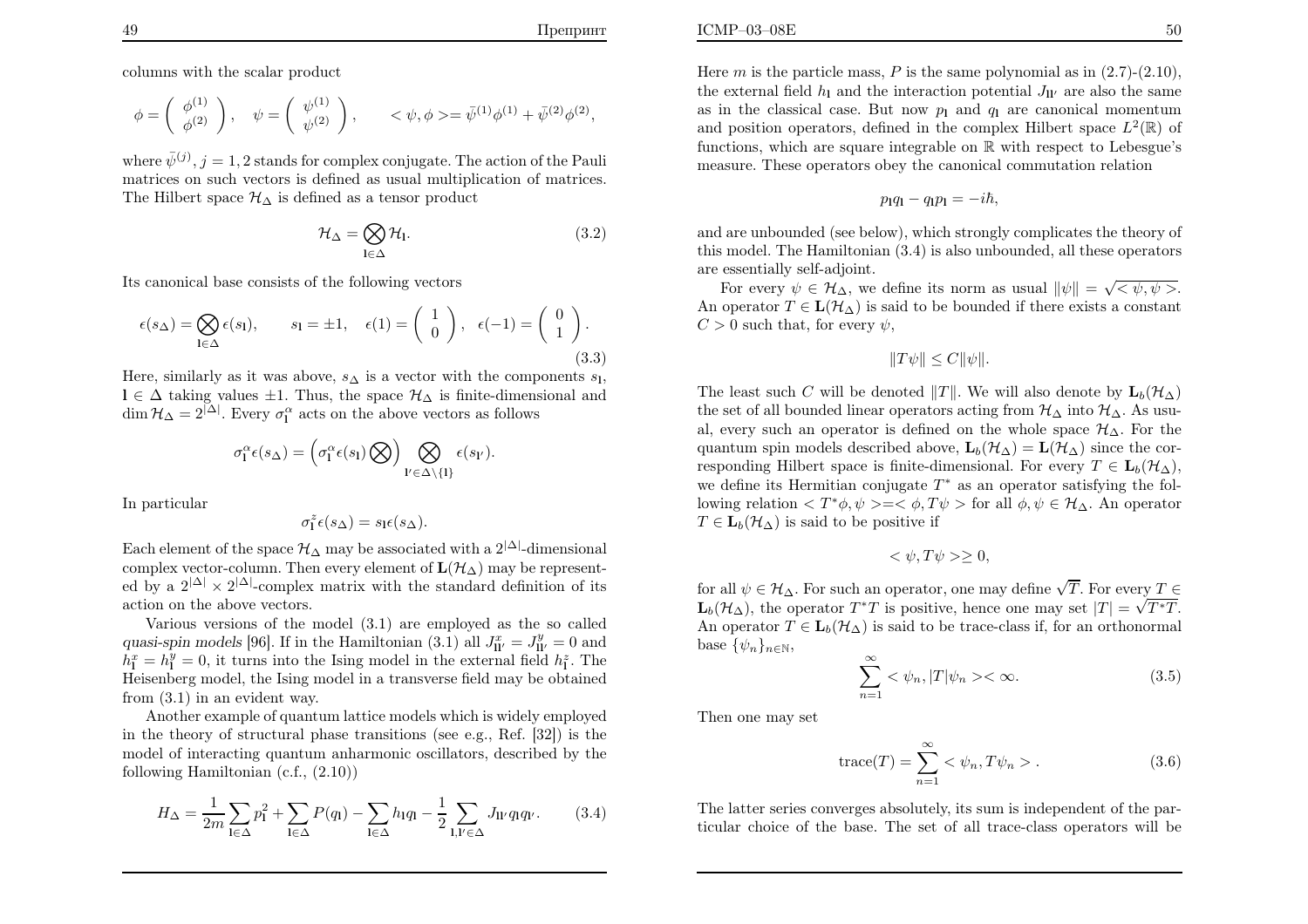denoted by  $\mathbf{L}_t(\mathcal{H}_\Delta)$ . For every  $T \in \mathbf{L}_t(\mathcal{H}_\Delta)$  and  $Q \in \mathbf{L}_b(\mathcal{H}_\Delta)$ , the products TQ and QT are trace-class. Clearly  $\mathbf{L}_t(\mathcal{H}_\Delta) \subset \mathbf{L}_b(\mathcal{H}_\Delta) \subset \mathbf{L}_t(\mathcal{H}_\Delta)$ . In finite-dimensional spaces all these sets coincide, but in the infinitedimensional case the inclusions are proper.

For  $T \in \mathbf{L}_b(\mathcal{H}_\Delta)$ , the above introduced  $||T||$  is a norm, we shall call it operator norm. The set  $\mathbf{L}_{b}(\mathcal{H}_{\Delta})$  equipped with the operator norm turns into <sup>a</sup> complete normed space – <sup>a</sup> Banach space. In addition to the linear space structure we have also multiplication on the latter space. Bydefinition, for any  $T, Q \in L_b(\mathcal{H}_{\Delta}),$ 

$$
||TQ|| \le ||T|| ||Q||, \quad ||T^*|| = ||T||. \tag{3.7}
$$

Banach spaces with multiplication and an operation  $T \mapsto T^*$ , which possess the above properties, are called  $C^*$ -algebras. A detailed presen- tation of the theory of these algebras and their application in quantumstatistical <sup>p</sup>hysics may be found in the book Ref. [2].

For an entire function  $F : \mathbb{C} \to \mathbb{C}$  and  $T \in \mathbf{L}_b(\mathcal{H}_\Delta)$ , we set

$$
F(T) = \sum_{n=0}^{\infty} \frac{1}{n!} F^{(n)}(0) T^n, \quad F^{(n)} = \frac{d^n F}{dz^n}(0).
$$

If this series converges in the operator norm, it defines <sup>a</sup> bounded operator  $F(T)$ . In both above examples the Hamiltonians (not necessarily belonging to  $\mathbf{L}_b(\mathcal{H}_\Delta)$  are such that  $\exp(-\beta H_\Delta) \in \mathbf{L}_t(\mathcal{H}_\Delta)$  for any finite subset  $\Delta$  and every  $\beta > 0$ . For such models, one may set

$$
Z_{\beta,\Delta} = \text{trace}[\exp(-\beta H_{\Delta})]; \quad \rho_{\beta,\Delta} = Z_{\beta,\Delta}^{-1} \exp(-\beta H_{\Delta}). \tag{3.8}
$$

The latter trace-class operator is called <sup>a</sup> density matrix. Then, for every $T\in\mathbf{L}_{b}(\mathcal{H}_{\Delta}),$  one may define

$$
T \mapsto \langle T \rangle_{\beta, \Delta} = \text{trace} (T \rho_{\beta, \Delta}), \qquad (3.9)
$$

which is a normalized positive linear functional on the  $C^*$ -algebra  $\mathbf{L}_{b}(\mathcal{H}_{\Delta})$ . It is called a local Gibbs state of the model and the elements of  $\mathbf{L}_{b}(\mathcal{H}_{\Delta})$  are called observables. Comparing with the case of classical models one can conclude that here taking trace corresponds to integration, the density matrix corresponds to the local Gibbs measure (2.3),the algebra of observables  $\mathbf{L}_{b}(\mathcal{H}_{\Delta})$  corresponds to the set of functions  $\mathcal{F}_{\Delta}$ .

To simplify notations we set

$$
\mathfrak{A}_{\Delta}=\mathbf{L}_b(\mathcal{H}_{\Delta}).
$$

As above, for  $\Delta \subset \Delta'$ , we may include  $\mathfrak{A}_{\Delta}$  into  $\mathfrak{A}_{\Delta'}$  and define

$$
\mathfrak{A} = \bigcup_{\Delta \in \mathcal{D}} \mathfrak{A}_{\Delta},\tag{3.10}
$$

where  $D$  is an increasing sequence of subsets, which exhausts the lattice  $\mathbb{Z}^d$  $\mathbb{Z}^d$  .

### 3.2. Green and Matsubara functions

The time evolution of <sup>a</sup> quantum system is described by the corresponding Schrödinger equation, the solutions of which define the evolution of the states (3.9). In the Heisenberg approac<sup>h</sup> wave functions, and hence the states, do not evolute. Instead the evolution of the system is described by the evolution of observables, which constitute the algebras $\mathfrak{A}_{\Delta}$ . It is described by the following map. Given  $t \in \mathbb{R}$ , considered as time, we set

$$
\mathfrak{a}^t_\Delta(T) = \exp(i(t/\hbar)H_\Delta)T\exp(-i(t/\hbar)H_\Delta), \quad T \in \mathfrak{A}_\Delta. \tag{3.11}
$$

In what follows, an observable T at time  $t = 0$  evolutes into the observables  $\mathfrak{a}_{\Delta}^{t}(T)$ . The evolution maps  $\mathfrak{a}_{\Delta}^{t}$  have the following properties. Since  $U = \text{curl}(i(t/\hbar)H, \lambda(t/\hbar)H)$  $U_t = \exp(i(t/\hbar)H_\Delta)$ ,  $t \in \mathbb{R}$  is a unitary operator, one has

$$
\|\mathfrak{a}^t_{\Delta}(T)\| = \|T\|,\tag{3.12}
$$

i.e.,  $\mathfrak{a}_{\Delta}^{t}$  are norm-preserving hence continuous as maps acting between<br>normod apaces. Eurthermore, they are linear, that is normed spaces. Furthermore, they are linear, that is

$$
\mathfrak{a}^t_{\Delta}(\kappa T + \lambda Q) = \kappa \mathfrak{a}^t_{\Delta}(T) + \lambda \mathfrak{a}^t_{\Delta}(Q),
$$

for all  $\kappa, \lambda \in \mathbb{C}$  and  $T, Q \in \mathfrak{A}_{\Delta}$ . For any  $t, s \in \mathbb{R}$  and  $T \in \mathfrak{A}_{\Delta}$ , one has

$$
\mathfrak{a}^s_\Delta\left(\mathfrak{a}^t_\Delta(T)\right) = \mathfrak{a}^{t+s}_\Delta(T),\tag{3.13}
$$

which means that they constitute a group of algebraic isomorphisms. Finally, they are called time automorphisms since they map the algebraof observables  $\mathfrak{A}_{\Delta}$  into itself. For  $T_1, \ldots, T_n \in \mathfrak{A}_{\Delta}$  and  $t_1, \ldots, t_n \in \mathbb{R}$ , we set

$$
G_{T_1,\ldots,T_n}^{\beta,\Delta}(t_1,\ldots,t_n) = \text{trace}\left(\mathfrak{a}_{\Delta}^{t_1}(T_1)\ldots\mathfrak{a}_{\Delta}^{t_n}(T_n)\rho_{\beta,\Delta}\right),\tag{3.14}
$$

where the density matrix  $\rho_{\beta,\Delta}$  was defined in (3.8). For fixed  $T_1, \ldots, T_n \in$ <br> $\mathfrak{S}_{n}$  this is a function of the defined on the rule  $\mathbb{R}^n$ . It is selled  $\mathfrak{A}_{\Delta}$ , this is a function of  $t_1, \ldots, t_n$  defined on the whole  $\mathbb{R}^n$ . It is called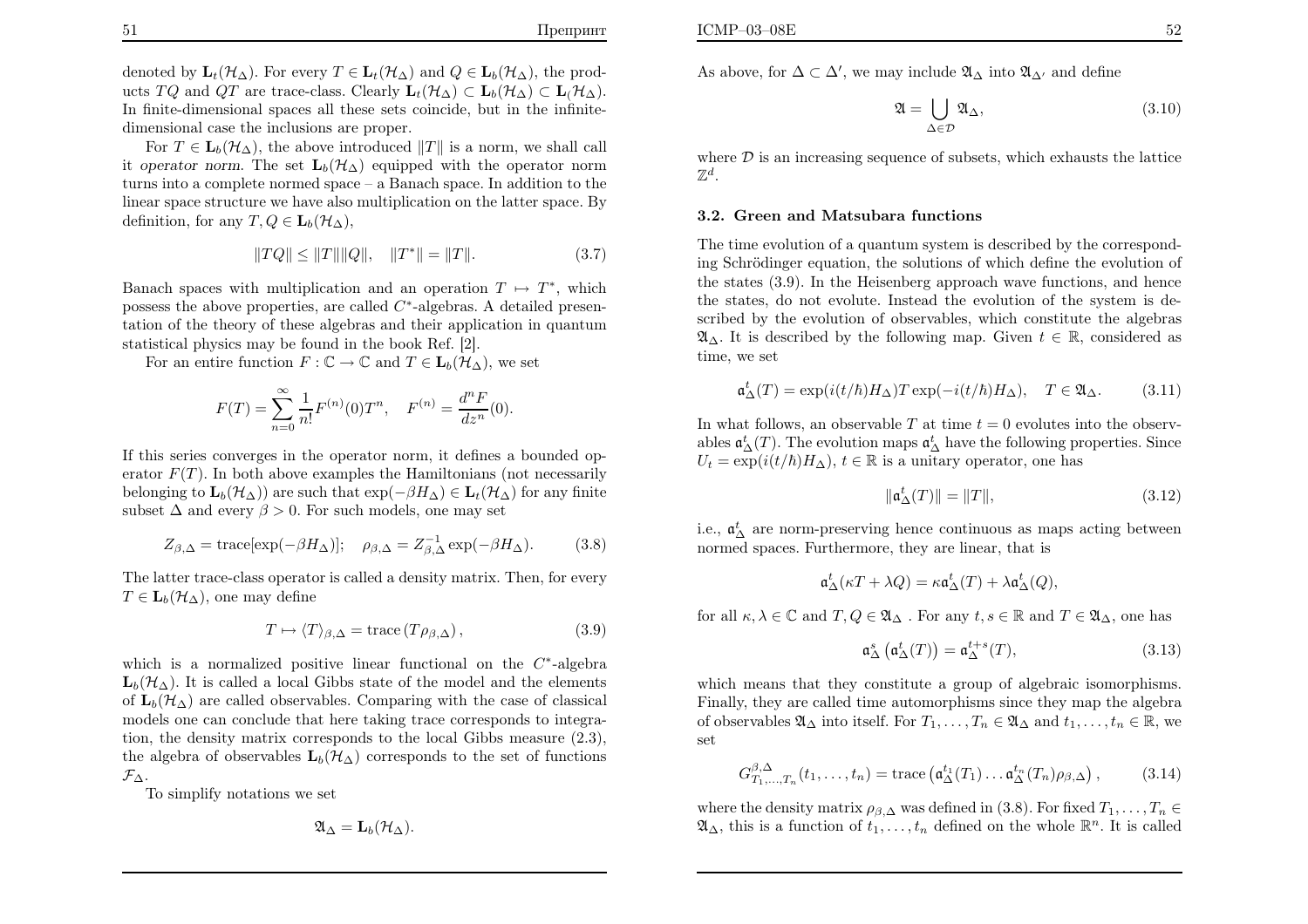<sup>a</sup> Green function for those observables. Clearly, the whole information about the evolution is contained in these functions defined for all observables  $T \in \mathfrak{A}_{\Delta}$ . Here it would be quite natural to try to find a smaller set of observables such that the Green functions defined for the elements ofthis set completely describe the evolution of the whole algebra. For the models considered in this section, such <sup>a</sup> smaller set was found by R. <sup>H</sup>øegh-Krohn in his paper Ref. [97]. In order to formulate its results wehave to introduce new notions. A subset  $\mathfrak{M} \subset \mathfrak{A}_{\Delta}$  is called subalgebra if it is an algebra with respect to the linear operations and multiplication,which means that it is closed with respect to these operations. A subalgebra is called abelian if all its elements commute with each other. For the model of interacting quantum anharmonic oscillators described by the Hamiltonian (3.4), such <sup>a</sup> subalgebra consists of multiplication operatorson bounded continuous functions. An operator  $T: L^2(\mathbb{R}^{|\Delta|}) \to L^2(\mathbb{R})$  is called <sup>a</sup> multiplication operator on the bounded continuous function $F: \mathbb{R}^{|\Delta|} \to \mathbb{C}$  if for every  $\psi \in L^2(\mathbb{R}^{|\Delta|}),$ 

$$
(T\psi)(x_{\Delta}) = F(x_{\Delta})\psi(x_{\Delta}). \tag{3.15}
$$

In the sequel, we will denote such operators also by  $F$ . Of course, linear combinations and products of multiplication operators are again multi<sup>p</sup>lication operators, they commute with each other. The algebra of suchoperators will be denoted by  $\mathfrak{F}_{\Delta}$ . Now we are at a position to present the result of R. Høegh-Krohn.

**Proposition 44:** Let  $\mathfrak{A}_{\Delta}^{(0)} \subset \mathfrak{A}_{\Delta}$  be the set of all observables which are linear combinations of the operators

$$
\mathfrak{a}^{t_1}_{\Delta}(F_1)\ldots \mathfrak{a}^{t_1}_{\Delta}(F_n)
$$

for all possible choices  $n \in \mathbb{N}$ ,  $t_1, \ldots, t_n \in \mathbb{R}$  and  $F_1, \ldots F_n \in \mathfrak{F}_{\Delta}$ . Then the strong closure of this set coincides with the whole algebra  $\mathfrak{A}_{\Delta}$ .

The meaning of this statement is that the Green functions defined on the multiplication operators only fully determine the local Gibbs state $\langle \cdot \rangle_{\beta,\Delta}$  defined in (3.8). A similar statement may be proven also for cer tain quantum spin models described by the Hamiltonian (3.1). In thiscase the role of  $\mathfrak{F}_{\Delta}$  will be played by the algebra generated by the Pauli<br>westwise  $z^z$  with  $1 \in \Lambda$ . The next star in developing the teals for study. matrices  $\sigma_1^z$  with  $l \in \Delta$ . The next step in developing the tools for study- ing local Gibbs states of quantum models is to extend analytically theGreen functions to imaginary values of  $t_1, \ldots, t_n$  and to obtain Matsubara functions. In <sup>a</sup> general situation the corresponding theorem was proven in the paper Ref. [98]. The proof is quite complicated. For the

model of interacting quantum anharmonic oscillators, the proof was done in the paper Ref. [33], its extended and simplified version may be foundin the review article Ref. [34]. Given  $n \in \mathbb{N}$  and a domain  $\mathcal{O} \subset \mathbb{C}^n$ , let  $\text{Hol}(\mathcal{O})$  be the set of all functions holomorphic on  $\mathcal{O}$ . Given  $\beta > 0$  and  $n\in\mathbb{N}$ , we set

$$
\mathcal{D}_n^{\beta} = \{ (t_1, \dots, t_n) \in \mathbb{C}^n \mid 0 < \Im(t_1) < \Im(t_2) < \dots < \Im(t_n) < \beta \},\tag{3.16}
$$

where  $\Im(t_j)$  stands for the imaginary part of  $t_j$ ,  $j = 1, \ldots, n$ . By  $\overline{\mathcal{D}_n^{\beta}}$  we denote the closure of  $\mathcal{D}_n^{\beta}$ . Given  $\xi_1, \ldots, \xi_n \in \mathbb{R}$ , we also set

$$
\mathcal{D}_n^{\beta}(\xi_1, ..., \xi_n) = \{ (t_1, ..., t_n) \in \mathcal{D}_n^{\beta} \mid \Re(t_j) = \xi_j, \text{ for } j = 1, ..., n \}.
$$
\n(3.17)

 $\mathbf{Proposition \; 45:} \; For \; every \; T_1, \ldots, T_n \in \mathfrak{A}_{\Delta},$ 

**SOSITION 45:** For every  $T_1, \ldots, T_n \in \mathfrak{A}_{\Delta}$ ,<br>
(a) the function  $G_{T_1, \ldots, T_n}^{\beta, \Delta}$  may be extended to a holomorphic function on  $\mathcal{D}_{n}^{\beta}$ ;

(b) this extension (which will also be written as 
$$
G_{T_1,\ldots,T_n}^{\beta,\Delta}
$$
) is continuous on  $\overline{\mathcal{D}_n^{\beta}}$  and for all  $(t_1,\ldots,t_n) \in \overline{\mathcal{D}_n^{\beta}}$ ,

$$
|G_{T_1,\ldots,T_n}^{\beta,\Delta}(t_1,\ldots,t_n)| \le ||T_1||\ldots||T_n||,
$$
\n(3.18)

where  $\|\cdot\|$  stands for the operator norm;

 $(c)$ for every  $\xi_1, \ldots, \xi_n \in \mathbb{R}$ , the set  $\mathcal{D}_n^{\beta}(\xi_1, \ldots, \xi_n)$  is such that for any  $f, g \in Hol(\mathcal{D}_n^{\beta})$ , the equality  $f=g$  on  $\mathcal{D}_n^{\beta}(\xi_1, \ldots, \xi_n)$ implies that these functions are equal on the whole  $\mathcal{D}_n^{\beta}$ .

The meaning of this result may be explained as follows. If one has the Green functions for all possible choices of  $F_j \in \mathfrak{F}_{\Delta}$ , defined on one of such  $\mathcal{D}_n^{\beta}(\xi_1,\ldots,\xi_n)$  only, then one has the complete information about the state. Indeed, by claims (a) and (c) of the above proposition, the valuesof the Green functions for real  $t_1, \ldots, t_n$  may be uniquely determined by their values on such  $\mathcal{D}_n^{\beta}(\xi_1,\ldots,\xi_n)$ . Then, by Proposition 44, the values of the Green functions constructed for  $F_j \in \mathfrak{F}_\Delta$  only uniquely determine the values of such functions constructed for all operators, which in turndetermines the state  $\langle \cdot \rangle_{\beta,\Delta}$ . By claim (a) of Proposition 45, the Green functions are differentiable for all real  $t_1, \ldots, t_n$ , which can be used to study them by means of differential equations.

The restrictions of the Green functions  $G_{T_1,...,T_n}^{\beta,\Delta}$  to  $\mathcal{D}_n^{\beta}(0,\ldots,0)$ , i.e.,

$$
\Gamma_{T_1,\dots,T_n}^{\beta,\Delta}(\tau_1,\dots,\tau_n) = G_{T_1,\dots,T_n}^{\beta,\Delta}(it_1,\dots,it_n),\tag{3.19}
$$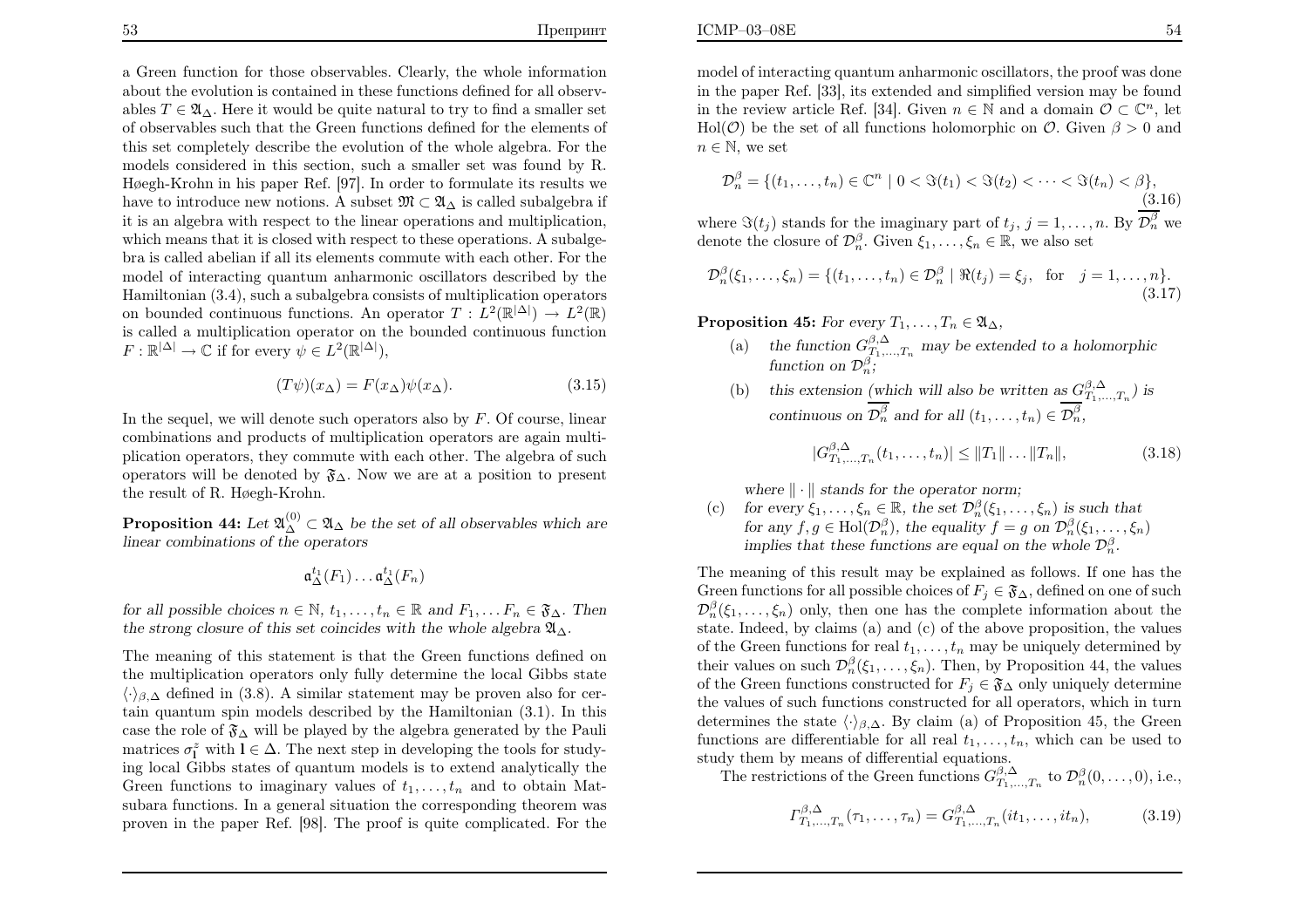are called Matsubara functions for the observables  $T_1, \ldots, T_n$ . In the light of the above discussion, these functions constructed for all possible choices of  $F_1, \ldots, F_n \in \mathfrak{F}_{\Delta}$  completely determine the state  $\langle \cdot \rangle_{\beta, \Delta}$ .

#### 3.3. Euclidean approach

Integration in spaces of functions is one of the most popular and powerful methods of modern quantum theory. It appeared as <sup>a</sup> result of mathematical development of R. Feynman's ideas [1] to formulate quantum theory in terms of path integrals. In the course of this development deep connections between quantum theory and stochastic analysis has been revealed. A profound description of these connections, as well as of the method and its various applications, is given in B. Simon's bookRef. [12].

 In <sup>1975</sup> in the papers Refs. [33], [97] an approac<sup>h</sup> to the construction of Gibbs states of quantum lattice models of the type of (3.4) based on integration in function spaces has been initiated. In the case of the Ising model with transverse field <sup>a</sup> similar methods were used in the paper Ref. [65]. The essence of the approac<sup>h</sup> of Ref. [33] may be expressed inthe following formula derived in that paper

$$
\Gamma_{F_1,\ldots,F_n}^{\beta,\Delta}(\tau_1,\ldots,\tau_n) = \int_{\Omega_{\beta,\Delta}} F_1(\sigma_{\Delta}(\tau_1))\ldots F_n(\sigma_{\Delta}(\tau_n))d\nu_{\beta,\Delta}(\sigma_{\Delta}),
$$
\n(3.20)

 which strongly reminds expressions from the preceding section like $(2.17)$ . The main dissimilarity of  $(3.20)$  and  $(2.17)$  is that the above integral is taken in an infinite dimensional space. Let us describe all components of the right-hand side of (3.20). First we introduce  $\Omega_{\beta,\Delta}$ . By  $C[0,\beta]$ we denote the real linear space of continuous functions  $\phi : [0, \beta] \to \mathbb{R}$ . This space endowed with the norm  $\|\phi\| = \sup\{|\phi(\tau)| \mid \tau \in [0, \beta]\}\)$  becomes <sup>a</sup> Banach space. Set

$$
C_{\beta} = \{ \phi \in C[0, \beta] \mid \phi(0) = \phi(\beta) \}. \tag{3.21}
$$

This space consists of continuous periodic functions on the interval  $[0, \beta]$ . This is a closed subspace of  $C[0, \beta]$ , which means that it is a Banach space with the same norm. Furthermore, we set

$$
\Omega_{\beta,\Delta} = \{ \sigma_{\Delta} = (\sigma_{\mathbf{l}})_{\mathbf{l} \in \Delta} \mid \sigma_{\mathbf{l}} \in \mathcal{C}_{\beta} \}.
$$
\n(3.22)

Each element of  $\Omega_{\beta,\Delta}$  is a vector  $\sigma_{\Delta} = (\sigma_1)_{1 \in \Delta}$  with the components  $\sigma$ <sub>1</sub>, which may also be called spins, but this time the spins are periodic continuous functions defined on  $[0, \beta]$ , i.e., they are infinite dimensional.

Now we describe the measure  $d\nu_{\beta,\Delta}$ , which plays here a similar role as the local Gibbs measure  $d\nu_{\Delta}$  (2.3) does in the classical case. First we define a reference measure  $\gamma_{\beta}$ . It is a symmetric Gaussian measure on the Banach space  $C_\beta$  (the theory of such measures may be found in the books Refs. [12], [19], [20]), which is completely determined by its covariation operator. The latter is an integral operator with the following integralkernel

$$
S(\tau, \tau') = \frac{1}{2\sqrt{m}} \cdot \frac{\exp(-|\tau - \tau'|/\sqrt{m}) + \exp(-(\beta - |\tau - \tau'|)/\sqrt{m})}{1 - \exp(-\beta/\sqrt{m})},
$$
\n(3.23)

where  $m$  is the same as in the Hamiltonian  $(3.4)$ , i.e., it is the particle<br>mass. It appears that this is nothing also but the Matsubane function of mass. It appears that this is nothing else but the Matsubara function ofthe quantum harmonic oscillator of mass  $m$  described by the Hamiltonian

$$
H^{\rm har} = \frac{1}{2m}p^2 + \frac{1}{2}q^2.
$$

On the other hand,  $S(\tau, \tau')$  is the correlation function of the so called periodic Ornstein-Uhlenbeck process with period  $\beta$ . First this process has appeared in the <sup>p</sup>ioneering paper Ref. [97], the study of such processes and their applications in quantum statistical physics is given inthe papers Refs. [98], [99].

In what follows, the Gaussian measure  $\gamma_\beta$  describes the states of a single quantum harmonic oscillator. The states of interacting quantumanharmonic oscillators located at sites of the subset  $\Delta$  are described by<br>the measure which is constructed from a such the energy functions  $F$ the measure which is constructed from  $\gamma_\beta$  and the energy functions  $E_{\beta,\Delta}$ on the base of the famous Feynman-Kac formula (see e.g., Ref. [12])

$$
d\nu_{\beta,\Delta}(\sigma_{\Delta}) = \frac{1}{Z_{\beta,\Delta}} \exp\left\{-E_{\beta,\Delta}(\sigma_{\Delta})\right\} \prod_{l \in \Delta} d\gamma_{\beta}(\sigma_{l}),\tag{3.24}
$$

where

$$
Z_{\beta,\Delta} = \int_{\Omega_{\beta,\Delta}} \exp\left\{-E_{\beta,\Delta}(\sigma_{\Delta})\right\} \prod_{\mathbf{l}\in\Delta} d\gamma_{\beta}(\sigma_{\mathbf{l}}),\tag{3.25}
$$

and

$$
E_{\beta,\Delta}(\sigma_{\Delta}) = -\frac{1}{2} \sum_{\mathbf{l},\mathbf{l}' \in \Delta} J_{\mathbf{l}\mathbf{l}'} \int_0^{\beta} \sigma_{\mathbf{l}}(\tau) \sigma_{\mathbf{l}'}(\tau) d\tau - \sum_{\mathbf{l} \in \Delta} h_{\mathbf{l}} \int_0^{\beta} \sigma_{\mathbf{l}}(\tau) d\tau + \sum_{\mathbf{l} \in \Delta} \int_0^{\beta} \tilde{P}(\sigma_{\mathbf{l}}(\tau)) d\tau, \tag{3.26}
$$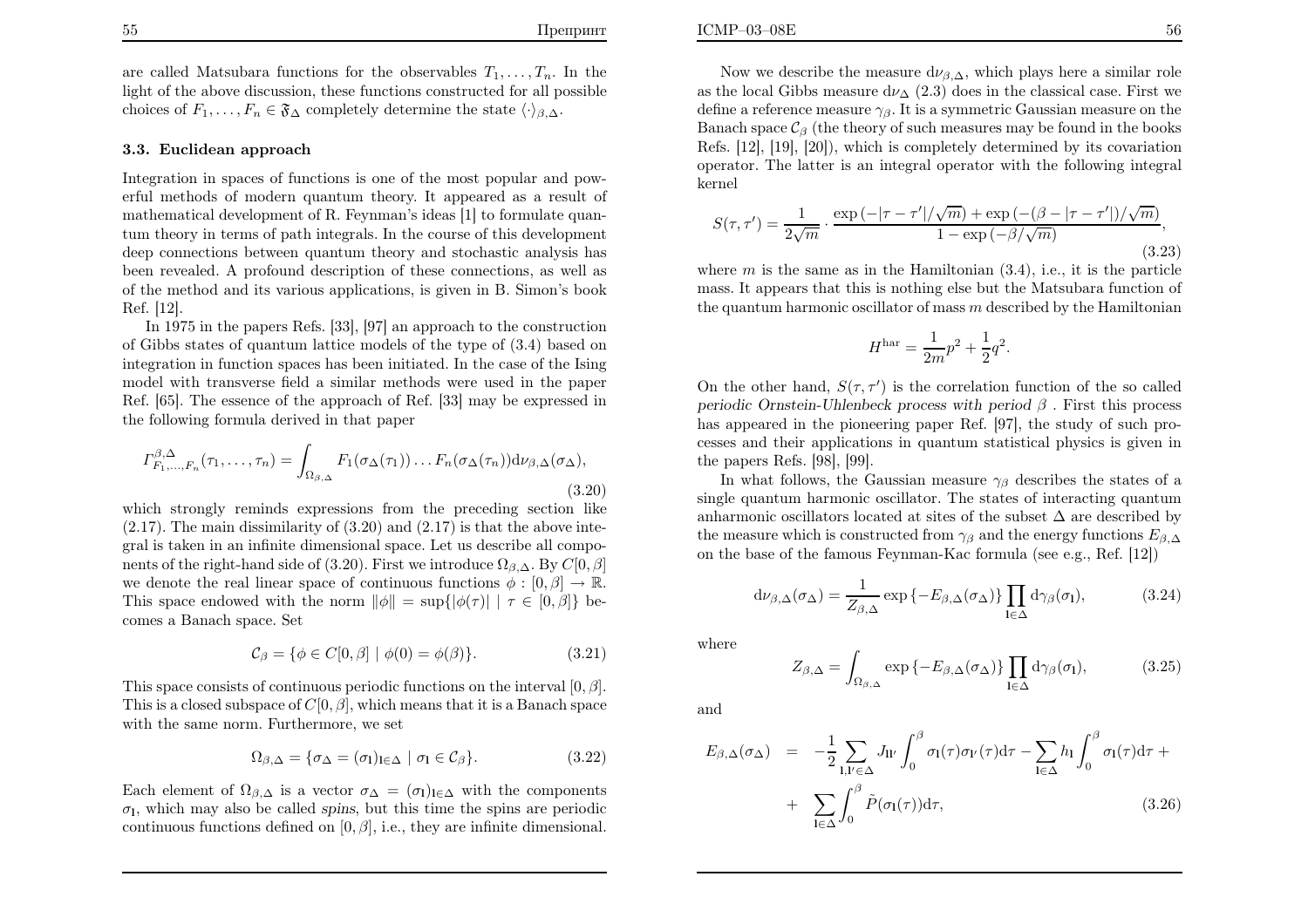ICMP–03–08E

where  $\tilde{P}(t) = P(t) - (t^2/2)$  – we have extracted  $t^2/2$  into the Gaussian measure  $\gamma_{\beta}$ . The measure (3.24) is called the local Euclidean Gibbs mea sure. Since this measure completely determines the Matsubara functions $(3.19)$  for all  $F_1, \ldots, F_n \in \mathfrak{F}_{\Delta}$ , it determines the local Gibbs state  $\langle \cdot \rangle_{\beta, \Delta}$ , it is also called the local Euclidean Gibbs state. In what follows, the Euclidean approac<sup>h</sup> allows one to study local Gibbs states of the model (3.4) by means of probability measures as if it is <sup>a</sup> system of classical spins with the only difference that these spins are infinite dimensional. This approac<sup>h</sup> was developed in the papers Refs. [34], [54], [61], [73], [74], [100]– [111]. Its full description and an extended related bibliography is <sup>g</sup>iven in the review article Ref. [34]. Here we mention certain results obtained in this approach. First of all it would make sense to study these statesin the quasi-classical limit  $m \to +\infty$ . In Ref. [101] (see also section 3 in Ref. [34]) <sup>a</sup> statement describing such <sup>a</sup> limit was proved. Its corollary may be formulated as follows. We recall that in section 2 we have introduced the set  $\mathcal{F}_{\Delta}$  of all continuous polynomially bounded functions  $f: \Omega_{\Delta} = \mathbb{R}^{|\Delta|} \to \mathbb{R}$ . Let  $\mathcal{F}_{\Delta}^{(0)} \subset \mathcal{F}_{\Delta}$  be the set of such functions which<br>are bounded. We shall use the set  $\mathbf{F}_{\Delta}$ , consisting of all bounded continuous are bounded. We shall use the set  $\mathbf{F}_{\beta,\Delta}$  consisting of all bounded contin-<br> $F_{\beta,\Delta}$  consisting  $F_{\beta,\Delta}$  consisting of all bounded continuous functions  $F : \Omega_{\beta,\Delta} \to \mathbb{R}$ , where  $\Omega_{\beta,\Delta}$  is defined by (3.22). By  $\Omega_{\beta,\Delta}^c$ we denote the subset of  $\Omega_{\beta,\Delta}$  consisting of all constant vectors, i.e.,

$$
\Omega_{\beta,\Delta}^c = \{ \sigma_{\Delta} = (\sigma_1)_{1 \in \Delta} \in \Omega_{\beta,\Delta} \mid \exists \xi_{\Delta} = (\xi_1)_{1 \in \Delta} \in \Omega_{\Delta} \forall \tau \in [0, \beta] \forall 1 \in \Delta : \sigma_1(\tau) \equiv \xi_1 \}.
$$

For the elements of this set we write  $\sigma_{\Delta}(\tau) \equiv \xi_{\Delta}$  meaning that all the components of  $\sigma_{\Delta}$ , which are constant functions of  $\tau$ , coincide with the corresponding components of the vector  $\xi_{\Delta} \in \Omega_{\Delta}$ . Given a function  $f \in \mathcal{F}_{\Delta}^{(0)}$ , we set

$$
\Psi_f = \{ F \in \mathbf{F}_{\beta,\Lambda} \mid \forall \sigma_\Delta \in \Omega_{\beta,\Delta}^c : \quad F(\sigma_\Delta) = f(\xi_\Delta) \}. \tag{3.27}
$$

In other words, the above set consists of the functions which have on constant  $\sigma_{\Delta}$  values coinciding with the corresponding values of this chosen function f function  $f$ .

**Proposition 46:** For any finite  $\Delta$ , for every  $\beta > 0$ , for any  $f \in \mathcal{F}_{\Delta}^{(0)}$ and all  $F \in \Psi_f$ ,

$$
\lim_{m \to +\infty} \int_{\Omega_{\beta,\Delta}} F(\sigma_{\Delta}) d\nu_{\beta,\Delta}(\sigma_{\Delta}) = \int_{\Omega_{\Delta}} f(\xi_{\Delta}) d\nu_{\Delta}(\xi_{\Delta}), \tag{3.28}
$$

where the measure  $\nu_{\Delta}$  is defined by (2.11) with the same P,  $h_1$  and  $J_{ll'}$ as in (3.24) - (3.26).

We recall that the Gibbs states of classical systems were introduced as solutions of the DLR equation (see Definition 21). In the quantum case the equilibrium states are defined by means of the Kubo-Martin-Schwinger (KMS) conditions (see the second volume of Ref. [2]). We are not going to pay here more attention to this condition and just remark that for the models with unbounded operators, like the one described by (3.4), this construction is impossible (see the discussion in Ref. [34]). The only possibility for such models, at least so far, is to construct EuclideanGibbs states following the scheme:

$$
local Gibbs measures \Rightarrow DLR equation \Rightarrow Gibbs measure, its solution
$$

described in the preceding section. We refer to the article Ref. [34] wherethis scheme has been realized.

#### 3.4. Phase transitions and critical points

Since the main <sup>p</sup>lace in our consideration of quantum models belongs to the model (3.4), we restrict ourselves to presenting here results on <sup>p</sup>hase transitions and critical phenomena on the base of this model only. The corresponding results for <sup>a</sup> number of quantum spin models described bythe Hamiltonian (3.1) may be found in the papers Refs. [65] and [112].

Thus, we consider the model described by the Hamiltonian (3.4) withthe zero external field and an even polynomial  $P$ . All the methods em<sup>p</sup>loyed to prove the existence of the long range order for the model (3.4) are based on the so called infrared bounds [113] (see also Ref. [112] for more details and appropriate modifications to the quantum case). As in the classical case the order parameter is defined by the following expression

$$
P(\beta) = \lim_{n \to +\infty} \frac{1}{|\Lambda_n|^2} \sum_{\mathbf{l}, \mathbf{l}' \in \Lambda_n} \langle q_1 q_1 \rangle_{\beta, \Lambda}^{(p)}, \tag{3.29}
$$

where, as in  $(2.71)$ ,  $\{\Lambda_n\}_{n\in\mathbb{N}}$  is a sequence of boxes and the state  $\langle \cdot \rangle_{\beta,\Lambda}^{(p)}$  is defined by (3.8), (3.9) with the Hamiltonian (3.4) in which the interaction potential has been modified to take into account the periodic boundary conditions, exactly as it was done in the classical case. Here one has tomention that the states  $\langle \cdot \rangle_{\beta,\Lambda}$ , and hence the periodic state  $\langle \cdot \rangle_{\beta,\Lambda}^{(p)}$ , were defined for bounded operators only, whereas the displacement operators $q_1$  are unbounded. In general, this is a problem, which takes some efforts to be overcome, see Refs. [114], [115]. But in the case considered we mayuse the representation  $(3.20)$  (fortunately  $q_1$  is a multiplication operator),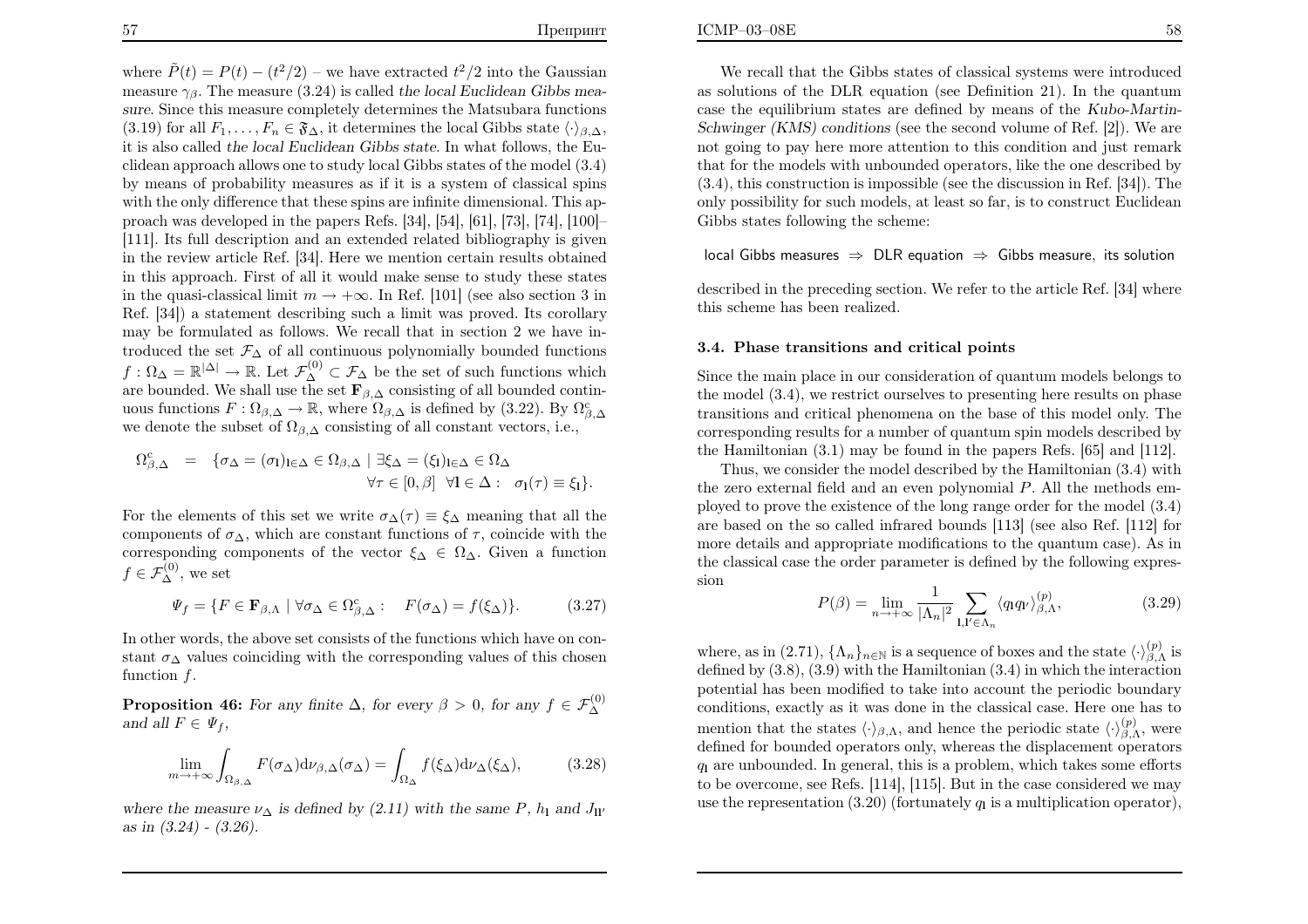Препринт

$$
\langle q_1 q_V \rangle_{\beta,\Lambda}^{(p)} = \int_{\Omega_{\beta,\Lambda}} \sigma_1(0) \sigma_V(0) \mathrm{d} \nu_{\beta,\Lambda}^{(p)}(\sigma_\Lambda), \tag{3.30}
$$

where the Euclidean Gibbs measure  $\nu_{\beta,\Lambda}^{(p)}$  is defined by (3.24) - (3.26) with  $h_1 = 0$  and  $J_{ll'}^{\Lambda}$  instead of  $J_{ll'}$  (see (2.66)). We also suppose that  $J_{\text{II'}}^{\text{A}} \geq 0$  and the condition (2.15) is satisfied. The following statement was proven in Ref.  $[105]$ , see also Refs.  $[61]$  and  $[107]$ .

**Proposition 47:** Let the polynomial  $P(2.8)$  in  $(3.26)$  be even, with  $r \geq 2$  and possess two nondegenerate minima at some points  $\pm t_0$  with  $t_0 > 0$ . Then for  $d \geq 3$ , there exists  $m_* > 0$  such that for the particle mass  $m > m_*$ , there exists  $\beta_C > 0$  such that: (a) for  $\beta < \beta_C$ , the order parameter (3.29) is zero; (b) for  $\beta > \beta_C$ ,  $P(\beta) > 0$ .

A particular case of this statement, where the polynomial  $P$  was as above but with  $r = 2$  was proven in Refs. [65] and [116].

The only theorem describing <sup>a</sup> critical point of <sup>a</sup> model of this type was proven in Ref. [103], where <sup>a</sup> hierarchical version of the model (3.4) was considered. Its formal Hamiltonian may be written in the followingform

$$
H = \frac{1}{2m} \sum_{\mathbf{l} \in \mathbb{Z}} p_{\mathbf{l}}^2 + \sum_{\mathbf{l} \in \mathbb{Z}} \left[ a q_{\mathbf{l}}^2 + b q_{\mathbf{l}}^4 \right] -
$$
  
- 
$$
\frac{1}{2} \sum_{n=0}^{\infty} \sum_{\mathbf{l} \in \mathbb{Z}} 2^{-n(1+\lambda)} I(\mathbf{l}, \mathbf{l}) \left[ q(V_{\mathbf{l}}^{(n)}) \right]^2, \tag{3.31}
$$

where  $I(1,1)$  and  $V_1^{(n)}$  are the same as in (2.126),  $a \in \mathbb{R}, b > 0$  and

$$
q(V^{(n)}_1) = \sum_{{\bf l} \in V^{(n)}_1} q_{\bf l}.
$$

The statement below is <sup>a</sup> corollary of the main theorem of Ref. [103].

**Proposition 48:** For the model described by  $(3.31)$  with  $\lambda \in (0, 1/2)$ , there exist such values of the parameters  $m$ ,  $a$  and  $b$  that the following holds. There exists  $\beta_* > 0$  such that: (a) for  $\beta = \beta_*$  (c.f., (2.74)),

$$
0 < \lim_{n \to +\infty} 2^{-n(1+\lambda)} \sum_{\mathbf{l}, \mathbf{l}' \in V_0^{(n)}} \langle q_1 q_{\mathbf{l}'} \rangle_{\beta, V_0^{(n)}} < \infty; \tag{3.32}
$$

(b) for  $\beta < \beta_*$ 

$$
2^{-n} \sum_{\mathbf{l}, \mathbf{l}' \in V_{\mathbf{0}}^{(n)}} \langle q_{\mathbf{l}} q_{\mathbf{l}'} \rangle_{\beta, V_{\mathbf{0}}^{(n)}} \le C < \infty; \tag{3.33}
$$

for all  $n\in\mathbb{N}$ .

We remark here that (3.33) means that the static susceptibility  $\chi_{V_{\alpha}}^{(n)}$  0 (c.f., (2.73) and the final part of subsection 2.5) remains bounded as $n\rightarrow+\infty$ . Here for a finite subset  $\Delta$ , we set

$$
\chi_{\Delta} = \frac{1}{|\Delta|} \sum_{\mathbf{l}, \mathbf{l}' \in \Delta} \langle q_{\mathbf{l}} q_{\mathbf{l}'} \rangle_{\beta, \Delta}.
$$
 (3.34)

As follows from Proposition 47, the long-range order appears when the particle mass is big enough, which corresponds to the quasi-classicallimit (see Proposition 46). What can be said about the opposite limit $m \rightarrow 0$ ? In other words, which quantum effects one may expect in such models. This question was first studied in the paper Bef. [117], where models. This question was first studied in the paper Ref. [117], where it was shown that the long-range order does not appear in the smallmass limit. A mathematically rigorous proof of this effect was done in Ref. [118]. Here we present <sup>a</sup> result, proven in Ref. [100], which shows that not only the long-range order, but any critical point anomaly, aresuppressed if <sup>a</sup> certain condition involving the particle mass is satisfied.

The Hamiltonian (3.4) may be written in the form

$$
H_{\Delta} = \sum_{\mathbf{l} \in \Delta} H_{\mathbf{l}} - \frac{1}{2} \sum_{\mathbf{l}, \mathbf{l}' \in \Delta} J_{\mathbf{l} \mathbf{l}'} q_{\mathbf{l}} q_{\mathbf{l}'}, \qquad (3.35)
$$

where the one-particle Hamiltonian is

$$
H_1 = \frac{1}{2m}p_1^2 + P(q_1).
$$
 (3.36)

 It is well-known that its spectrum consists of non-degenerate eigenvalues $\lambda_n, n \in \mathbb{N}_0$ . Set

$$
\delta = \min_{n \in \mathbb{N}} (\lambda_n - \lambda_{n-1}),\tag{3.37}
$$

which is the minimal distance between the one-particle energy levels.For the quantum harmonic oscillator described by  $(3.36)$  with  $P(q_1) =$  $(b/2)q_1^2$ , where  $b > 0$  is its rigidity, one has

$$
\delta_{\rm h} = \hbar \sqrt{b/m}.\tag{3.38}
$$

The following statement is <sup>a</sup> corollary of the main theorem proven inRef. [100].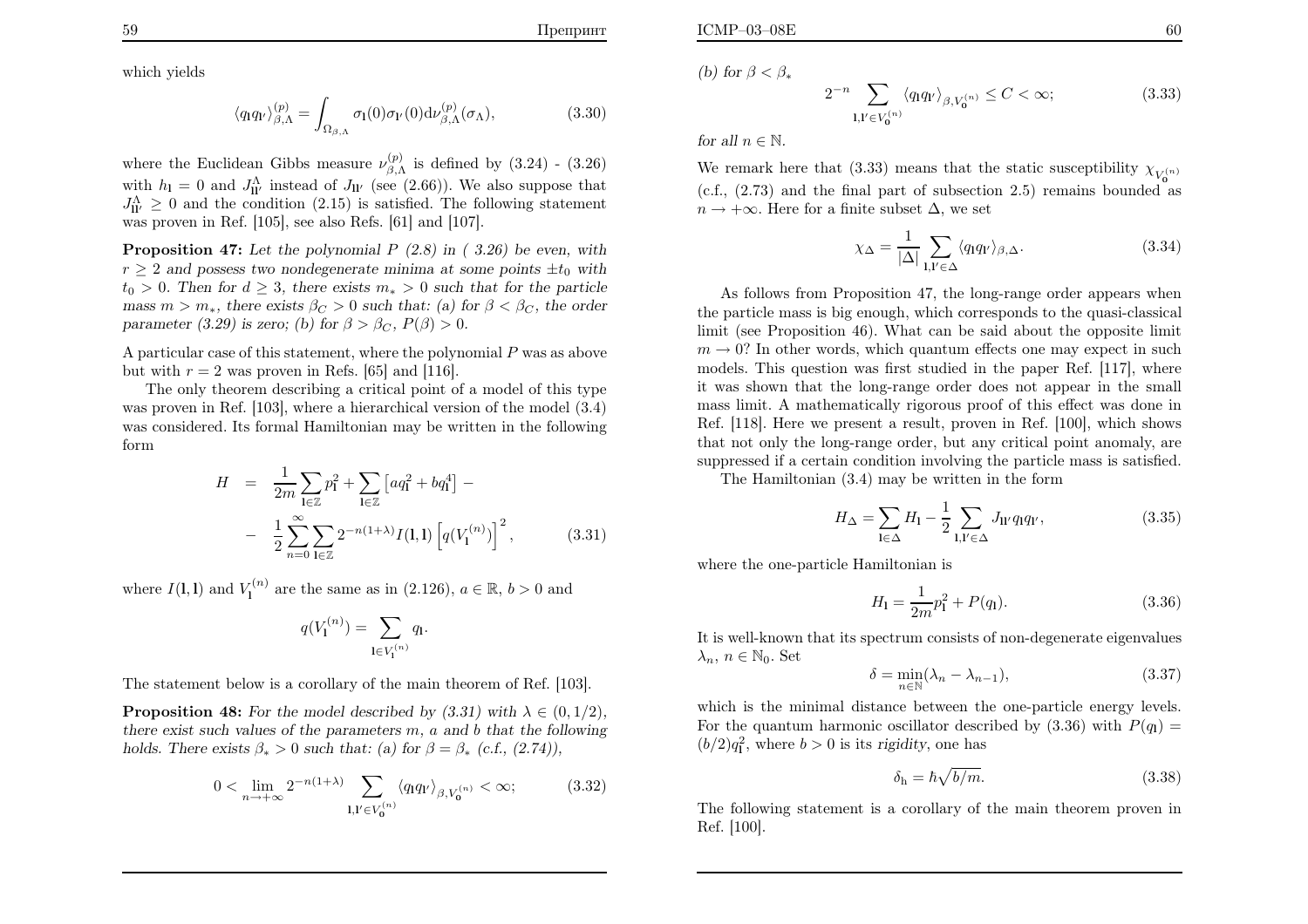Proposition 49: For the model described by the Hamiltonian  $(3.4)$ , (3.35) let the following condition be satisfied

$$
(m\delta^2/\hbar^2) > ||J|| \stackrel{\text{def}}{=} \sup_{\mathbf{l} \in \mathbb{Z}^d} \sum_{\mathbf{l}' \in \mathbb{Z}^d} J_{\mathbf{l} \mathbf{l}'}.
$$
 (3.39)

Then for every  $\beta > 0$  and for any increasing sequence  $\mathcal{D}$  of subsets which exhausts the lattice  $\mathbb{Z}^d$ , the sequence of static susceptibilities  $\{\chi_{\Delta}\}_{\Delta \in \mathcal{D}}$  defined by (3.34) remains bounded, i.e., no critical point anomalies arepossible at all temperatures.

As it was shown in Ref.  $[100]$ , if in  $(3.35)$  P is an even polynomial of degree  $2r \geq 4$ , then  $m\delta^2$  is a continuous function of m such that  $m\delta^2 \sim Cm^{-(r-1)/(r+1)}$  as m by 0 which means that there should suit a  $m\delta^2 \sim C m^{-(r-1)/(r+1)}$  as  $m \to 0$ , which means that there  $m\delta^2 \sim C m^{-(r-1)/(r+1)}$  as  $m \to 0$ , which means that there should exist a constant  $m_*$ , depending on  $||J||$  and on the coefficients of the polynomial P, such that the condition (3.39) is satisfied for  $m < m_*$ . This yields the following corollary of the above statement.

**Corollary 50:** For the model described by the Hamiltonian  $(3.4)$ ,  $(3.35)$ , there exists a constant  $m_* > 0$ , which depends solely on the coefficients of the polynomial P and on the interaction parameter  $||J||$  and is independent of  $\beta$ , such that for  $m < m_*$ , no critical point anomalies, and all the more no long-range order, are possible at all temperatures.

The extension of the above results to the case of vector quantum oscillators was <sup>g</sup>iven in the papers Refs. [108], [109].

 Let us analyze these statements. By (3.38), for the harmonic oscillators, one has  $m\delta_h^2 = \hbar^2 b$ . Then the condition (3.39) gets the form

$$
b>\|J\|,
$$

which is nothing else but the stability condition  $(2.16)$ . Then for the anharmonic oscillators, the parameter  $m\delta^2$  may be considered as a measure of its quantum rigidity and the effect described by the above statementsmay be called a quantum stabilization of the system of quantum anharmonic oscillators described by (3.4), (3.35). Stronger statements of this kind establishing uniqueness of Euclidean Gibbs states for this system, were proven in Refs. [73], [74], [102].

# Acknowledgments

The author is grateful to his teachers Igor Stasyuk and Igor Yukhnovskii who introduced him into the subject of this article. He thanks Sergio Albeverio, Yuri Kondratiev, Agnieszka Kozak, Mykhailo Kozlovskii, Taras

 $E$  62 Krokhmalskii, Mykola Melnyk, Michael Röckner and Lech Wołowski for

 collaboration – certain parts of the results described in this article were obtained and/or discussed together. He also thanks Yuri Holovatch and Igor Stasyuk for organizing in March 2002 in ICMP, Lviv the Ising Lectures on which the main part of the above material was presented. Helpful comments and suggestions of Yuri Holovatch substantially improved the presentation of the article. The author is also grateful for the hos<sup>p</sup>itality of the Research Centre BiBoS, Bielefeld University where this article was brought into its final form. His research was supported in part by the Deutscheforschungsgemeinschaft through the German-Polish project <sup>436</sup> POL 113/98/0-1 "Probability Measures" that is gratefullyacknowledged.

# References

ICMP–03–08E

- 1. S. Albeverio and R. Høegh-Krohn, Mathematical Theory of Feynman Path Integrals. (Lect. Notes in Math. 523, Springer-Verlag, Berlin, 1976).
- 2. O. Bratteli and D.W. Robinson, Operators Algebras and Quantum Statistical Mechanics, I. (Springer-Verlag, New York Heidelberg, 1979); Operators Algebras and Quantum Statistical Mechanics, II. (Springer-Verlag, New York Berlin, 1981).
- 3. R. Fernández, J. Fröhlich and A.D. Sokal, *Random Walks, Critical* Phenomena and Triviality in Quantum Field Theory. (Springer-Verlag, Berlin, 1992).
- 4. H.-O. Georgii, Gibbs Measures and Phase Transitions. (Walter deGruyter, Berlin New York, 1988).
- 5. R.B. Israel, Convexity in the Theory of Lattice Gases. (Princeton Series in Physics, Princeton University Press, Princeton, N.J.,1979).
- 6. V.A. Malyshev and R.A. Minlos Gibbsovskie sluchaĭnye polya. Metod klasternykh razlozheniĭ. ("Nauka", Moscow, 1985); translation: Gibbs random fields. Cluster expansions. (Mathematics and its Applications (Soviet Series), 44. Kluwer Academic PublishersGroup, Dordrecht, 1991).
- 7. V.A. Malyshev and R.A. Minlos Linear infinite-particle operators. (Translations of Mathematical Monographs, 143. American Mathematical Society, Providence, RI, 1995).
- 8. R. A. Minlos, Introduction to Mathematical Statistical Physics. (University Lecture Series, 19, Amer. Math. Soc. Providence, RI,2000).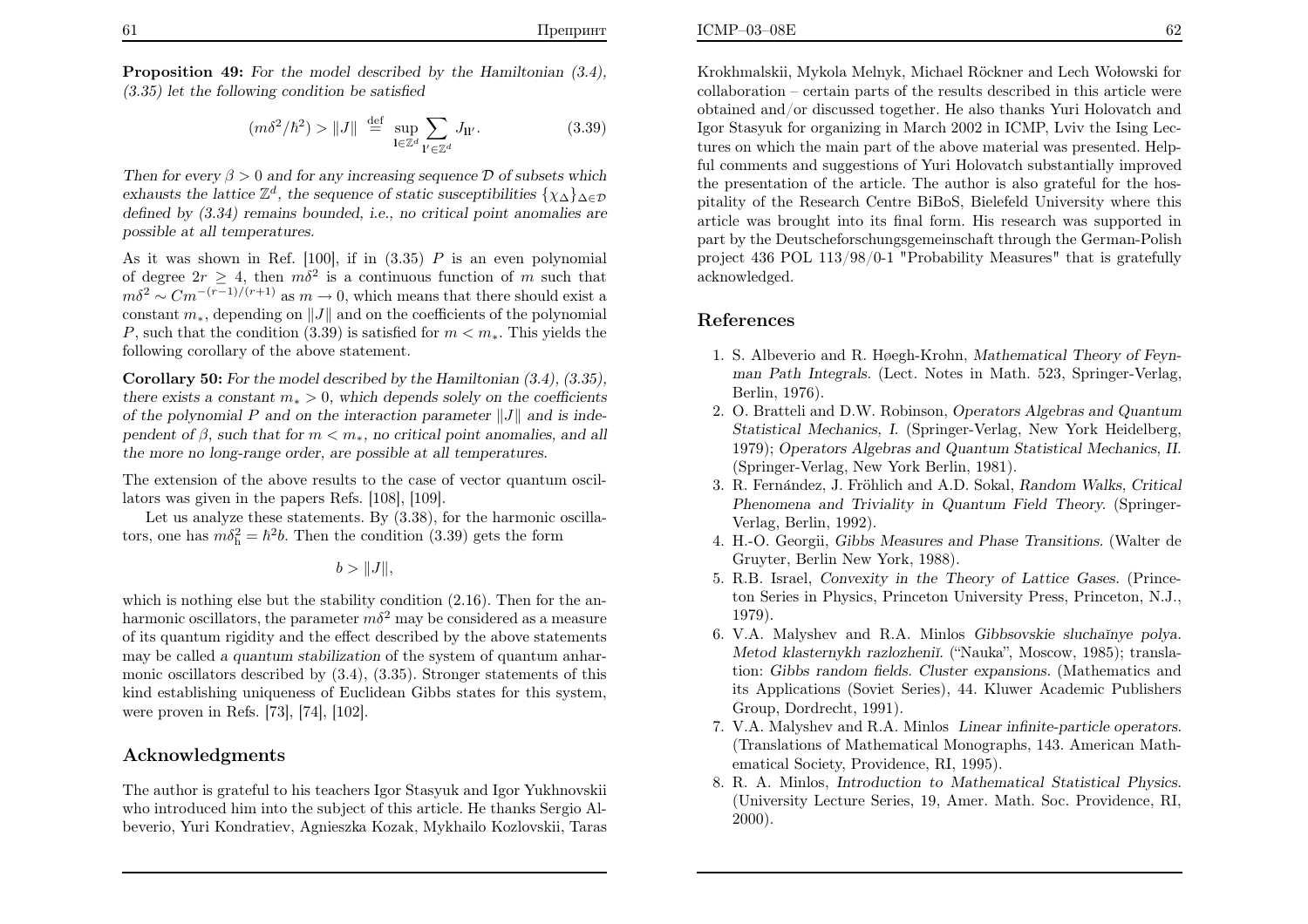- 9. G. Roepstorff, Path Integral Approach to Quantum Physics. AnIntroduction. (Springer-Verlag, Berlin Heidelberg, 1994).
- 10. D. Ruelle, Statistical Mechanics: Rigorous Results. (W. A. Benjamin, Inc., New York-Amsterdam, 1969).
- 11. B. Simon, The  $P(\varphi)$ <sub>2</sub> Euclidean (Quantum) Field Theory. (Princeton University Press, Princeton, N.J., 1974).
- 12. B. Simon, Functional Integration and Quantum Physics. (AcademicPress, New York London, 1979).
- 13. B. Simon, The Statistical Mechanics of Lattice Gases. I. (PrincetonUniversity Press, Princeton, N.J., 1993).
- 14. Ya. G. Sinai, Theory of Phase Transitions: Rigorous Results. (Pergamon Press, Oxford-Elmsford, N.Y., 1982).
- 15. M. Reed and B. Simon, Methods of Modern Mathematical Physics. I. Functional Analysis. (Academic Press, New York London, 1972).
- 16. L. Iliev, Laguerre Entire Functions.( Second edition, PublishingHouse of the Bulgarian Academy of Sciences, Sofia, 1987).
- 17. B. Ya. Levin, Lectures on Entire Function. (American Mathematical Society, Providence, RI, 1996).
- 18. P. Billingsley, Probability and Measure.( Third edition. Wiley Series in Probability and Mathematical Statistics. A Wiley-Interscience Publication. John Wiley & Sons, Inc., New York, 1995).
- 19. K.R. Parthasarathy, Probability Measures on Metric Spaces. (Academic Press, New York, 1967).
- 20. A.V. Skorohod, Intergration in Hilbert Space. (Springer-Verlag, Berlin, 1974).
- 21. Vivek S. Borkar, Probability Theory. An Advanced Course. (Springer-Verlag, New York, 1995).
- 22. E. Ising, Z. Phys. <sup>31</sup>, <sup>253</sup> (1925).
- 23. S.G. Brush, Rev. Mod. Phys. <sup>39</sup>, <sup>883</sup> (1967).
- 24. S. Kobe, J. Statist. Phys. <sup>88</sup>, <sup>991</sup> (1997).
- 25. L. Onsager, Phys. Rev. <sup>65</sup>, <sup>117</sup> (1944).
- 26. D. Gandolfo, Private communication, 2002.
- 27. A.K. Hartmann and H. Rieger, Optimization Algorythms in Physics. (Wiley-VCH Verlag Berlin GmbH, Berlin, 2002).
- 28. http://www.physik.uni-bielefeld.de/complexity/
- 29. B. Simon and R. Griffiths, Comm. Math. Phys.  $33$ ,  $145$  (1973).
- 30. P.M. Bleher and N.N. Ganikhodzhaev, Teor. Veroyatnost. <sup>i</sup> Primenen. <sup>35</sup>, <sup>220</sup> (1990); translation in Theory Probab. Appl. <sup>35</sup>, <sup>216</sup> (1990).
- 31. N.N. Ganikhodzhaev, Teoret. Mat. Fiz. <sup>130</sup>, <sup>493</sup> (2002); translationin Theoret. and Math. Phys.  $130, 419$  (2002).
- 32. S. Stamenković, *Condens. Matter Phys.* **1(14)** 257 (1998).
- 33. S. Albeverio and R. Høegh-Krohn, J. Func. Anal. <sup>19</sup>, <sup>242</sup> (1975).
- 34. S. Albeverio, Yu. Kondratiev, Yu. Kozitsky, and M. Röckner, Rev. Math. Phys. <sup>14</sup>, <sup>1335</sup> (2002).
- 35. J. Abdullaev and R.A. Minlos, in Probability Contributions to Statistical Mechanics.(Adv. Soviet Math., 20, Amer. Math. Soc., Providence, RI, 1994), <sup>p</sup> 1.
- 36. T.D. Lee and C.N. Yang, Phys. Rev. <sup>87</sup>, <sup>410</sup> (1952).
- 37. E.H. Lieb and A.D. Sokal, Comm. Math. Phys. <sup>80</sup> , <sup>153</sup> (1981).
- 38. C.M. Newman, Comm. Pure Appl. Math. <sup>27</sup>, <sup>143</sup> (1974).
- 39. C.M. Newman, J. Statist. Phys. <sup>15</sup>, <sup>399</sup> (1976).
- 40. Yu. Kozitsky and N.O. Melnik, Teoret. Mat. Fiz. <sup>78</sup>, <sup>177</sup> (1989); translation in Theoret. and Math. Phys. <sup>78</sup>, <sup>127</sup> (1989).
- 41. Yu. Kozitsky, Teoret. Mat. Fiz. <sup>58</sup>, <sup>96</sup> (1984).
- 42. Yu. Kozitsky, Rep. Math. Phys. <sup>26</sup>, <sup>429</sup> (1988).
- 43. C. Fortuin, P. Kastelyn and J. Ginibre, Comm. Math. Phys. <sup>22</sup>, <sup>89</sup>(1971).
- 44. R.B. Griffiths, J. Math. Phys. <sup>10</sup>, <sup>1559</sup> (1969).
- 45. G. Sylvester, J. Statist. Phys. <sup>15</sup>, <sup>327</sup> (1976).
- 46. R.S. Ellis and J.S Rosen, Ann. Probab. <sup>10</sup> , <sup>47</sup> (1982).
- 47. M. Aizenman, Comm. Math. Phys. <sup>86</sup>, <sup>1</sup> (1982).
- 48. S.B. Shlosman, Comm. Math. Phys. <sup>102</sup>, <sup>679</sup> (1986).
- 49. C.M. Newman, Comm. Math. Phys. <sup>74</sup>, <sup>119</sup> (1980).
- 50. N.N. Bogolyubov, in Problems in the Theory and History of Differential Equations, (Naukova Dumka, Kiev, 1968), <sup>p</sup> 13.
- 51. R.L. Dobrushin, Teor. Veroyatnost. <sup>i</sup> Primenen. <sup>13</sup>, <sup>201</sup> (1968); translation in Theor. Probab. Appl. <sup>13</sup>, <sup>179</sup> (1968).
- 52. R.L. Dobrushin, Funcional. Anal. i Priložen. 3, 27 (1969).
- 53. O.E. Lanford and D. Ruelle, Comm. Math. Phys. <sup>13</sup>, <sup>194</sup> (1969).
- 54. S. Albeverio, Yu. Kondratiev, T. Pasurek and M. Röckner, A Priori Estimates and Existence for Euclidean Gibbs Measures. (PreprintBiBoS Nr 02-06-089, Bielefeld, 2002).
- 55. R.L. Dobrushin, Teor. Veroyatnost. <sup>i</sup> Primenen. <sup>18</sup>, <sup>261</sup> (1973); translation in *Theor. Probab. Appl.* **18**, 253 (1973).
- 56. R.L. Dobrushin, Teor. Veroyatnost. <sup>i</sup> Primenen. <sup>17</sup>, <sup>619</sup> (1972); translation in Theor. Probab. Appl. <sup>17</sup>, <sup>619</sup> (1972).
- 57. M. Aizenman, Comm. Math. Phys. <sup>73</sup>, <sup>83</sup> (1980).
- 58. M. Aizenman, D.J. Barsky and R. Fernández, *J. Statist. Phys.* 47, <sup>343</sup> (1987).
- 59. D. Ruelle, Comm. Math. Phys. <sup>50</sup>, <sup>189</sup> (1976).
- 60. J.L. Lebowitz and E. Presutti, Comm. Math. Phys. <sup>50</sup>, <sup>195</sup> (1976).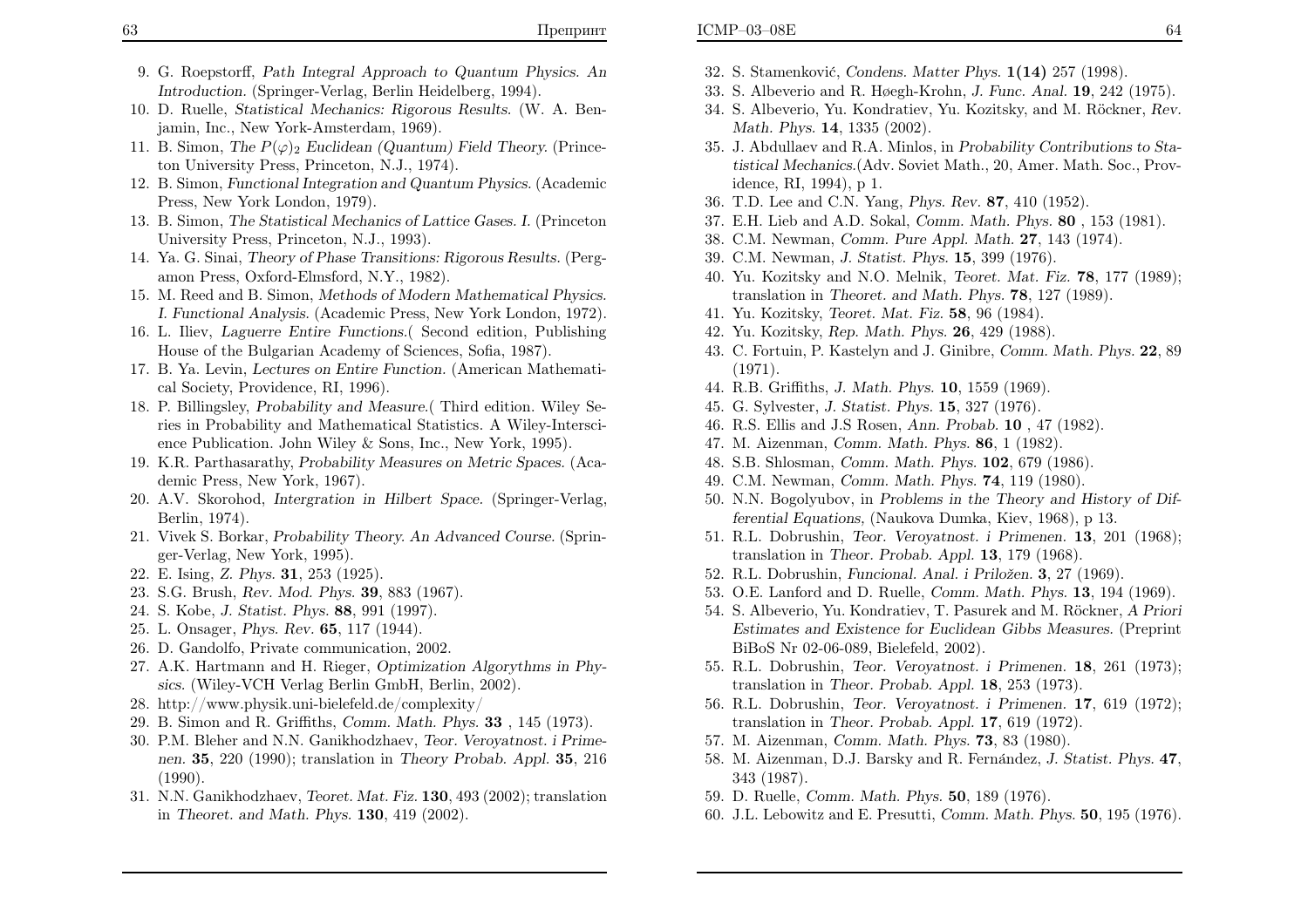- 61. V.S. Barbulyak and Yu. G. Kondratiev, Dokl. Akad. Nauk Ukrain. SSR 8, 31 (1991).
- 62. M. Aizenman, in Statistical Physics and Dynamical Systems (Köszeg, 1984) (Progr. Phys., 10, Birkhäuser Boston, Boston, MA, 1985), <sup>p</sup> 453.
- 63. M. Aizenman and R. Fernández, J. Statist. Phys. 44, 393 (1986).
- 64. P.M. Bleher and P. Major, Ann. Probab. <sup>15</sup>, <sup>153</sup> (1987).
- 65. W. Driessler, L. Landau and J.F. Perez, J. Statist. Phys. 20, 123(1979).
- 66. Ya. G. Sinai, in Mathematical problems in theoretical <sup>p</sup>hysics (Proc. Internat. Conf., Univ. Rome. Rome, 1977) (Lecture Notesin Phys., 80, Springer, Berlin New York, 1978), <sup>p</sup> 303.
- 67. R. Peierls, Proc. Cambridge Phil. Soc. <sup>32</sup> , <sup>477</sup> (1936).
- 68. S.A. Pirogov and Ja. G. Sinai, Teoret. Mat. Fiz. <sup>25</sup>, <sup>358</sup> (1975); ibid. <sup>26</sup>, <sup>61</sup> (1976).
- 69. M. Zahradn´ik, Rend. Math. Appl. (7) <sup>18</sup>, <sup>411</sup> (1998).
- 70. R.L. Dobrushin and S.B. Shlosman, Selecta Math. Sov. <sup>1</sup>, 317(1981).
- 71. D. Iagolnitzer and B. Souillard, Phys. Rev., B19, <sup>1515</sup> (1979).
- 72. J.L. Lebowitz and A. Martin-Löf, Comm. Math. Phys. 25, 276 (1972).
- 73. S. Albeverio, Yu. Kondratiev, Yu. Kozitsky and M. Röckner, C.R. Acad. Sci. Paris, Ser I <sup>335</sup>, <sup>693</sup> (2002).
- 74. S. Albeverio, Yu. Kondratiev, Yu. Kozitsky and M. Röckner, *Small* Mass Implies Uniqueness of Gibbs States of <sup>a</sup> Quantum Crystal. (Preprint BiBoS Nr 02-12-104, Bielefeld, 2002, subm. in Comm. Math. Phys.).
- 75. F.J. Dyson, Comm. Math. Phys. <sup>12</sup>, <sup>91</sup> (1969).
- 76. F.J. Dyson, in Mathematical aspects of statistical mechanics (Proc. Sympos. Appl. Math., New York, 1971) (SIAM-AMS Proceedings, Vol. V, Amer. Math. Soc., Providence, R. I., 1972), <sup>p</sup> 1.
- 77. M. Aizenman, J.T. Chayes, L. Chayes and C.M. Newman, J. Statist. Phys. <sup>50</sup>, <sup>1</sup> (1988).
- 78. L.P. Kadanoff, *Physics* **2**, 263 (1966).
- 79. L.P. Kadanoff, in Phase transitions and critical <sup>p</sup>henomena, Vol. 5a (Academic Press, London, 1976), <sup>p</sup> 1.
- 80. L.P. Kadanoff, Statistical Physics. Statics, Dynamics and Renormalization. (World Scientific Publishing Co., Inc., River Edge, NJ, 2000).
- 81. Ya. G. Sinai, Teor. Verojatnost. <sup>i</sup> Primenen. <sup>21</sup>, <sup>63</sup> (1976).
- 82. K. Gawçdzki, in Mathematics + physics. Vol. 1, (World Sci. Publishing, Singapore, 1985), <sup>p</sup> 99.
- 83. K. Gawçdzki and A. Kupiainen, *Comm. Math. Phys.* 89, 191 (1983).
- 84. K. Gawçdzki and A. Kupiainen, *Comm. Math. Phys.* 99, 197 (1985).
- 85. K.G. Wilson, Rev. Modern Phys. <sup>55</sup>, <sup>583</sup> (1983).
- 86. I.R. Yukhnovskii, Phase Transitions of the Second Order. (WorldScientific Publishing Co., Singapure, 1987).
- 87. I.R. Yukhnovskii, Riv. Nuovo Cimento (3) <sup>12</sup> , <sup>1</sup> (1989).
- 88. M. Salmhofer, Renormalization. An Introduction. (Springer-Verlag, Berlin Heidelberg 1999).
- 89. Yu. Kozitsky and I.R. Yukhnovskii, Teoret. Mat. Fiz. <sup>51</sup>, 268(1982).
- 90. P.M. Bleher and Ya. G. Sinai, Comm. Math. Phys. <sup>33</sup>, <sup>23</sup> (1973).
- 91. P.M. Bleher and Ya. G. Sinai, Comm. Math. Phys. <sup>45</sup>, <sup>247</sup> (1975).
- 92. Yu. Kozitsky, M. Kozlovskii and T. Krokhmalskii, Condens. MatterPhys.<sup>2</sup>, <sup>15</sup> (1999).
- 93. Yu. Kozitsky, Condens. Matter Phys. <sup>5</sup>, <sup>74</sup> (1995).
- 94. E. Olivieri, P. Picco and Yu. M. Suhov, J. Statist. Phys. <sup>70</sup>, <sup>985</sup>(1993).
- 95. P.M. Bleher, Comm. Math. Phys. <sup>84</sup>, <sup>557</sup> (1982).
- 96. I.V. Stasyuk, Condens. Matter Phys. 2(19) <sup>435</sup> (1999).
- 97. R. Høegh-Krohn, Comm. Math. Phys. <sup>38</sup>, <sup>195</sup> (1974).
- 98. A. Klein and L.D. Landau, J. Func. Anal. 42, 368 (1981).
- 99. A. Klein and L.D. Landau, Pacif. Journ. Math. <sup>94</sup>, <sup>341</sup> (1981).
- 100. S. Albeverio, Yu. Kondratiev and Yu. Kozitsky, Comm. Math. Phys. <sup>194</sup>, <sup>493</sup> (1998).
- 101. S. Albeverio, Yu. Kondratiev and Yu. Kozitsky, Lett. Math. Phys. <sup>48</sup>, <sup>221</sup> (1999).
- 102. S. Albeverio, Yu. Kondratiev, Yu. Kozitsky and M. Röckner, Ann. Inst. H. Poincaré, Probab. Statist. **37**, 43 (2001).
- 103. S. Albeverio, Yu. Kondratiev, A. Kozak and Yu. Kozitsky, A System of Quantum Anharmonic Oscillators with Hierarchical Structure:Critical Point Convergence. (Preprint BiBoS Universitaet Bielefeld, Nr 02-07-092, 2002, submitted in Comm. Math. Phys.)
- 104. V.S. Barbulyak and Yu. G. Kondratiev, Dokl. Akad. Nauk Ukrain. SSR<sup>9</sup>, <sup>38</sup> (1991).
- 105. V.S. Barbulyak and Yu. G. Kondratiev, Funktsional. Anal. <sup>i</sup> Prilozhen. <sup>26</sup>, <sup>61</sup> (1992); translation in Funct. Anal. Appl. <sup>26</sup>, <sup>124</sup> (1992).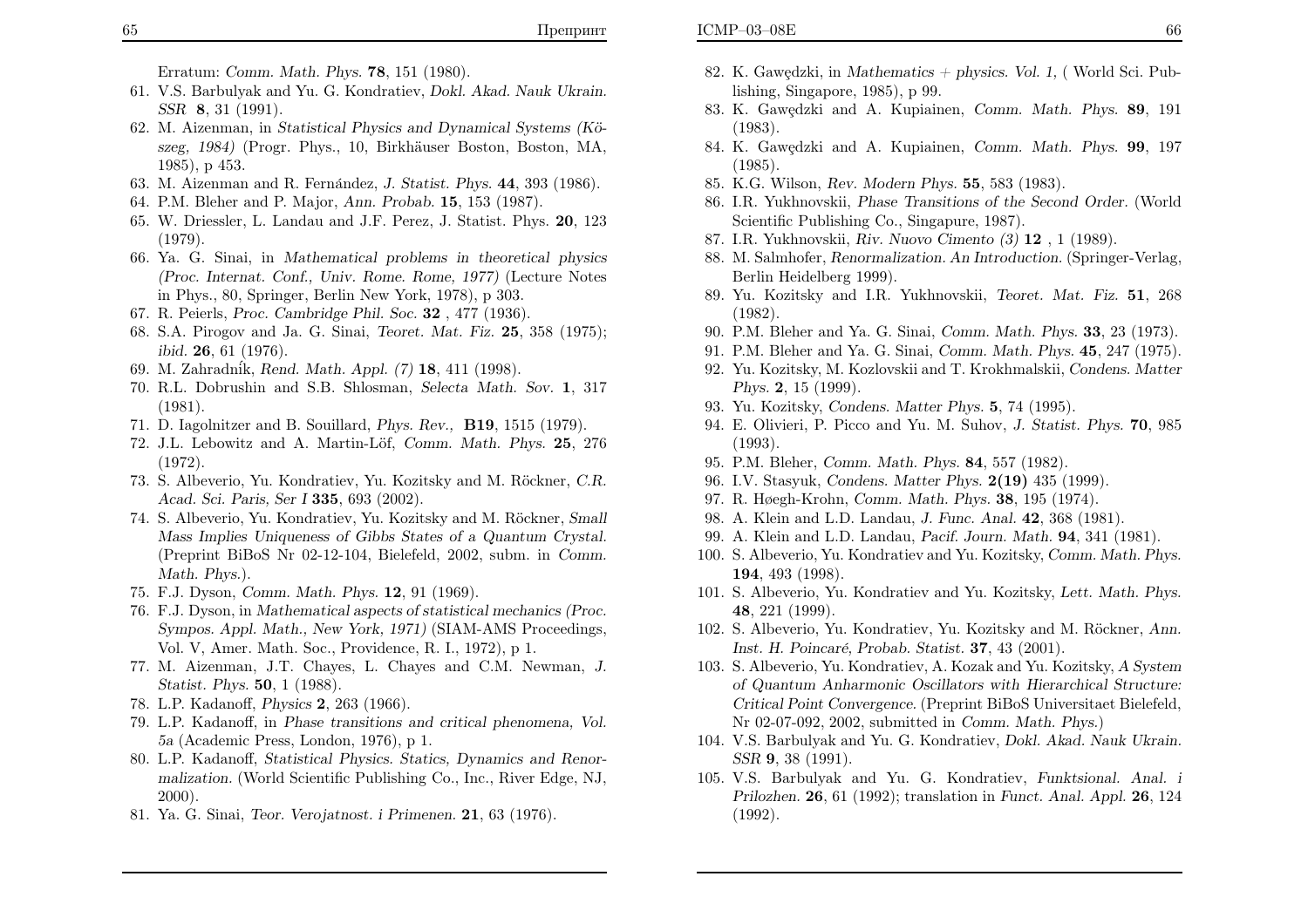- 106. S.A. Globa and Yu. G. Kondratiev, Selecta Math. Sov. <sup>9</sup>, 297(1990).
- 107. Ju. G. Kondratiev, in Stochastic Processes, Physics and Geometry II. (World Scientific, Singapure, 1994), <sup>p</sup> 465.
- 108. Yu. Kozitsky, *Lett. Math. Phys.* **51**, 71 (2000).
- 109. Yu. Kozitsky, *Lett. Math. Phys.* **53**, 289 (2000).
- 110. Yu. Kozitsky, in Stochastic Processes, Physics and Geometry: New Interplays, II (Leipzig, 1999), (Canad. Math. Soc. Conf. Proc., 29, Amer. Math. Soc., Providence, RI, 2000), <sup>p</sup> 403.
- 111. Yu. Kozitsky, in Noncommutative Structures in Mathematics and Physics (Kiev, 2000, S. Duplij and J. Wess eds.) (NATO Sci Ser. II Math. Phys. Chem. 22. Kluwer Acad. Publ. Dordrecht, 2001),p 415.
- 112. F.J. Dyson, E.H. Lieb and B. Simon, J. Statist. Phys. <sup>18</sup>, <sup>335</sup>(1978).
- 113. J. Fröhlich, B. Simon and T. Spencer, Comm. Math. Phys. 50, 79 (1976).
- 114. G.L. Sewell, J. Math. Phys. <sup>11</sup>, <sup>1868</sup> (1970).
- 115. G.L. Sewell, Quantum Theory of Collective Phenomena. (Clarendon Press, Oxford, 1986).
- 116. L.A. Pastur, B. A. Khoruzhenko, Teoret. Mat. Fiz. **73**, 111 (1987).
- 117. T. Schneider, H. Beck and E. Stoll, *Phys. Rev.* **B13**, 1123 (1976).
- 118. A. Verbeure and V.A. Zagrebnov, *J. Phys.A.: Math. Gen.*  $28,5415$ (1995).